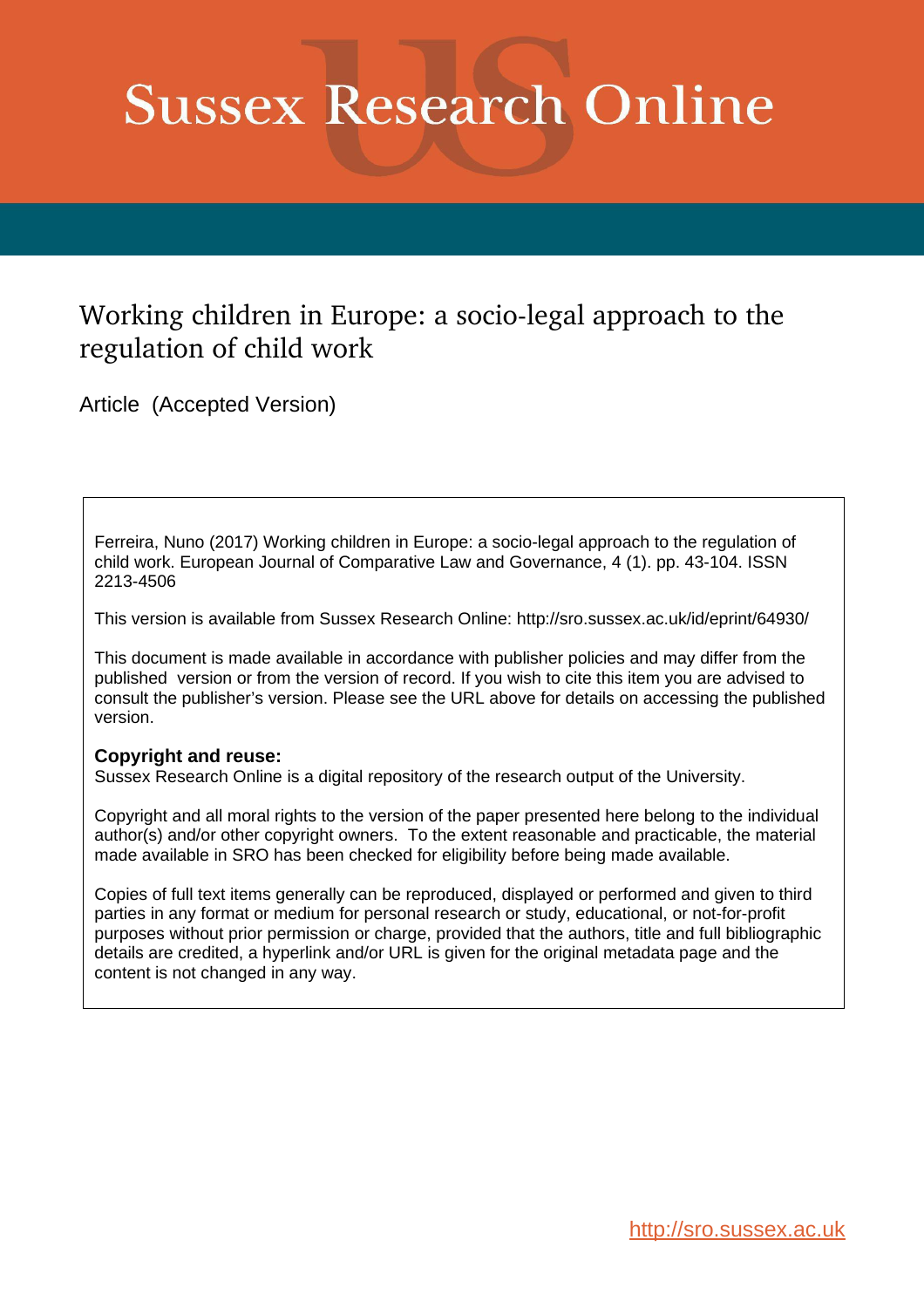# **Working children in Europe:**

#### **a socio-legal approach to the regulation of child work**

#### **Abstract**

Since the beginning of the 2008 economic crisis, reports of child work across Europe have increased. This article looks into the European Union (EU) legal framework that applies to children who work, and offers a socio-legal analysis of child work regulation more generally. In so doing, it considers the role of a range of factors relevant to the regulation of child work, including children's rights, cultural relativism, social constructions of childhood, empirical evidence of the benefits and harm of child work, and the different contexts in which children are found working. The article advances a justification for a restrictive approach in relation to child work in the European context, on the basis of legal, social, economic and cultural factors.

**Key words**: children's rights, child labour, child work, European Union, labour law, Young Workers Directive, cultural relativism, childhood

#### **1. Working children, child labour and the European Union**

When the European Commission proposed a Council Directive, in 1992, on the protection of young people at work, it mentioned in the proposal's explanatory memorandum that there were around 2 million 15-year-olds working in the (then) European Community, according to the 1989 Eurostat labour force survey (Commission of the European Communities 1992: 47). Later in the 1990s, it was recognised that large numbers of children worked throughout all European countries, very often illegally and mostly in family and agricultural contexts (Europe 1996: 47). In the 2000s, children were still found to be working in the EU: in Portugal, for example, as many as 4.1% of children aged between 6 and 15 carried out economic activities, thus combining their school responsibilities with work ((coord.) 2003). Time has not helped to reduce these figures – if anything, it has increased them. Despite the lack of reliable data  $-$  a problem exacerbated by the innumerable, often young, children working in the informal economy, in domestic environments, in family businesses, and other undeclared activities – in 2009 in the EU 2.2 million children aged between 15 and 17 were formally recognised as working for pay, profit or family gain (Commission 2010: point 3.2.1). This figure could in fact be as high as 4 million, and even reach 7.5 million by adding those children under the age of 15 (al. 2007: 4). The economic crisis that started in 2008 has exacerbated this problem, with trade unions and the media reporting an increasing number of children dropping out of school too early and acting as sibling-carers, sex workers, farm workers, shop assistants for heavy work, and members of local mafias (as beggars, prostitutes or drug dealers) (Confederation 2011: ; Nadeau 2012). This trend has been confirmed by the Council of Europe's Commissioner for Human Rights, Nils Muižnieks, who has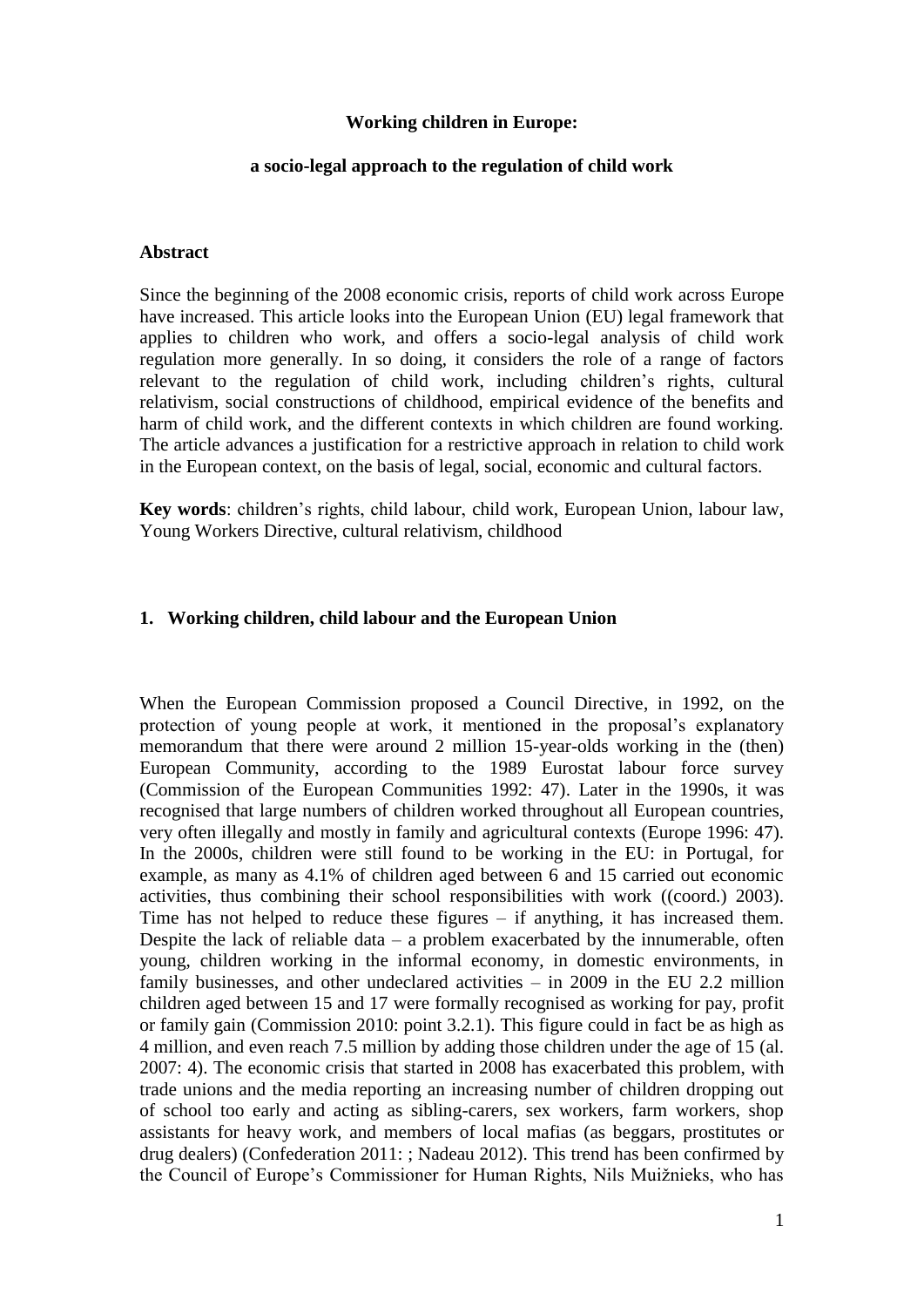made a clear link between child labour, especially in hazardous occupations such as agriculture and construction, and austerity measures in countries such as Cyprus, Greece, Italy and Portugal (but also in others like the UK) (Muižnieks 2013). Muižnieks has also asserted that governments need to be more proactive in monitoring the situation and using the 1989 Convention on the Rights of the Child (CRC) and the Council of Europe's European Social Charter (ESC) to prevent and remedy instances of child labour (Muižnieks 2013). A 2015 report by the EU Agency for Fundamental Rights also confirmed the existence of cases of children across Europe found on the streets begging, working in agriculture, in restaurants, as domestic workers and involved in criminal activities, often in contexts where there are no or limited labour inspections or any sort of legal enforcement (Rights 2014).

The reasons behind children entering the labour market are extensive and complex, and not exclusively related to economic factors. Generally, a range of cultural, economic, social, family and personal factors interact to lead a child to work, so 'the problem of child labor is based on a multicontextual set of complex variables that are structural to the societies in which it exists'. (Karunan 2005: 295-6) Child work may thus be a consequence of a set of macro-, meso-, and micro-level circumstances, which may include socio-cultural constructions of childhood, poverty, vulnerability factors, inadequate educational opportunities, the role of sources of authority (including family), capitalist and neo-liberal economic policies, precarious social security systems, gender roles, consumerist pressures, wish for greater financial autonomy and social status, personal enjoyment and future employment prospects, and the internationalisation of production (Lavalette 1994: 40 and 127; Morrow 1994: 140 ff; Bourdillon 2005: 146-7; Karunan 2005: 307-8; White 2005: 329; Bourdillon, Levison et al. 2010: 36 ff). Despite such a complex set of factors, it is important to note that, even in the European context, deprivation – associated with the mentality of employers and societal complacency – can lead to child work and limited governmental intervention (Eaton and Goulart 2009: 442). At any rate, such a broad and complex range of causes logically requires a holistic approach to tackle the instances of harmful work for children (Ebdon 2000).

One could be tempted to consider that, in the light of such widespread flouting of the child work regulations across the EU, such norms must be inadequate and hence should be relaxed to accommodate the current real experiences of children. That, it is submitted, would be unduly uncritical, though. Indeed, the fact that many children work illegally nowadays is not a reason to believe that the existing regulations should be removed and that children should be allowed to work; instead, the current state of affairs may well mean the opposite, i.e., the regulation of child work and the implementation of such regulation may need to be rendered more effective. To draw a parallel: one would not argue in favour of relaxing norms of criminal law protecting the safety of the individual, no matter how high the rates of homicide, manslaughter and grievous bodily harm become. Similarly, high rates of child work should not lead us to render the legal framework more flexible, but, instead, to look further into the causes, consequences and policy avenues in this context. This position seems to be more compatible with the 'welfare of all' that the European Social Model tries to achieve, i.e., to provide a 'safety net [that] includes preventing individuals from being mistreated at work, and providing them with a protection when they are sick, poor, or old [and young, I would add]. Such protection is fundamental to a civilised society.' (Barnard 2014: 4).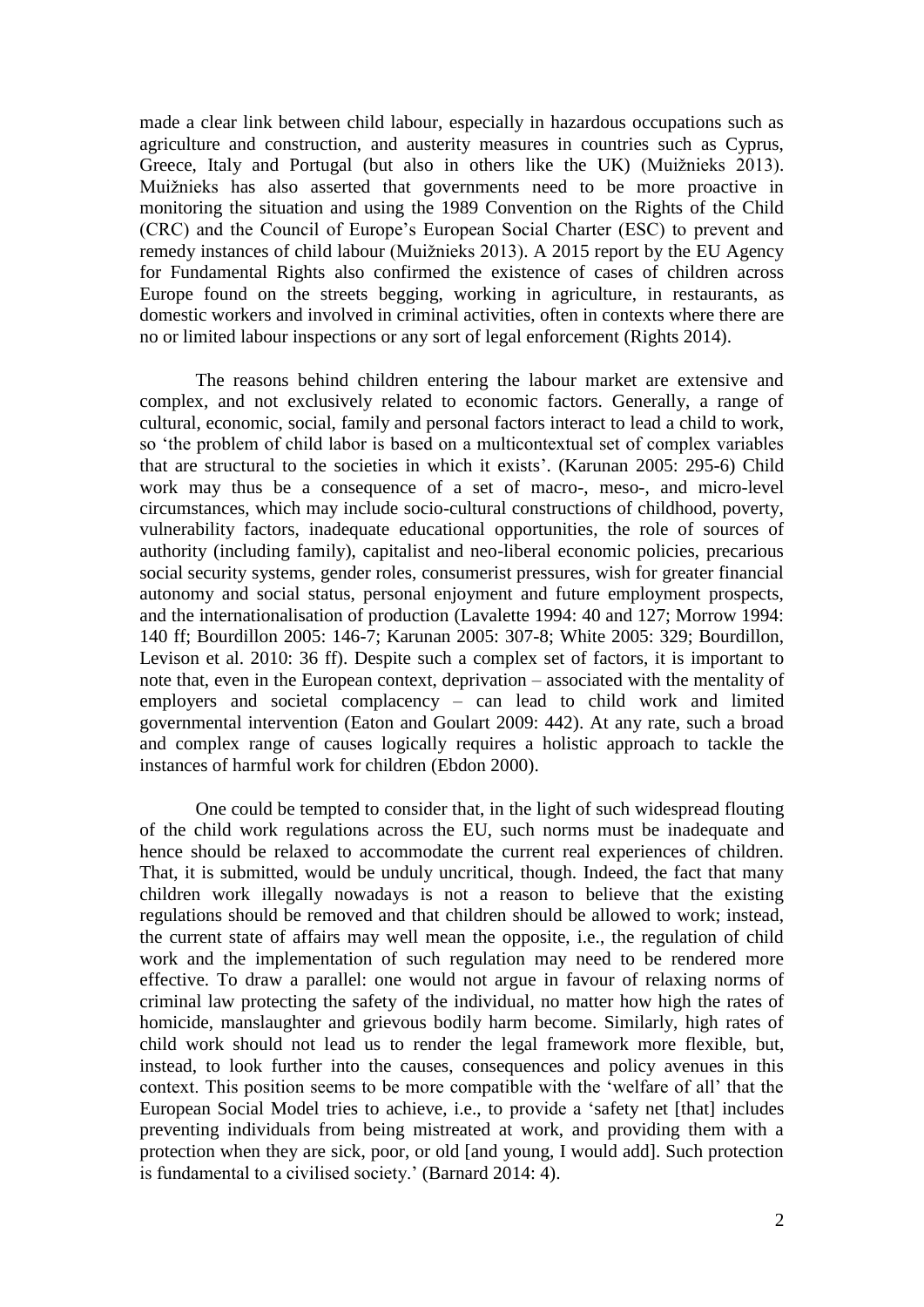In this article I explore the regulation of child work at EU level – without losing sight of other legal sources of child work regulation, particularly the International Labour Organization (ILO) instruments – and consider a range of relevant arguments and factors to determine which approach EU Member States should adopt in this regard. In Section 2, I present summarily the EU legal framework on child work, and in Section 3 I discuss some fundamental definitional issues. In Section 4, I summarise the main traditional approaches to the child labour debate, and in Section 5 I expand on the relationship between child work regulation and children's rights. In Sections 6 and 7, I look further into those rights usually invoked to argue in favour of greater flexibility in child work regulation, namely the rights to equality, autonomy, privacy and participation. In Sections 8 and 9, I offer an analysis of the role of cultural relativism and social constructions of childhood in relation to child work. In Section 10, I examine the position of children in formal employment relationships, including the range of benefits and harm that those relationships may entail. In Section 11, I look into the regulation of child work in non-formal employment relationships, and assert where the line should be drawn in relation to the intervention of labour law. Finally, in Section 12, I offer some concluding remarks, summarising why a restrictive approach to child work in the European context is justifiable and recommendable.

The discussion which follows will draw on evidence and arguments raised in global debates on child work, but the main perspectives and positions adopted will relate to the European context. Furthermore, the analysis will focus particularly on children's rights, development and welfare – and to that extent will be child-centred – but will also rely on a range of other policy considerations, such as the value of education and the European socio-economic context. This is an important point: if the analysis were to be limited to a narrowly defined children's rights perspective focusing on the child as an autonomous rights-holder (thus sidelining broader childrelated legal principles and policy considerations), different and – I argue – poorer results would ensue, as a mere children's rights approach to ethical issues (such as child work) only offers an incomplete view of the ethical aspects of children's lives and may, in fact, be both theoretically and politically disadvantageous for children and adults alike (O'Neill 1992: 25). O'Neill rightly argues that the 'view we get from the perspective of rights is not merely indirect, but blurred and incomplete'. (O'Neill 1992: 39) This is particularly the case, I believe, when the aim is to produce law and policy that wishes to take individuals as its centrepiece and achieve the most humane results possible for them. Indeed, as I have explored elsewhere, a legal system based solely on rights risks pitting opposing rights and their holders, fuelling a society of conflict and selfishness, and depriving debates of more radical and creative ideas of humanity (Ferreira 2016). Furthermore, the fact that children's special vulnerability and powerlessness prevents them from being '"free, equal and independent" agents of the social contract model' (footnotes omitted) requires an analytical framework that goes beyond traditional rights frameworks (Dixon and Nussbaum 2012: 593). This approach also finds support in the feminist critique, which argues in favour of contextual, relational, experience-based, embodied, caring justice (West 1997: ; Cockburn 2005). Rights discourses thus need to be tempered by a range of other policy and ethical considerations, which is what I will do in the following analysis.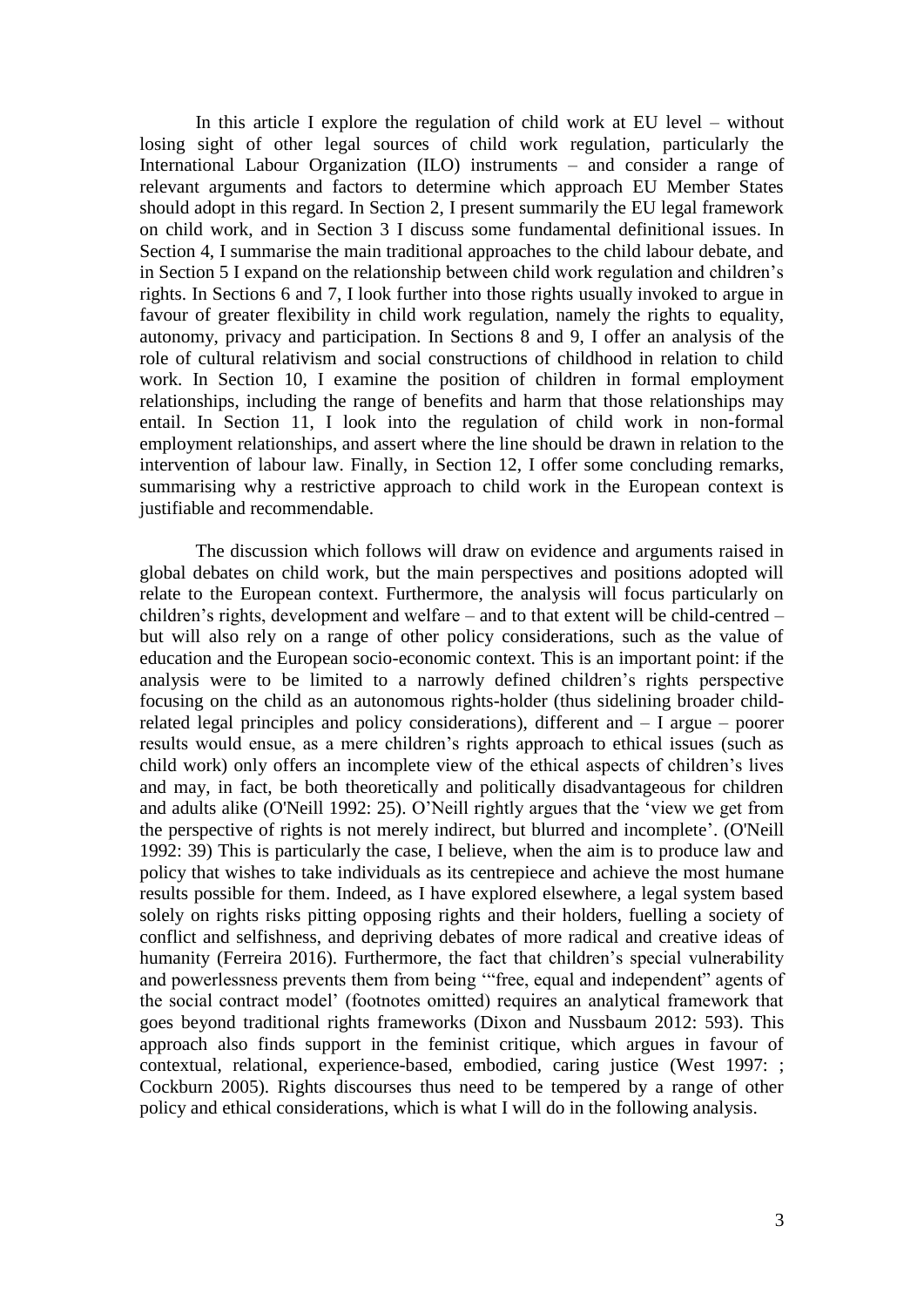#### **2. The EU legal framework on child labour**

The figures and instances of child work across Europe inevitably make one wonder what the EU has done in this context. The importance of the EU in this context is obvious: several EU Member States clearly lack the will to improve labour standards and tighten regulations, as they have for a while followed a neo-liberal, deregulatory line of action, which sees a light-touch labour legal framework as a competitive advantage and beneficial to the (free market) economy (Tucker 2010: 101; Barnard 2014: 10 ff; Mangan 2015). One should not rely solely on domestic political forces to enhance the protection of children in such labour markets, as 'the rise of neoliberalism … has unleashed market forces at the expense of regulatory protection', supported by a 'general trend … toward a recommodification of labour achieved through a weakening of collective bargaining and minimum standards laws, both by formal amendment and by more indirect means', and accompanied, amongst other things, by diminished enforcement and violation of contractual and legal obligations towards workers (Tucker 2010: 101). This has led in several developed countries, such as Germany, the UK and the USA, to 'outcomes which might at one point have been thought unattainable [but] have been reclaimed as available ground by aggressive employer action in evading, avoiding and ultimately abandoning previously established legal and institutional constraints' (Tucker 2010: 137). One must consequently shift attention to a supranational body with the competence to operate in this field and, hopefully, with the required social sensitivity and political will.

After the onset of the 2008 economic crisis, the European Commission has had the opportunity to express some concern about working conditions, exploitation and employability of children and young workers, namely with regard to traineeships (Commission 2013). Yet, the piece of legislation that remains the most relevant and promising in this context is undoubtedly the Young Workers Directive (Directive 94/33/EC of 22 June 1994 on the protection of young people at work, hereafter YWD). Indeed, one would instinctively place the YWD at the centre of any EU policy on children in the labour market (for an in-depth discussion of the YWD and a range of other EU labour law instruments which affect children, see (Ferreira 2015)).

The YWD imposes on Member States the obligation to protect children from economic exploitation and any work that may have a negative impact on their development or education. It sets the minimum age of admission to employment at 15, aligns it with the educational system milestones, limits working time to 40 hours/week and 8 hours/day, and bans night work for children. The YWD allows children from the age of 14 onwards to take part in combined work/training schemes and carry out light work (up to 12 hours/term-time week and 2 hours/school day, to ensure enough leisure and school homework time). The YWD also allows children to be involved in cultural or similar activities provided, amongst other conditions, that the activities in question are not likely to be harmful to the child's safety, health, development or education. Finally, the YWD establishes several obligations that employers have in relation to child workers in the light of their vulnerability.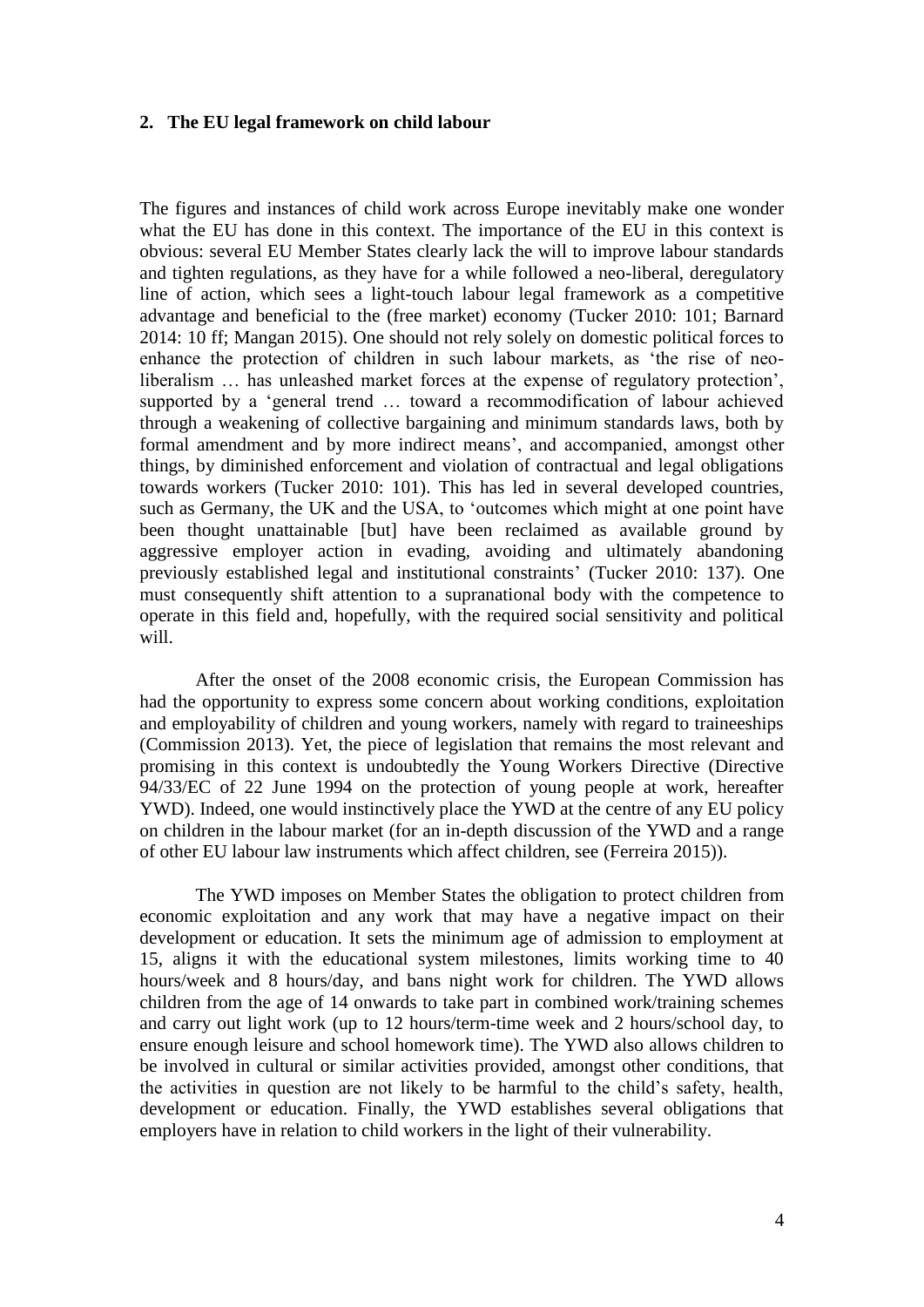Some limitations can be pointed at in the YWD. First, the YWD does not apply to the provision of services or to self-employment. Second, Member States are allowed to exclude from the directive's scope of protection occasional or short-term work involving domestic service in a private household or non-harmful work for a family undertaking. Third, Member States are allowed to derogate on the basis of 'objective grounds' from the working time limits. Fourth, the night work prohibition may also be derogated from under certain circumstances and in certain fields. Fifth, a general *force majeure* derogation ground applies to working time, night work, rest periods and, in relation to children between the ages of 15 and 18, breaks. In the light of such limitations, I have suggested elsewhere the need to increase the material scope of the YWD, including by limiting the loopholes and the scope for derogation in this directive (Ferreira 2015). In the light of the competing arguments and range of relevant factors, it is important to justify more fully such a restrictive position. In order to do so, it is essential, first of all, to tackle fundamental definitional issues.

#### **3. How should child labour be defined?**

Article 32 CRC enshrines the 'right of the child to be protected from economic exploitation and from performing any work that is likely to be hazardous or to interfere with the child's education, or to be harmful to the child's health or physical, mental, spiritual, moral or social development', namely by establishing a minimum age(s) for admission to employment, regulating hours and conditions of employment, and providing for appropriate penalties or other sanctions to ensure effective enforcement. The crux of this norm is the notion of 'exploitation', however, exactly what 'exploitative' means has never been authoritatively defined and is thus open to discussion; the same applies to 'work', although it is consensual that 'work' is more encompassing than 'employment' (Swepston 2012: 20-1). This also derives from the relevant ILO conventions – Conventions No. 138 concerning Minimum Age for Admission to Employment (C138), adopted in 1973, and No. 182 concerning the Prohibition and Immediate Action for the Elimination of the Worst Forms of Child Labour (C182), adopted in 1999. The ILO has indeed played a key role in the development of an international legal framework to regulate the work carried out by children along the same lines indicated by Article 32 CRC, which found inspiration in the ILO's work in this field. Despite the adoption of C182, C138 remains the undisputed main pillar of the ILO's policy regarding child work (Bourdillon, Levison et al. 2010: 58), establishing minimum conditions regarding working ages, working hours, conditions of work and penalties for violation of child labour norms. The key message both at international and EU level is thus that children may work, but only after a certain age and under certain conditions.

The discussion below will rely on the notion that one may place any form of child work along a continuum between work that is entirely positive and beneficial to the child's physical and psycho-social (cognitive and emotional) development and well-being, at one end, and work that is in all ways damaging to the child's physical and psycho-social development and well-being, at the other end, with a range of work experiences in between that combine both positive and negative aspects for children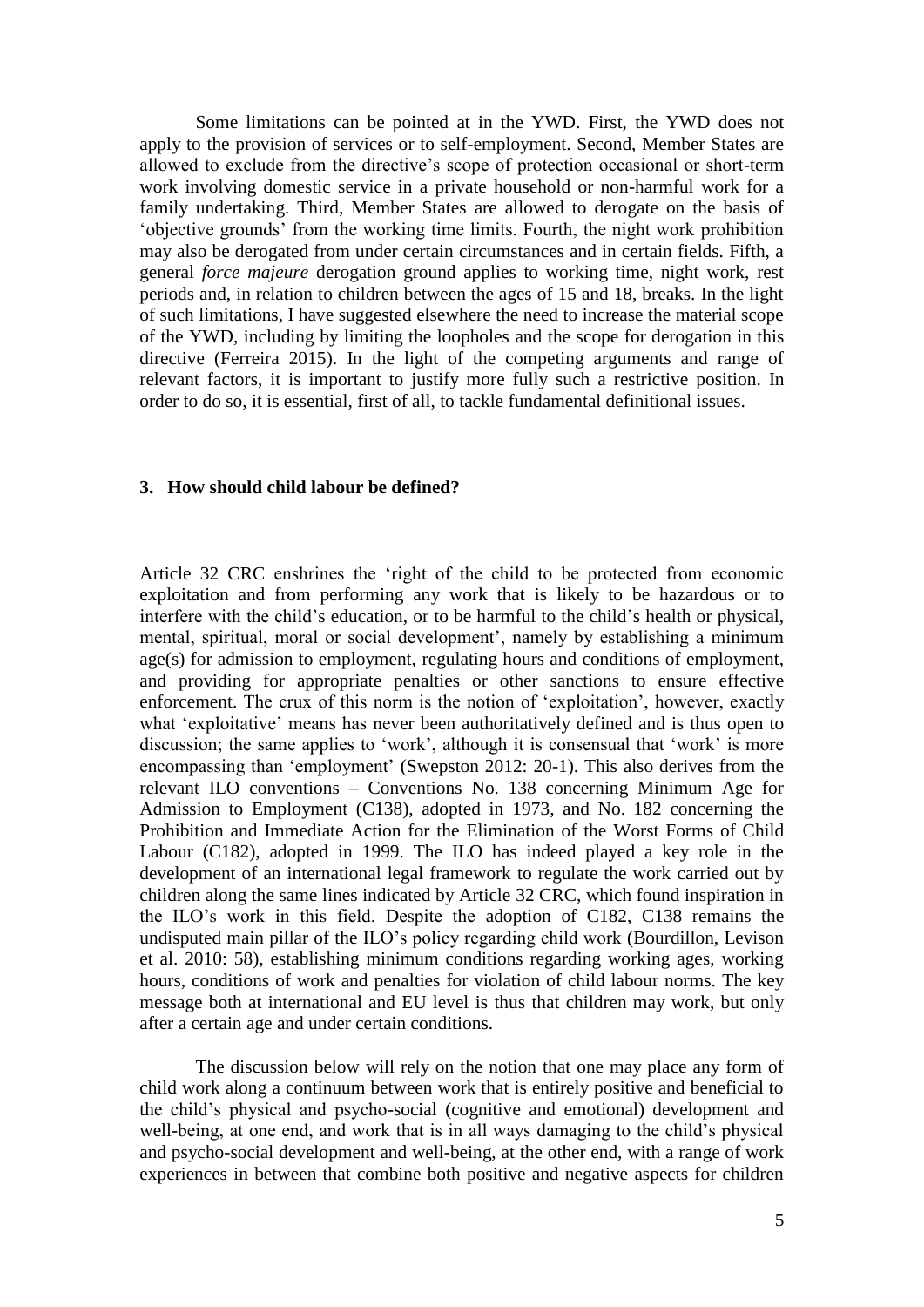(Hobbs and McKechnie 2007: 226; Bourdillon, Levison et al. 2010: 161). When crossing a certain limit of potential or actual harmful effect on the child's physical and psycho-social development and well-being, the work turns from mere (lawful) child work into (unlawful) child labour. Despite the problems that exist with the notion of 'human development' (Bourdillon, Levison et al. 2010: 93), harm to a child's development remains the crucial concern in the child work/labour debate and thus needs to be its centrepiece. The fact that children's development constitutes one of the four CRC guiding principles makes it all the more relevant in any debate relating to children (Peleg 2012: 375).

This distinction between child work and child labour does not translate into languages other than English very easily, due to the fact that work and labour are commonly one and the same word, which leads authors and policy-makers writing in other languages to refer more commonly to child work that is unlawful or harmful and child work that is not. The child work/labour distinction has also been criticised by several authors (Lavalette 1994: 8; Hobbs and McKechnie 1997: 136 ff; Hobbs and McKechnie 2007). James et al., for example, criticise this distinction for entailing moral judgments, as if these were 'self-evident universals of an obvious and unproblematic kind' (James, Jenks et al. 1998: 110). Yet, this distinction is helpful in determining when a certain threshold of harm is crossed, thus triggering the intervention of legal regulation (Organization). Certainly, to determine when such a threshold is crossed, law and policy-makers need to make moral judgments about the potential or actual harm that certain forms of work may cause to children of certain ages and in certain circumstances. This is the work that law and policy-makers need to do and any law and policy-making requires some degree of moral judgment – obviously that cannot and should not prevent law and policy from being produced, even (or mostly) when the subject matter is unclear and problematic. Most importantly, refusing to draw the line between child (lawful) work and (unlawful) labour would be itself immoral, as it would allow harm to be caused to children, in violation of children's rights and the obligation of the relevant authorities to protect them. It is therefore legitimate to distinguish between child work and child labour (irrespective of that distinction not receiving everyone's approval), as long as the focus remains on the effect that work may have on a child, rather than on a particular form of work in abstract (even though some forms of work will be, in abstract, generally harmful – such as mining – or harmless – such as babysitting done by older children).

The definition of child labour thus relies on the harm that work may cause to the children's development, hence engaging the best interests of the child worker (Weston 2005: xvii). This allows one to shift the 'child labour' threshold towards more restrictive or lenient levels in the child work continuum. Child labour is admittedly a social construction (Lieten and Meerkerk 2011: 15), similar to childhood itself, as will be discussed below. How child labour is socially constructed thus varies throughout time and space, and has remained debatable, asI will now explore.

#### **4. Child labour: welfare versus autonomy, abolition versus regulation**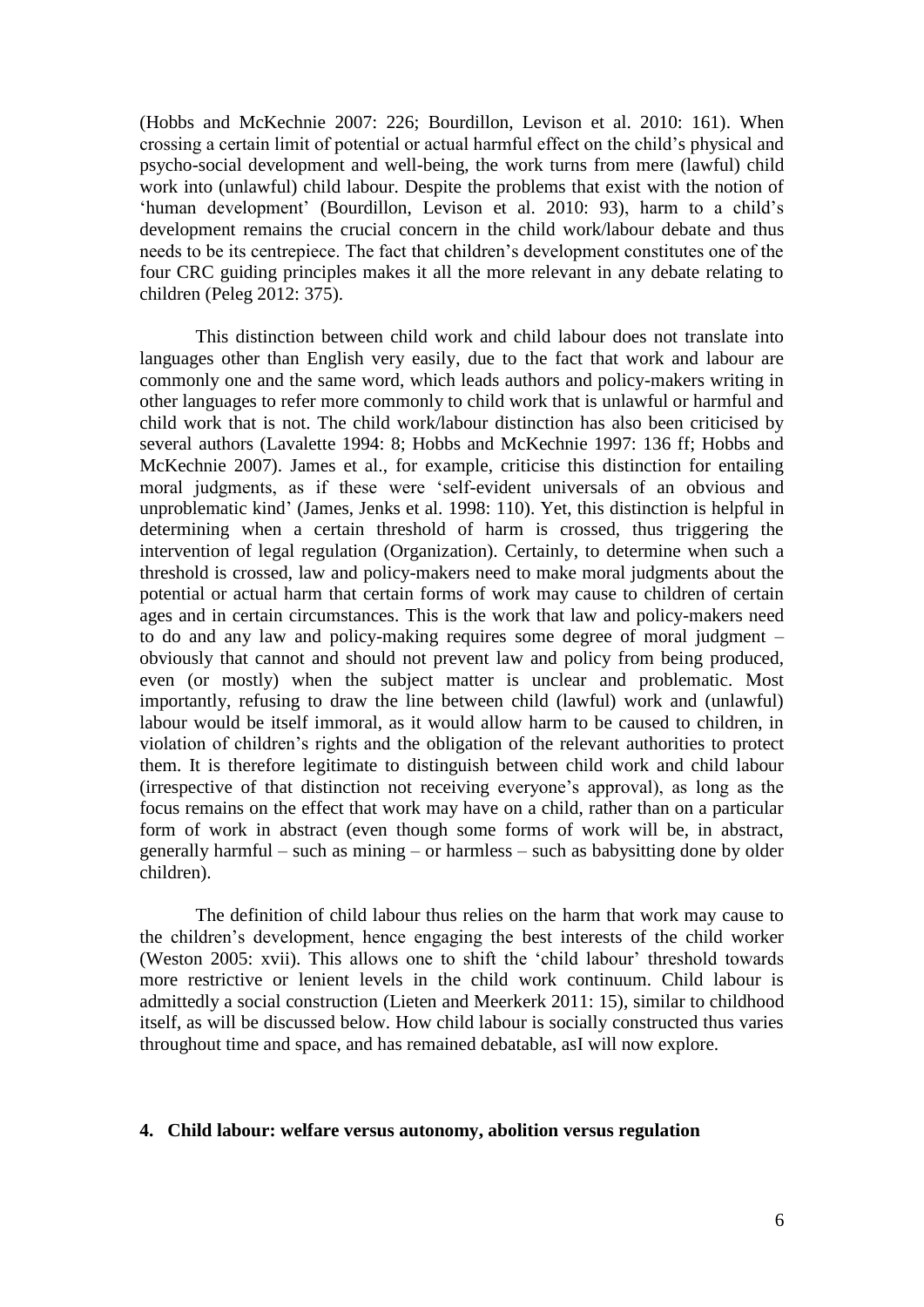Scholars, activists and policy-makers have, in the main, approached the child labour debate from two points of view: the welfare/abolitionist and autonomy/regulationist approaches. It is important to point out from the outset that these approaches relate to child labour, hence to labour that  $-$  by definition  $-$  is somehow harmful to children's physical and psycho-social development.

The welfare/abolitionist approach argues in favour of abolishing all forms of child labour, and in favour of promoting children's education and socio-cultural development through other means (Bueren 1995: 264; Mizen, Pole et al. 2001a). The welfare approach – which one may regard as the logical consequence of the child protectionism movement (Hobbs, McKechnie et al. 1999: 198-9) – finds support in Article 32 CRC and the CRC emphasis on welfare and the best interests of the child (Article 3 CRC). The welfare approach finds extra support in the fact that reducing child labour also brings about broader socio-economic advantages for societies (further explored below), namely a better skilled labour force and higher socioeconomic standards (Organization 2003: ; Buck, Gillespie et al. 2011: ; Muižnieks 2013). Moreover, the principle of evolving capacities (reflected in Articles 5, 12 and 14(2) CRC) and the arguably insufficient maturity and preparation of many children to face the difficulties of the labour market offer further strength to a welfare approach to child labour (on the concept of evolving capacities and maturity, see (Lansdown 2005: ; Ferreira 2008: 44)).

The autonomy/regulationist approach, instead, favours greater independence and range of choice for children, thus promoting children's autonomy, defending their right to work, and concentrating on regulating their working conditions. Sharing great affinities with the child liberationist movement (Lavalette 1994: 13; Hobbs, McKechnie et al. 1999: 144), the autonomy approach allows children the possibility to work to satisfy their wish to be socially and economically independent, and contribute to their families' income and well-being (Alston 1989: 36; Ochaíta, Espinosa et al. 2000: 25; Hanson and Vandaele 2003: ; Hanson and Nieuwenhuys 2013). Authors adopting this approach see the current legal framework as protectionist and welfarist (Stalford 2013: 875). The autonomy approach may be argued above all from the point of view of the child's right to autonomy, privacy and participation (further discussed below). Children's agency needs to be recognised in this context as well. As Oswell argues, children 'are actors, authors, authorities and agents … [and] as a class or group or collective of people have become more vocal, more visible and more demonstrable in ways that resonate across our contemporary world.' (Oswell 2013: 3). The lack of the necessary socio-economic conditions to eliminate child labour completely is also generally used to justify the (at least interim) mere regulation of child labour, as opposed to its abolition. Finally, the lack of straightforward, historically linear and realistic solutions to abolish child labour completely is also used as an argument to favour regulation vis-à-vis abolition of child labour (Morrow 2010: 437).

Whilst the welfare/abolitionist approach would tend to emphasize the loopholes in the YWD and defend its strengthening, the autonomy/regulationist approach would tend to have the YWD focus on the worst forms of child labour and concede greater flexibility in other instances of child work. These two approaches have also been illustrated in relation to the Bolivian 2014 statutory amendment allowing children to work as self-employed from the age of 10 under parental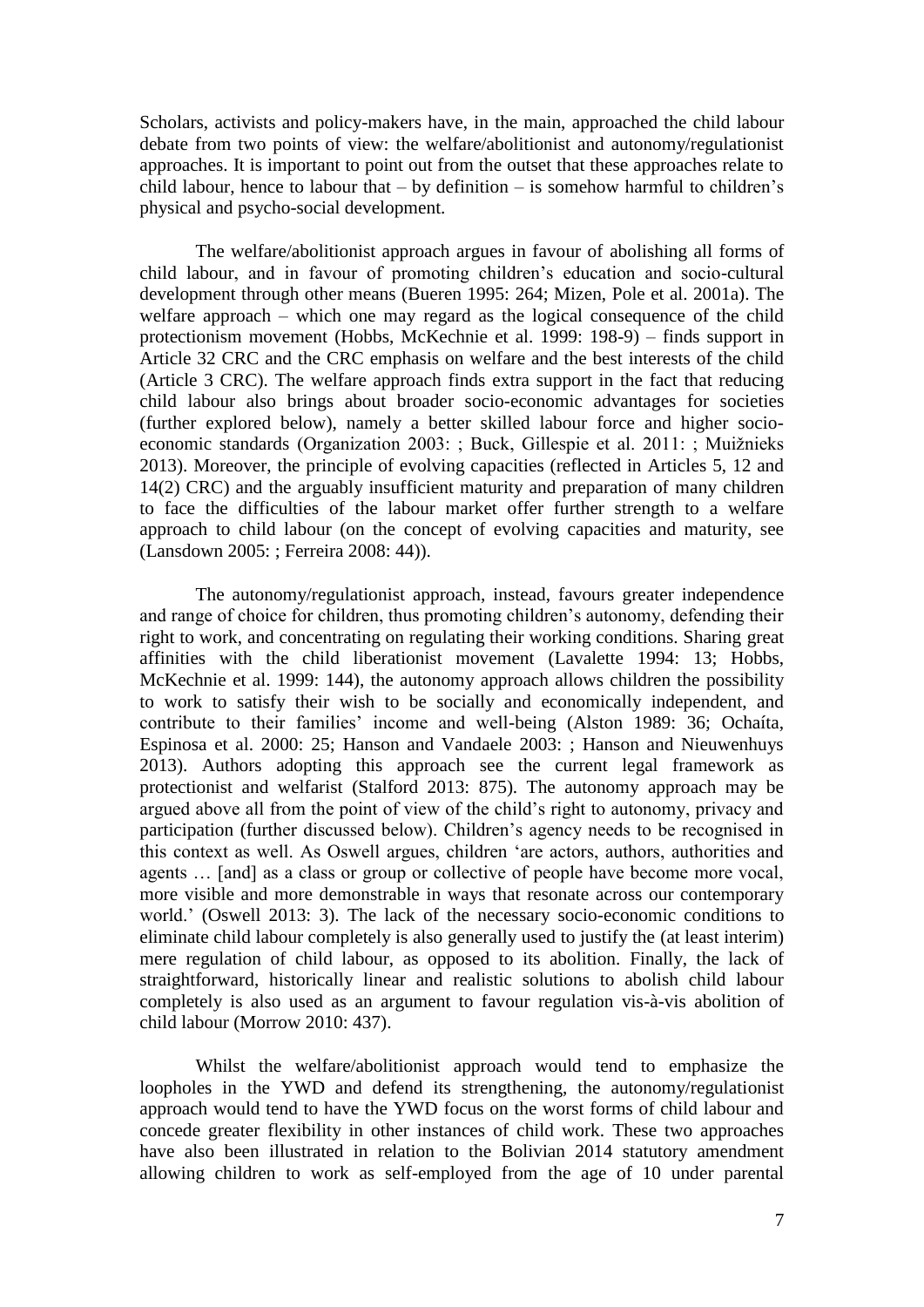supervision and to work from the age of 12 for a third party. Whilst defenders of this law used the Bolivian socio-economic conditions, cultural traditions and children's rights to work and autonomy to justify the changes introduced, opponents of these changes invoked children's rights to health and to education, the child's best interests and the need to remove children from cycles of deprivation, to explain the inadequacy of the new norms (Moloney 2015: ; ILO 2016: ; Becker 2104).

This distinction between child labour 'welfarists' and 'autonomists' has, understandably, helped to frame the debates and facilitated the understanding of the positions adopted by key stakeholders. Moreover, it fits the more general labour 'commodification/decommodification or protection/liberalization dialectics [that] is constant and ineradicable in market societies' (Tucker 2010: 100), as one can identify strong affinities between the child labour 'welfarists' and the labour 'protectionists', and between the child labour 'autonomists' and labour 'liberalizers'. Yet, this polarisation has been, in the long run, very unhelpful. As White puts it, there has been a 'persistent, counterproductive, and largely unnecessary polarization between "abolitionist" and "protectionist" approaches to the problem of juvenile employment.' (White 2005: 322). Moreover, this polarisation corners debates into 'false choices' – in the sense that these are by no means unavoidable or even appropriate – between children-centred and adult-centred approaches and between work and education, for example (Karunan 2005: 313). Another dimension of these 'false choices' is exposed by the need to prohibit at least some sorts of work, even from an autonomy/regulationist perspective, thus combining aspects from both approaches. Children's right to work may well be recognised, but it is the terms under which that right can be exercised (in terms of minimum age, health and safety, minimum wage, etc.) that remain contentious (Lavalette 1999: 17-8).

The lack of straightforward, simple solutions to abolish child labour should not weigh heavily in this debate, as that would be simply giving into realities that may be undesirable on so many accounts. Nevertheless, a range of rights and policy-related arguments do need to be dissected and balanced in order to achieve a holistic and defensible view on this debate in the European context, which I will turn to now.

# **5. Child work regulation and children's rights**

The regulation of child work is sometimes presented in the literature as an interference with children's rights (especially in contrast with the broader scope of adults' right to work). It should be made clear from the start that this is not the case. In fact, regulating the involvement of children with the world of work is not only compatible with, but also essential to, the fulfilment of children's rights. This is the case both in relation to children's labour rights – when they do work – and children's rights outside the work context, such as the right to education (Articles 28 and 29 CRC), social security (Article 26 CRC), play (Article 31 CRC), health (Article 24 CRC), development (Article 6(2) CRC), etc.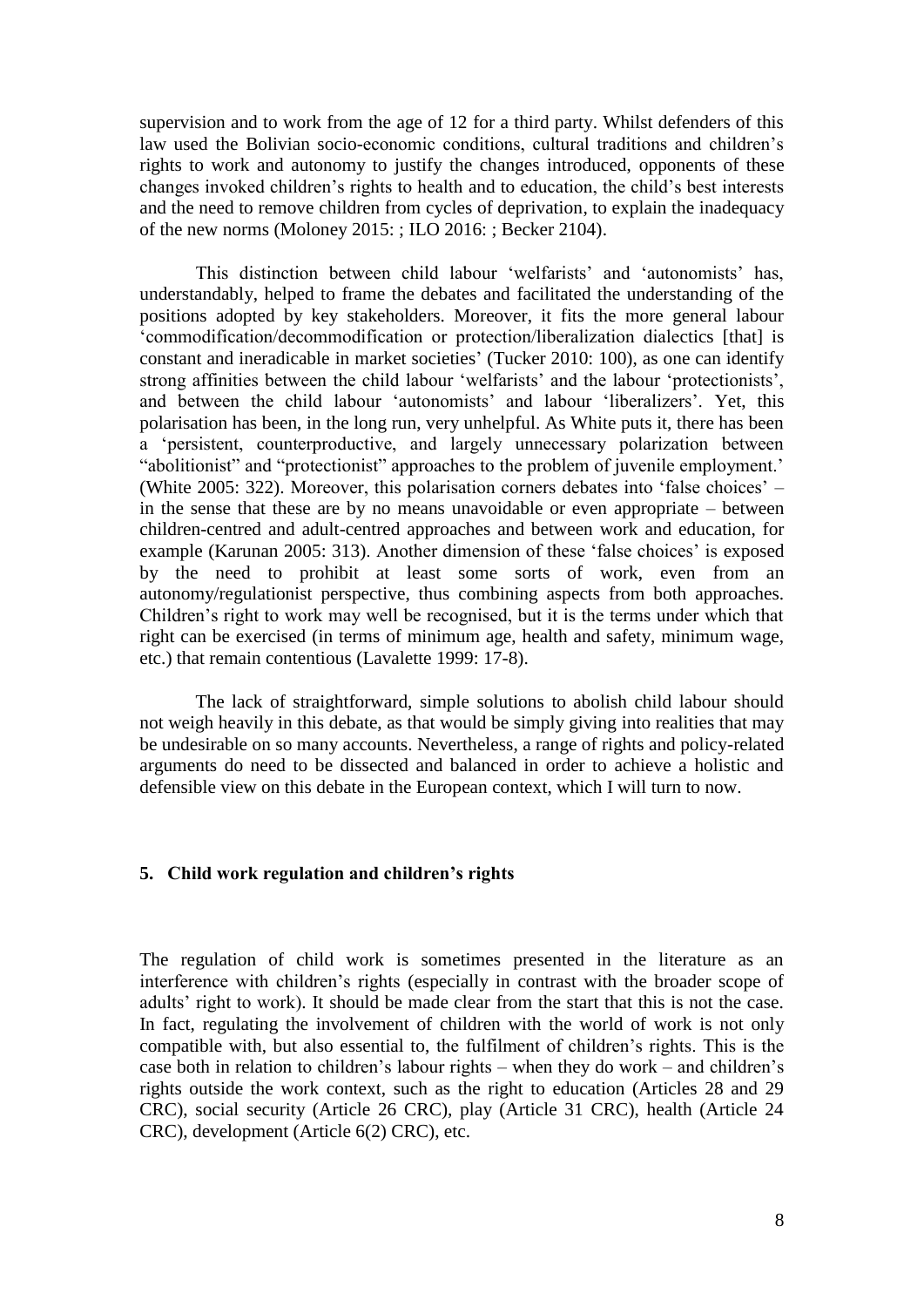Indeed, when children do work (within the existing legal framework), it is essential to ensure that their rights to, for example, participation, safety, equality and fair remuneration are respected. To protect children's right to education, play and health, however, it is necessary to restrict their right to work. This restriction can, in fact, be empowering for children, as it has the potential to allow them to gain academic or vocational qualifications, to develop a range of social skills and competences, fulfil their right to play, and to reach a certain level of physical and psycho-social development before needing to face the challenges and difficulties inherent to many labour contexts.

The rights to rest, play, leisure and culture seem to be 'often perceived as a luxury in comparison to other rights whose violations bear more cruel, visible and spectacular consequences [yet there is a] wide recognition in and outside child development circles of the crucial role that rest, play, leisure and culture have for the social, cognitive and personal development of the child.' (David 2006: 17). The rights to play and leisure are in fact linked – and can work as facilitators – of civil rights (Articles 13-17) and the right to participation (Article 12) enshrined in the CRC (David 2006: 24), as the time outside school and work is ideal for children to exercise their freedom of expression, thought and association, privacy, and access to information, thus empowering themselves. The Committee on the Rights of the Child (ComRC) has subscribed to this point of view, when expressing its concerns about the impact of child labour and domestic work on children's rights, in its General Comment No. 17 (2013) on the right of the child to rest, leisure, play, recreational activities, cultural life and the arts (art. 31), whose importance is usually underestimated by both adults and authorities (see paras. 4, 14, 26, 29, 33, 49, 57)((CRC) 2013b). It may be true that the importance that one places on children's leisure is determined by one's culture (Ansell 2005: 172), but in the European context it seems to be generally agreed that leisure is greatly valued by both children and adults, which justifies regulation of work practices (especially time) for all, including adults. <sup>1</sup> The conclusion that must ensue is that securing children's rights in non-work environments is not only compatible with securing children's rights in work environments, but also necessary and child-centred.

At any rate, as will be further explored below, adopting a child-rights centred approach in legal analysis does not mean necessarily giving priority to a child's rights claim (including a child's claim based on the right to work), as rights may be legitimately curtailed in the light of a range of other factors and evidence that needs to be considered. Indeed, broader child interests and policy priorities may considerably influence this debate. Firstly, the principle of best interests of the child prevents the legal system from abandoning children to their own autonomy, and instead recognises a gradually increasing capacity of children to exercise their rights that goes hand in hand with their increasing maturity (Tobin 2009: 590). Secondly, analysing any childrelated matter only from a rights perspective is far from the best solution. To quote O'Neill, '[s]ince the whole point of appeals to fundamental rights is to "trump"

1

<sup>&</sup>lt;sup>1</sup> See, for example, Directive 2003/88/EC of the European Parliament and of the Council of 4 November 2003 concerning certain aspects of the organisation of working time (Working Time Directive), and the Sunday trading line of case law of the Court of Justice of the EU (for example, Case C-145/88 *Torfaen Borough Council v B & Q plc*, Judgment of the Court (Sixth Chamber) of 23 November 1989, ERC 1989-03851).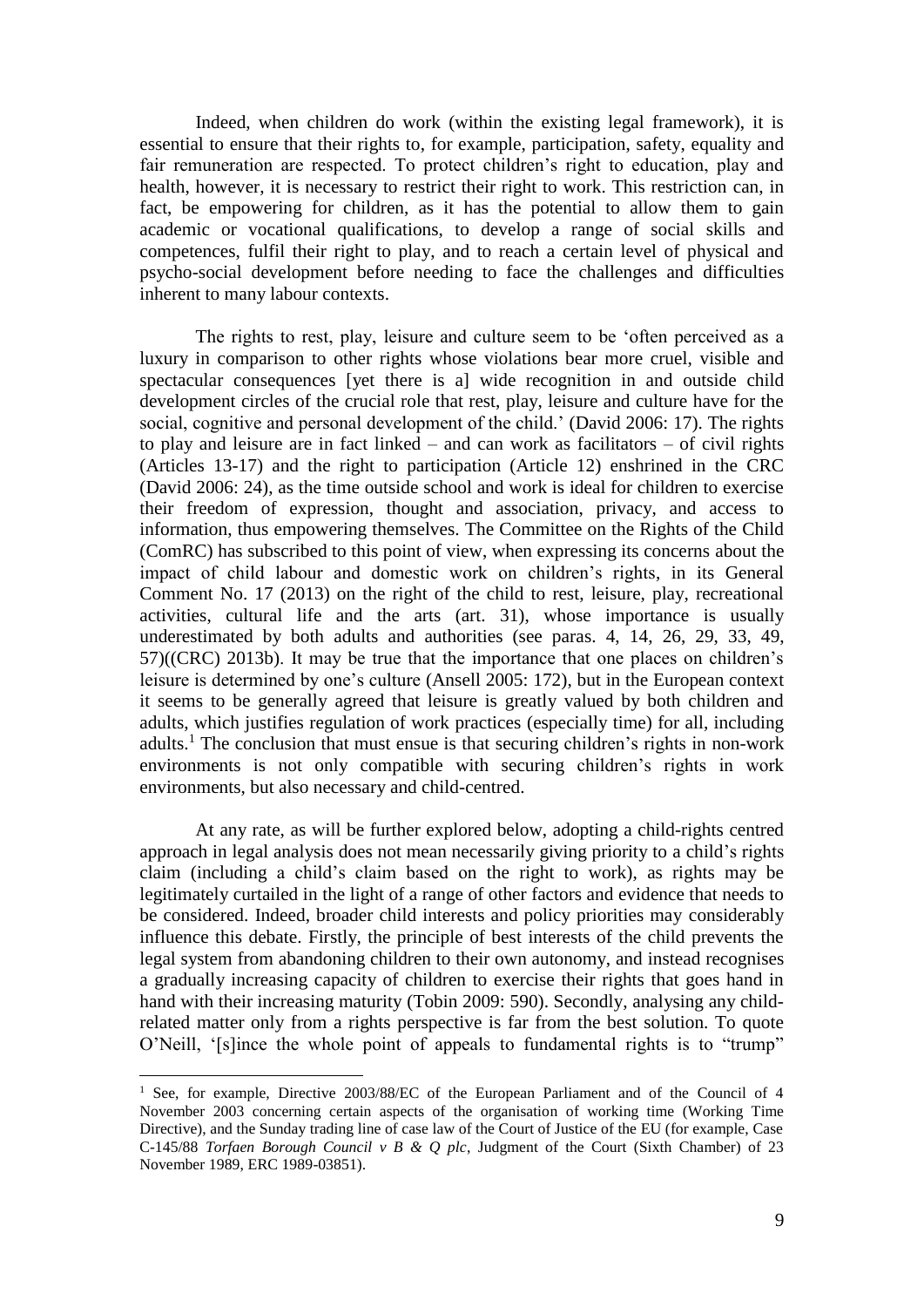appeals to other considerations (eg, welfare, convenience, happiness), there is no denying that insistence on respect for fundamental rights is only contingently and at times not closely connected to good results.' (O'Neill 1992: 25). Indeed, 'the legitimacy of the discourse of rights becomes problematic when it aspires to become the sole or fundamental ethical category.' (O'Neill 1992: 36); see also (Ferreira 2016). Furthermore, rather than limiting oneself to rights discourses, rights can often be protected more effectively by measures that may be classified as 'welfarist' or 'protectionist', as social protection against, for example, harm, poverty or exploitation enhances the basis for acquiring greater freedom overall (Lavalette 1999: 33-4).

O'Neill goes as far as to say that talking about children's rights has more political costs than advantages, hence it becomes more advantageous to focus on obligations vis-à-vis children, namely when the obtaining of certain types of care or education is in question (O'Neill 1992: 25 and 35). Completely sidelining any 'rights talk' would be going too far, but I agree that focusing completely on children's rights at the cost of neglecting a range of other factors can, in fact, bring more disadvantages than advantages for children themselves and their quality of life. As Lavalette rightly points out, the ""rights discourse" is limited in its ability to "liberate children", [and it] decontextualizes individuals from the social work and dislocates them from the social relation which structure and shape their lives.' (Lavalette 1999: 17). In the context of child labour, this means that we cannot separate a child's right to work from an employer's 'right' to exploit children as cheap labour: whilst this does not mean dismissing rights claims, it does mean being aware of contexts and consequences of right claims (Lavalette 1999: 35).

Key amongst the factors to consider beyond a rights framework is the value of education. It has been universally recognised that education is essential to improve individuals' future earnings, health and socio-economic conditions, as well as countries' overall economic growth and socio-political environment, particularly when the educational system is equitable and appropriate to children's needs (Ebdon 2000: 14-18). It has also been ascertained that education is key in breaking intergenerational cycles of, for example, poverty, illness, infant and child mortality and poor nutrition (Post 2010). The ComRC has thus rightly made a direct link between education and children's development (Peleg 2012: 386) – one of the four CRC main principles, as mentioned above. Furthermore, it is acknowledged that educated children are more likely to be successful in the labour market, which brings individual, familial and societal benefits of an economic, health and overall quality of life nature (Fassa, Parker et al. 2010a: 255). One could counter-argue that this is placing too much emphasis on the future of children rather than their present, but in this regard, it is submitted, the advocates of the capabilities approach are right to argue that 'we ought to support capabilities that will best promote a long-term future of full capabilities, given the particular social and historical context.' (Dixon and Nussbaum 2012: 555). Similarly, Eekelaar argues that a child's self-determinism may be limited when it may hurt the child's self-interest, on the basis that the 'purpose of dynamic self-determinism is to bring a child to the threshold of adulthood with the maximum opportunities to form and pursue life-goals which reflect as closely as possible an autonomous choice.' (Eekelaar 1994: 53). Eekelaar reinforces this by stating that one must 'suppose that presently incompetent children would wish to have choices made on their behalf which maximize their opportunities for making choices when they become fully competent.' (Eekelaar 1998).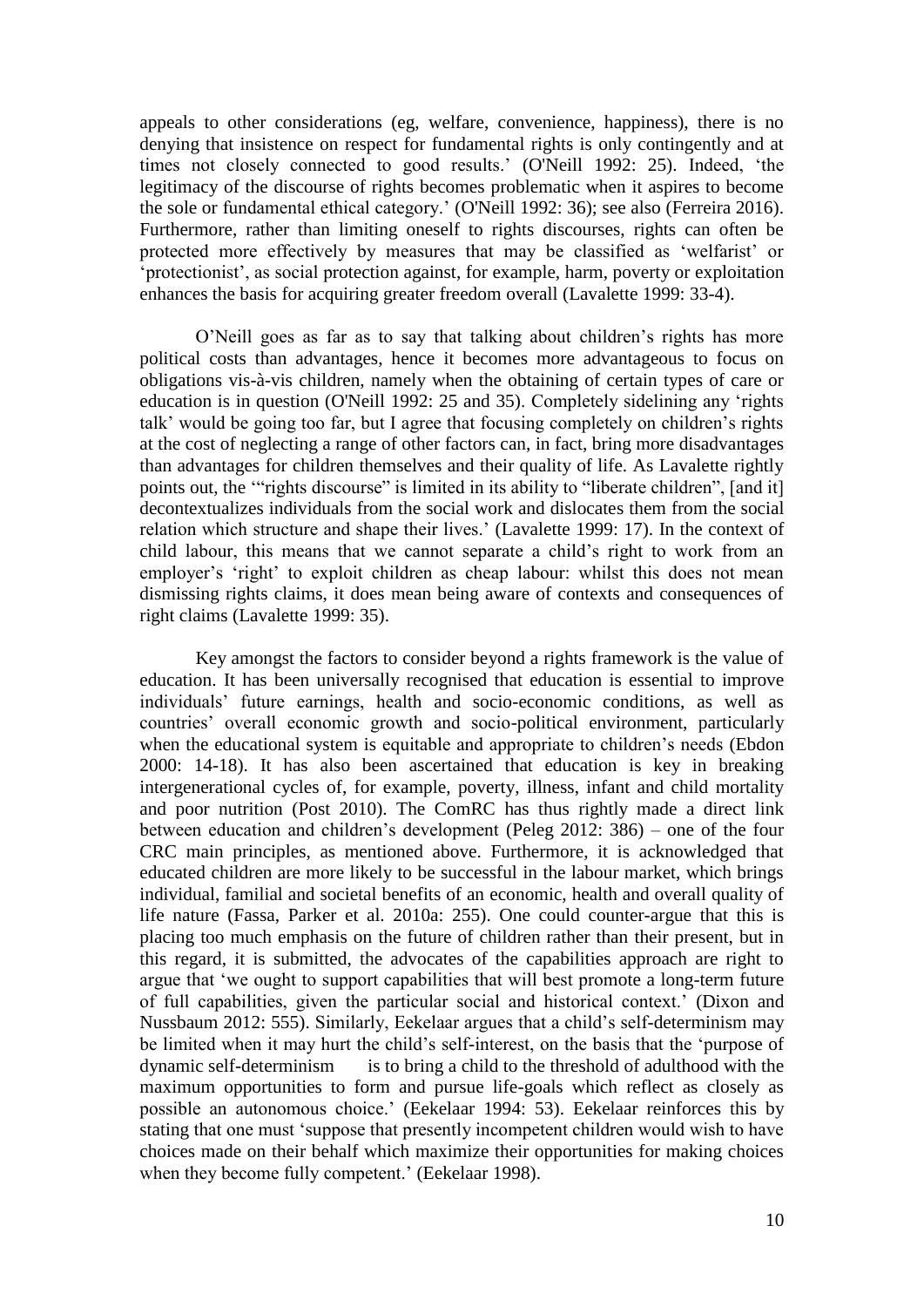All evidence points to education being a very effective tool to promote 'people's real opportunities for functioning and choice' by increasing one's likelihood of employment and higher earnings, thus contributing to greater social justice and enhancing human dignity (Dixon and Nussbaum 2012: 557 and 582). I thus concur with Dixon and Nussbaum's assertion that '[l]aws making education compulsory and banning child labor also help ensure that children in fact have the space and support necessary to develop [in a way that allows them to acquire adult choice-capacities]. And because … children will ultimately attain full adult freedom, it does not denigrate them to impose such limits on their freedom in the interim.' (Dixon and Nussbaum 2012: 576). This does not mean that any compulsory education system will do, as education needs to be responsive to individual children's needs, preferences and goals (Eekelaar 1994: 58). Moreover, it is not only the formal system of education that can enhance children's capabilities – all types of learning, including informal and nonformal learning, may contribute to that process, and should thus be promoted and valued. Yet, any learning should take place in an environment that does not entail undue pressure or risks for the development and well-being of children, hence the reasonability of restricting work under some circumstances.

Finally, a European vision of contract law embedded in social justice considerations also requires contract regulation to 'prevent unfairness in the terms of contracts that disadvantage particular groups' (Law 2004: 668), thus clearly encompassing employment contracts entered into by child workers. Indeed, social justice requires employment terms and conditions to be thoroughly scrutinised and subject to fundamental values related to societal fairness (Law 2004: 663). From such a perspective, and acknowledging the 'network society' in which we currently live, one could also construe a right of consumers to goods that have been produced without recourse to work that violates labour standards or fundamental rights, including child labour (Collins 2014).

So we should conclude that, overall, regulating child work is compatible with – and even necessary for – children's rights, capabilities and well-being, and socially fair treatment more generally. It is still relevant, though, to scrutinise further the role of specific children's rights in relation to child work regulation.

# **6. Child work regulation and children's right to equality**

One could claim that the prohibition of discrimination on grounds of age that can be found in Article 21 Charter of Fundamental Rights of the EU may be more incompatible with rules that restrict children's freedoms and rights than those of adults, specifically in the context of labour (Stalford 2013: 876). It is true that Council Directive 2000/78/EC of 27 November 2000 establishing a general framework for equal treatment in employment and occupation (the Framework Directive) can be used as a powerful tool in the EU context to complement the protection of child workers. Indeed, children and young workers are recurrent victims of discrimination in the world of work: they are victims of serious misconceptions and prejudices, they are more likely to be unemployed, and there is evidence of discrimination against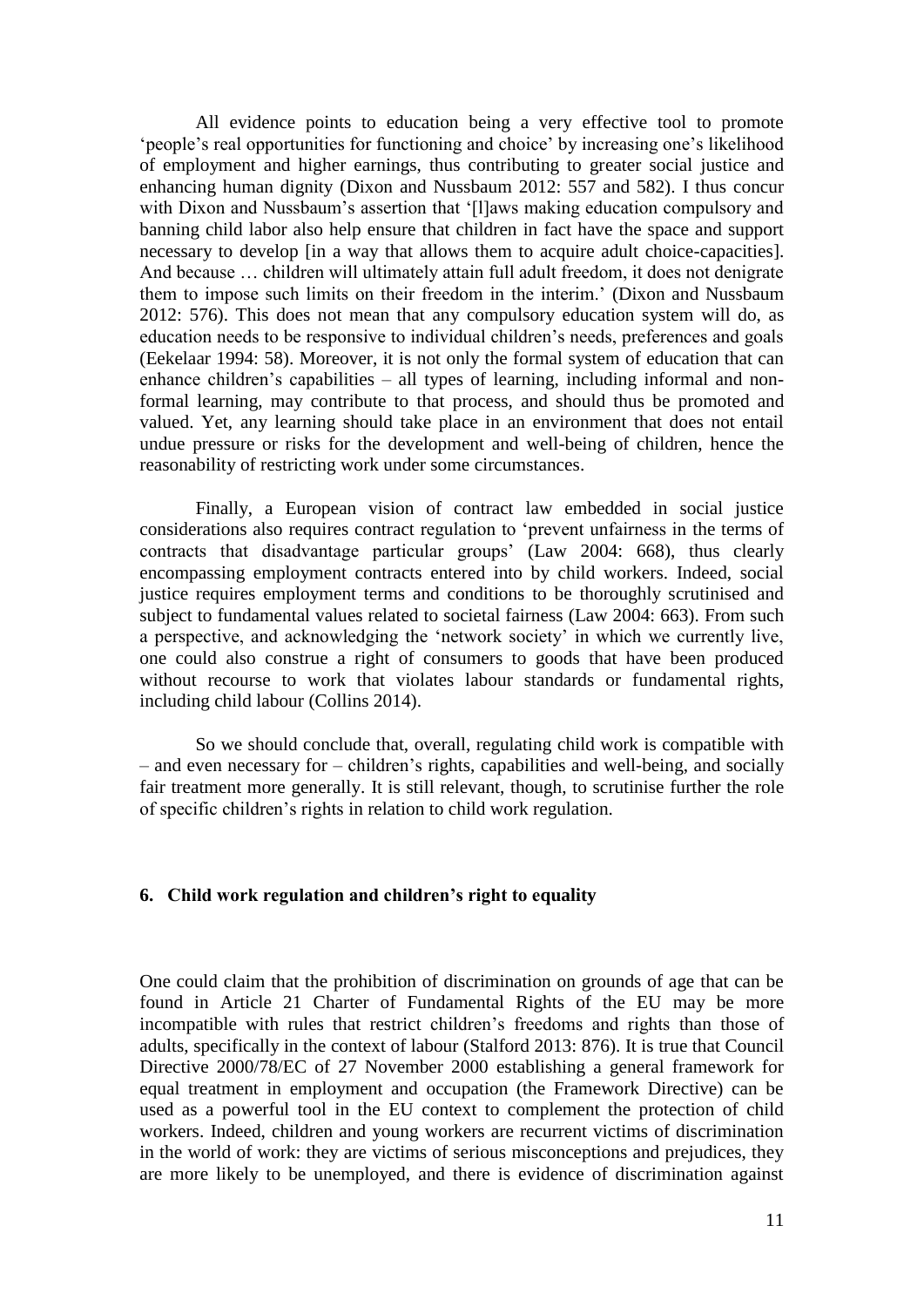younger workers with regard to recruitment, selection, pay, training, promotion and pensions (in the UK context, for example, see (Age 2006: ; Sargeant 2010b)). Danish young workers in the retail sector, for example, report being placed at the bottom of the workplace hierarchy, feeling socially isolated, and being expected to work whenever needed (i.e., outside their usual working days/hours) (Frederiksen 1999). This is far from being an exclusively European problem, as the '[d]angerous conditions of working may thus be addressed [by the CRC Committee] but concerns such as minimum wage discrimination and discriminative union membership are rarely focused upon.' (Nolan 2013). In the EU context, the Framework Directive has a role to play here, by prohibiting discrimination on grounds of age, including both direct and indirect forms of ageism.

Although the Court of Justice of the European Union (CJEU) has generally adopted a flexible approach with regard to Article 6 of the Framework Directive and the scope for justification of discrimination on grounds of age, $2$  more recent cases have hinted at a stricter scrutiny of national practices.<sup>3</sup> Moreover, although the CJEU has not yet had the opportunity to deal with any case of discrimination against child workers, it has already determined that young workers' interests, including in relation to pay and dismissal, fall within the scope of protection of the Framework Directive.<sup>4</sup> The potential of the Framework Directive and anti-discrimination provisions related to age, to protect young workers is confirmed by national case law, such as *Wilkinson v Springwell Engineering Ltd* in the UK, which concerned the dismissal of an 18 year-old for lack of experience, which in fact equated to a young age rather than lack of ability.<sup>5</sup>

Still, a crucial aspect of the discrimination against young workers – that of pay – remains largely unaddressed, and this may make children particularly attractive to (at least some) employers. Most European countries, including Belgium, the Czech Republic and the UK, apply lower minimum wages for young workers on the basis that it helps young workers (perceived as less skilled and productive by employers) to enter the labour market and, contradictorily, deters young people from wishing to enter the labour market and encourages them to remain in education (Sargeant 2010a: ; Rycx and Kampelmann 2012). Interestingly, evidence suggests that lower pay for younger workers has little bearing on the chances of employment for these workers and the reasons behind young people leaving education are too complex to be linked to a lower minimum wage (Sargeant 2010a). This indicates that lower minimum wages for younger workers should be thoroughly reconsidered, and the introduction of universal minimum wages should be considered seriously (Leonard 2002: 202). Pay, as such, is excluded from the scope of competence of the EU (Article 153(5) TFEU), so the only EU-wide means to deal with lower pay for younger workers  $-$  a

1

<sup>2</sup> For example, C-144/04 *Werner Mangold v Rüdiger Helm* [2005] ECR I-09981; C-411/05 *Félix Palacios de la Villa v Cortefiel* [2007] ECR I-08531; and C-388/07 *Age Concern England v SSBERR*, [2009] ECR I-01569.

<sup>3</sup> C-447/09 *Prigge and others v Deutsche Lufthansa AG* [2011] ECR I-08003.

<sup>4</sup> For example, C-88/08 *David Hütter v Technische Universität Graz* [2009] ECR I-05325 concerned the determination of pay, C-555/07 *Seda Kücükdeveci v Swedex GmbH & Co. KG* [2010] ECR I-00365 concerned the calculation of the notice period for dismissal, and C-297/10 *Hennigs v Eisenbahn-Bundesamt* and C-298/10 *Land Berlin v Mai* [2011] ECR I-07965 concerned a national collective agreement providing for differences in basic pay according to age.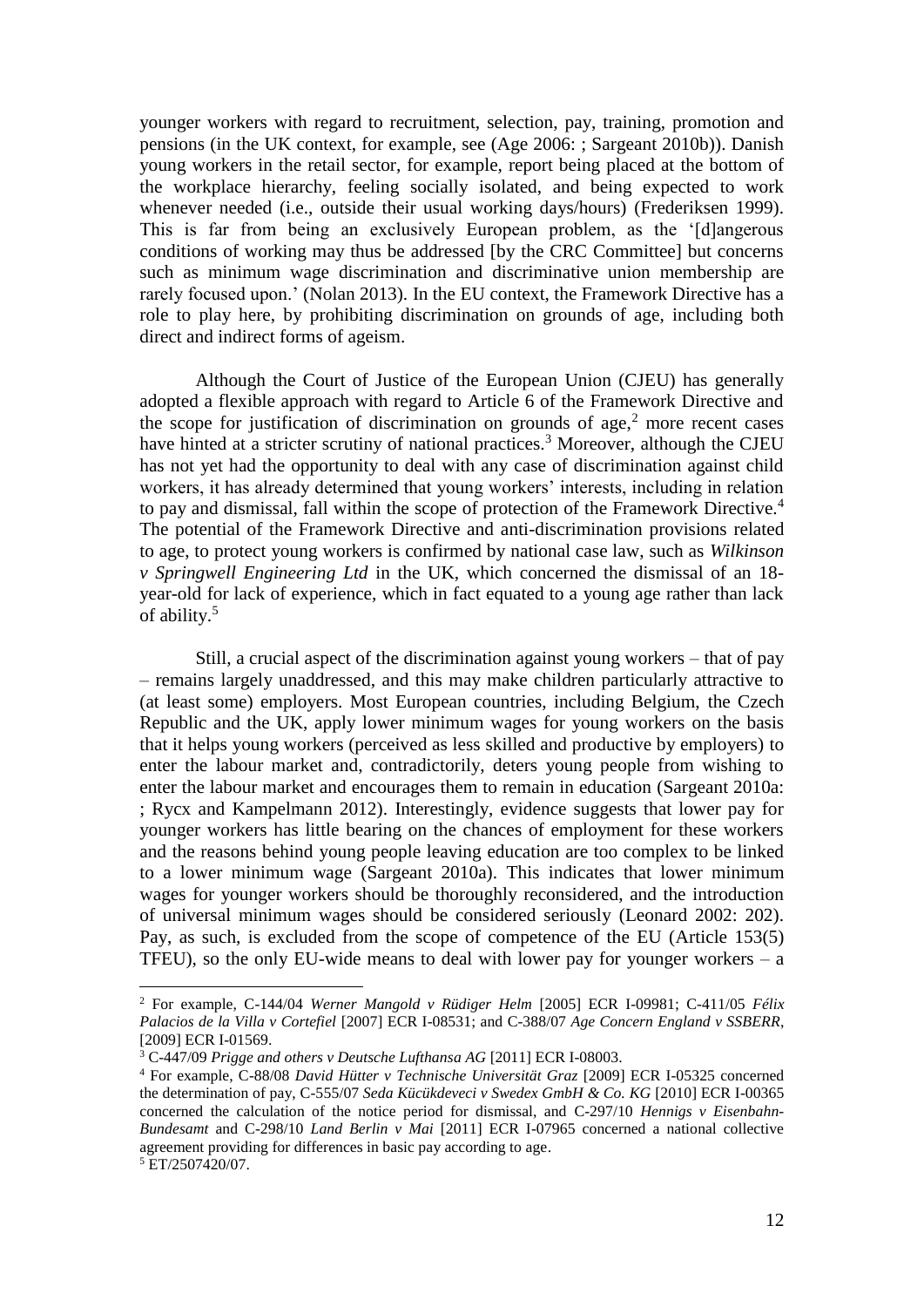form of direct age discrimination – is the Framework Directive. More thorough scrutiny is needed of all those practices and norms that, under the guise of favouring younger people's education and promoting their chances of obtaining employment, somehow discriminate between them and older workers and use detrimental stereotypes. To do this, the legitimacy of the aims and the proportionality (including adequacy, necessity and strict proportionality) of the measures/norms used to achieve those aims should be tested thoroughly by applying Article 6 of the Framework Directive narrowly (as should be the case with any exception to a general principle).

The principle of equality and anti-discrimination statutory norms may not, however, be used to question a minimum employment age and other limitations on child labour, as all statutory instruments – not only domestic but also the CRC and ILO instruments – expressly establish that a distinction needs to be drawn between the forms of work with which children and adults can engage. This distinction is not only lawful, but necessary to ensure respect for the principles and rights of children enshrined in the CRC, especially the principles of protection and best interests and the rights to education, play and health. Furthermore, Article 6 of the Framework Directive clearly states that 'Member States may provide that differences of treatment on grounds of age shall not constitute discrimination, if, within the context of national law, they are objectively and reasonably justified by a legitimate aim, including legitimate employment policy, labour market and vocational training objectives, and if the means of achieving that aim are appropriate and necessary', particularly in relation to access to employment by young and older people. Minimum employment ages, as well as default retirement ages and a range of other measures restrictive of one's freedom to work and one's rights at work, are entirely legitimate and lawful provided they are objectively and reasonably justified by a legitimate aim and strictly proportional.<sup>6</sup>

A more sophisticated analysis of equality in the context of child labour cannot fail to also note the socio-economic background of many working children in developed countries. Indeed, in the UK, for example, it has been found that higher poverty indicators are, contrary to what might be expected, inversely related to the proportion of working children (McKechnie and Hobbs 2001: 21), and children with only one parent and with families receiving Income Support are less likely to have a part-time job than other children (Middleton and Loumidis 2001: 28). In other words, the experience of work during one's childhood/teenage years seems to be more closely related to middle class families, where parents may possess the necessary network to arrange for part-time work for their school-age children (Hobbs and McKechnie 1997: 91-2; McKechnie and Hobbs 2001: 21), leading some authors to increasingly link child work in developed countries to a 'bourgeois' ideology (Lavalette 1994: 219). Children from more disadvantaged socio-economic backgrounds seem to end up working in informal settings (outside formal employment relationships), for longer hours, and earning less per hour (Middleton and Loumidis 2001: 31). This mirrors the experience of working children (and their

<u>.</u>

<sup>6</sup> Case C-388/07 *The Queen, on the application of The Incorporated Trustees of the National Council on Ageing (Age Concern England) v Secretary of State for Business, Enterprise and Regulatory Reform*, 5 March 2009, ECR 2009 I-01569; for a case particularly relevant to young workers' rights see Case C-432/14 *O v Bio Philippe Auguste SARL*, 1 October 2015, nyp.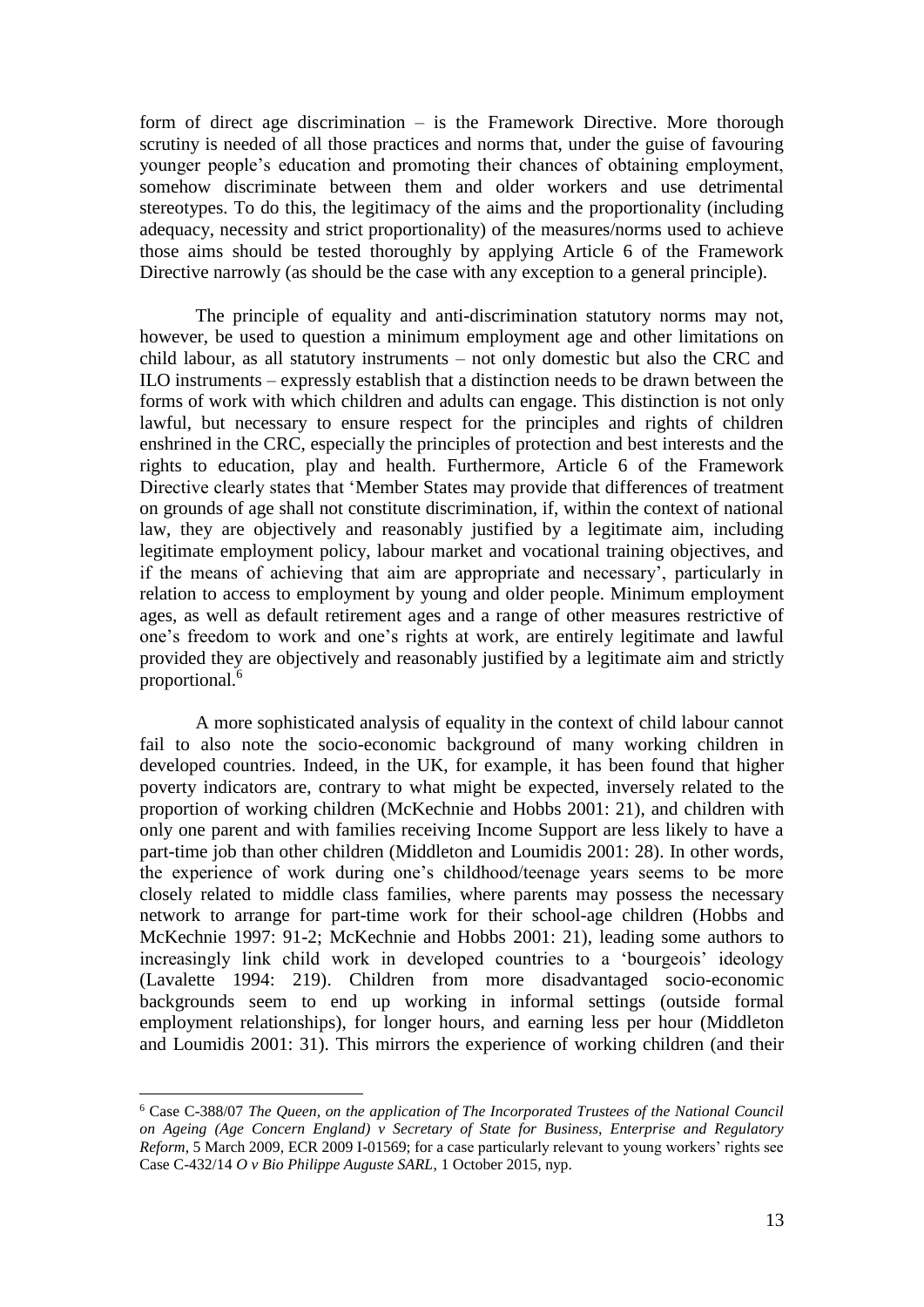families) in the USA (Manning 1990: 189; Mortimer, Finch et al. 1990: 215; Phillips and Sandstrom 1990: 167 ff).

Consequently, although it may seem contradictory, *prima facie* discriminatory measures against children with regard to their access to the labour market are not only legally justifiable on grounds of legitimate social and employment policy objectives, but also, in fact, on grounds of the fight against structural socio-economic inequality affecting children. Indeed, by preventing children from entering the labour market and focusing, instead, on furthering their educational achievements, children will be in a much better position to overcome the socio-economic inequality entrenched in society (Ebdon 2000: 14-18).

# **7. Child work regulation and children's rights to autonomy, privacy and participation**

One may also legitimately question whether limiting the entrance of children into the labour market and disallowing work in family businesses under some circumstances does not unreasonably affect a child's rights to autonomy, privacy and participation. Indeed, one needs to recognise children as 'active social actors who can make a positive contribution, as children, to social development and change.' (Karunan 2005: 303). Evidence of this capacity in the context of labour are the child workers' movements in several regions of the world – for example, the National Movement of Working Children and Adolescents of Peru and the African Movement of Working Children and Youth (Bourdillon 2005: 144-5; Bourdillon, Levison et al. 2010: 142 ff) – which usually argue in favour of the right to work and the right to safe working conditions. This is part of a broader desire of many children to be involved in all aspects that affect their lives, which attests to their competency for self-advocacy and promotes their resilience and coping strategies (Grover 2005: ; Karunan 2005: 305).

These developments and arguments have contributed to the slow but steady replacement in scholarly work of the myth of childhood as an idyllic period in the lives of incompetent and immature human beings, with the myth of entirely capable and independent young persons. This is not only an inappropriate denial of children's limited capacities in many regards in the light of their biological and psychological features (further discussed below), but it is also in contradiction with both the recognised vulnerability and needs of children and the CRC principle of evolving capacities, even if vulnerability is a matter of degree and also affects adults (Larkins 2014: 8). Indeed, the CRC itself, reinforced by the 1996 Revised European Social Charter, $\frac{7}{7}$  proclaims not only a set of rights (amongst which are the rights to autonomy and participation), but also a set of principles that include the principles of evolving capacities and protection of children in the light of their limited autonomy and

1

<sup>7</sup> European Committee of Social Rights, *Defence for Children International (DCI) v The Netherlands*, Complaint No. 47/2008, 20 October 2009; *Defence for Children International (DCI) v Belgium*, Complaint No. 69/2011, 27 June 2011; Conclusions 2006, Article 7(10), Moldova.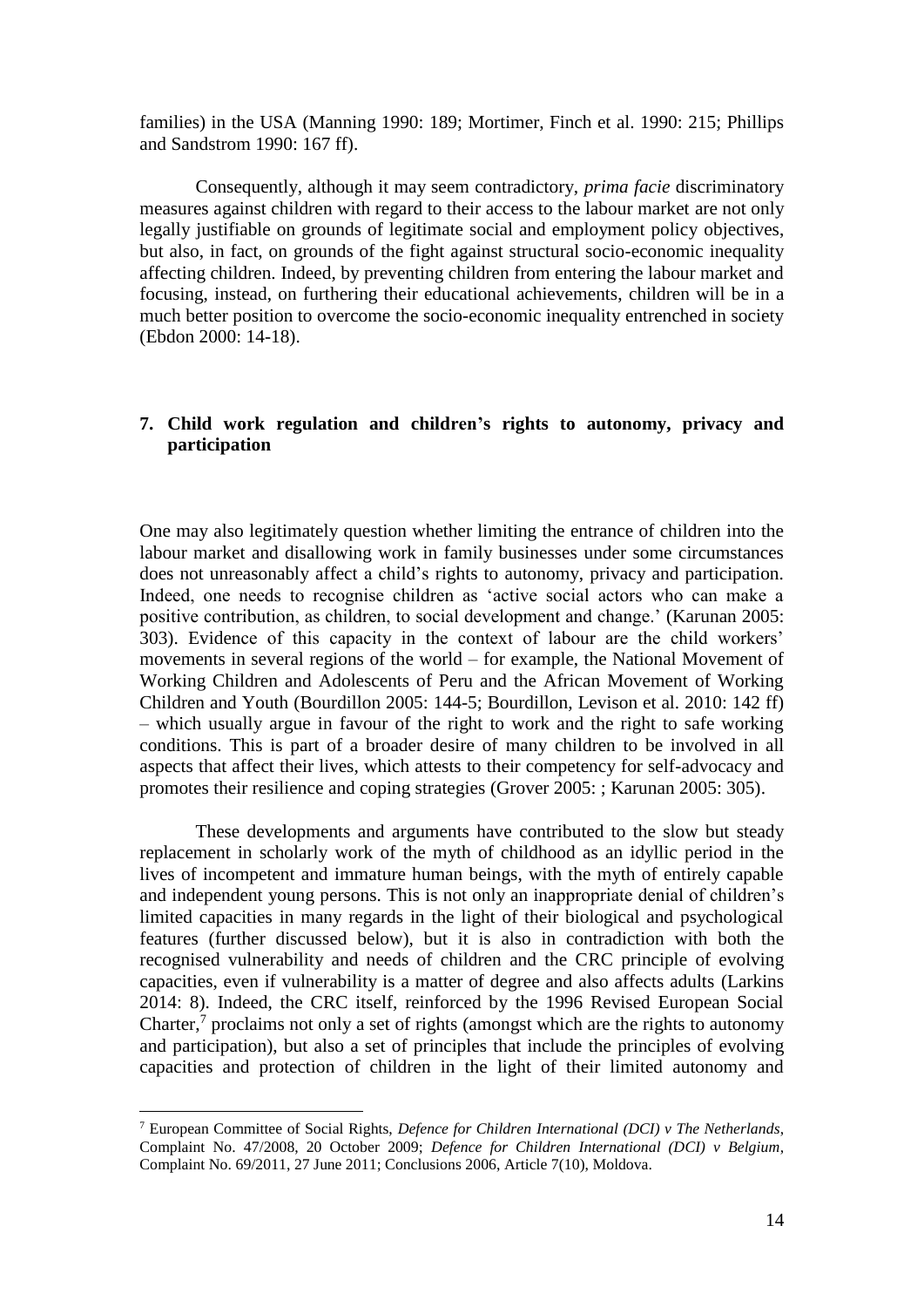particular cognitive, emotional and physical vulnerability, specifically in the field of work (Wihstutz 2011: 453; Dixon and Nussbaum 2012). As argued by Lansdown, the 'concept of evolving capacities is central to the balance embodied in the Convention [on the Rights of the Child] between recognising children as active agents in their own lives, entitled to be listened to, respected and granted increasing autonomy in the exercise of rights, while also being entitled to protection in accordance with their relative immaturity and youth.' (Lansdown 2005).

In reply to the recurrent suggestion of 'liberationists' and 'regulationists' that children should be allowed to work because (for whatever reason) they wish to do so, it is important to make clear that it would be dangerous to allow children to do all they wish and conduct policy-making accordingly: in an age where research participants' views are often transformed into typifications of whole cultures and then translated into policies, it is essential to deconstruct such 'ethnographic authority', question its authenticity, and be aware of the power of the figure of children as a rhetorical device (James 2007: 265). More plainly put, '[w]hile children's opinions about a range of issues which directly or indirectly affect their lives should be sought, children's views or perspectives should not be prioritized over other sources of evidence.' (Lavalette 1999: 17) Furthermore, simply prioritising children's wish to exercise their autonomy and right to work without weighing other factors, interests, legal principles and the rights in question, would reflect a superficial approach to children's rights, rather than a substantive one, in the sense adopted by Tobin (Tobin 2009: 601 ff and 625). This is not unduly curtailing children's rights to autonomy and participation, as law only needs to allow children an active role – not an authoritative role – in determining their best interests (Tobin 2009: 591).

Even authors who are generally in favour of a very high degree of autonomy for children, such as Freeman, accept that children's agency and decisional rights may be limited based on the need to protect children's future capabilities (discussed in (Dixon and Nussbaum 2012: 560) Similarly, Eekelar states that children's 'dynamic self-determinism' should be ensured, but that 'is far from a recommendation that decision-making concerning children should simply be delegated to children themselves.' (Eekelaar 1994: 53). In the field of child work, this need to limit a child's autonomy and decision-making power is further justified on the basis that '[c]hildren's positive evaluation of their own occupation can be taken as an indicator of personal and cultural investment in coping with a familiar situation, *even when it is hazardous and exploitative*.' (my emphasis) (Woodhead 1999: 33).

Only by striking a balance between all rights and principles in place can one reach justice in the regulation of this arena. The child workers' movements themselves often specify that children should only carry out 'light and limited work', be able to exercise their right to play and leisure, and more generally be protected from working more than a certain number of hours in certain types of activities until they reach certain ages (Youth 2 December 2015: ; Lansdown 2005: 37). Although this is not dissimilar from what the current international and European legal frameworks aim to achieve, it is often ignored by those authors who place much greater emphasis on 'liberationist' claims. Most importantly, Dixon and Nussbaum rightly point out that limiting a child's right or participation in an activity due to differences in 'capabilities of the average child or teenager, compared to similarly situated adult … need not send any message of disrespect, or exclusion, to any child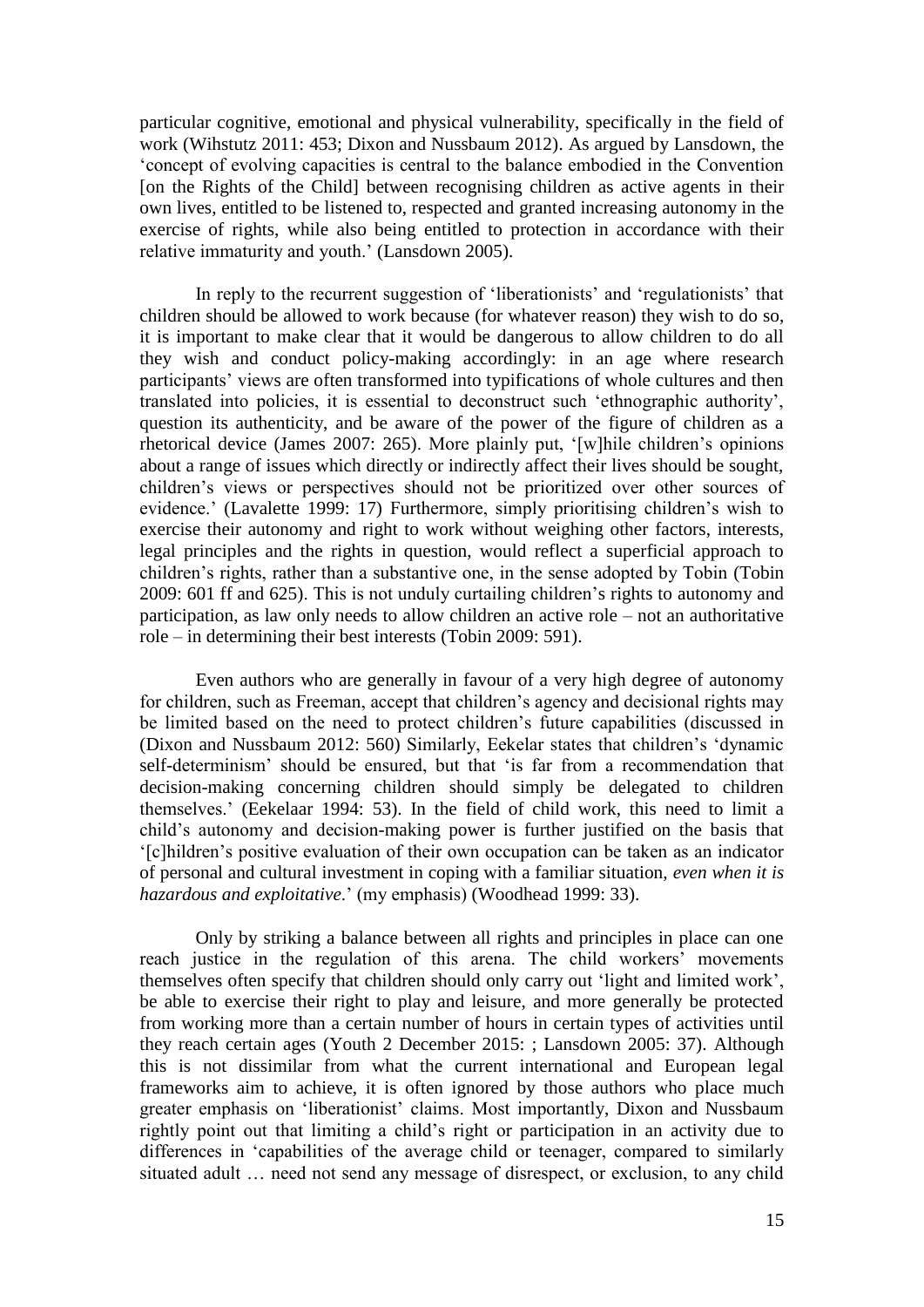… A deferral [of access to certain rights] is likely to promote the long-term development of relevant capabilities for older children.' (Dixon and Nussbaum 2012: 564-5).

In this context, it is also appropriate to recall the notion of 'self-exploitation', a notion developed by Chayanov and discussed by Bissell in the context of child labour (Bissell 2005). The notion of 'self-exploitation' is relevant in this context to the extent that '[p]arents and children knowingly put themselves in exploitative environments and do so out of a sense of duty to the family, to short-term needs, and to the compelling livelihood interests of family members', simultaneously 'mortgaging' their future (Bissell 2005: 385-6). This is consistent with Lavalette's contention that '[t]o simply assert that giving children access to wage labour would mark a significant step in their liberation from oppression is to ignore a number of features', including the employee-employer imbalance of power in capitalist economies (even more marked with young employees), the impact of child work on other workers' wages and conditions, and the inappropriateness of the work for the particular physical and psychological needs of children (Lavalette 1994: 13). Indeed, '[w]herever they work, children are likely to be paid less well than adults and have less power than adults to change their circumstances.' (Leonard 2002: 195). The promotion of the right to participation and autonomy of children should not come at the cost of permissiveness towards harmful effects on the development and well-being of working children and complicity with exploitation carried out by families and employers.

Even authors in favour of a 'socio-cultural discourse' approach to child labour recognise that 'some forms of work – including those that are accepted or promoted in local contexts, are chosen by children and bring some benefits – may constitute exploitation.' (Abebe and Bessel 2011: 778). So, to consider children's views on their work is simply 'a valuable complement' in policy-making (Woodhead 1999: 36) – it cannot be the end of the matter. The same way that limiting the contractual freedom of adult workers may eventually enhance their freedom and well-being by raising labour standards and working conditions (e.g., in the case of working time, health and safety, and night time work regulations), limiting children's contractual freedom in the field of labour may in fact enhance the degree to which they will be able to eventually exercise their autonomy and right to participation. This is in no way holding those child or adult workers as 'irrational, immature and inexperienced' (Leonard 2004: 52) – it is simply a necessary and proportionate tool to achieve the well-being and safety of any worker.

At any rate, a balance needs to be reached and, to address that concern, space needs to be ensured in the lives of children to gain important social and personal experiences and exercise their rights to autonomy, privacy and participation, including outside of formal educational settings. It is submitted that such space is not dependent on formal labour/business structures. Working is not a pre-requisite for children to live their 'social actorness', as otherwise unemployed and retired adults would also be seen as lacking in their 'social actorness' – something that would be utterly inappropriate. Furthermore, making children's social worth and family esteem depend on their involvement with the world of labour would be a reproachable view: it would make children have to 'measure up' to adults' work expectations and would stigmatise those children who for some reason are unable or unwilling to engage in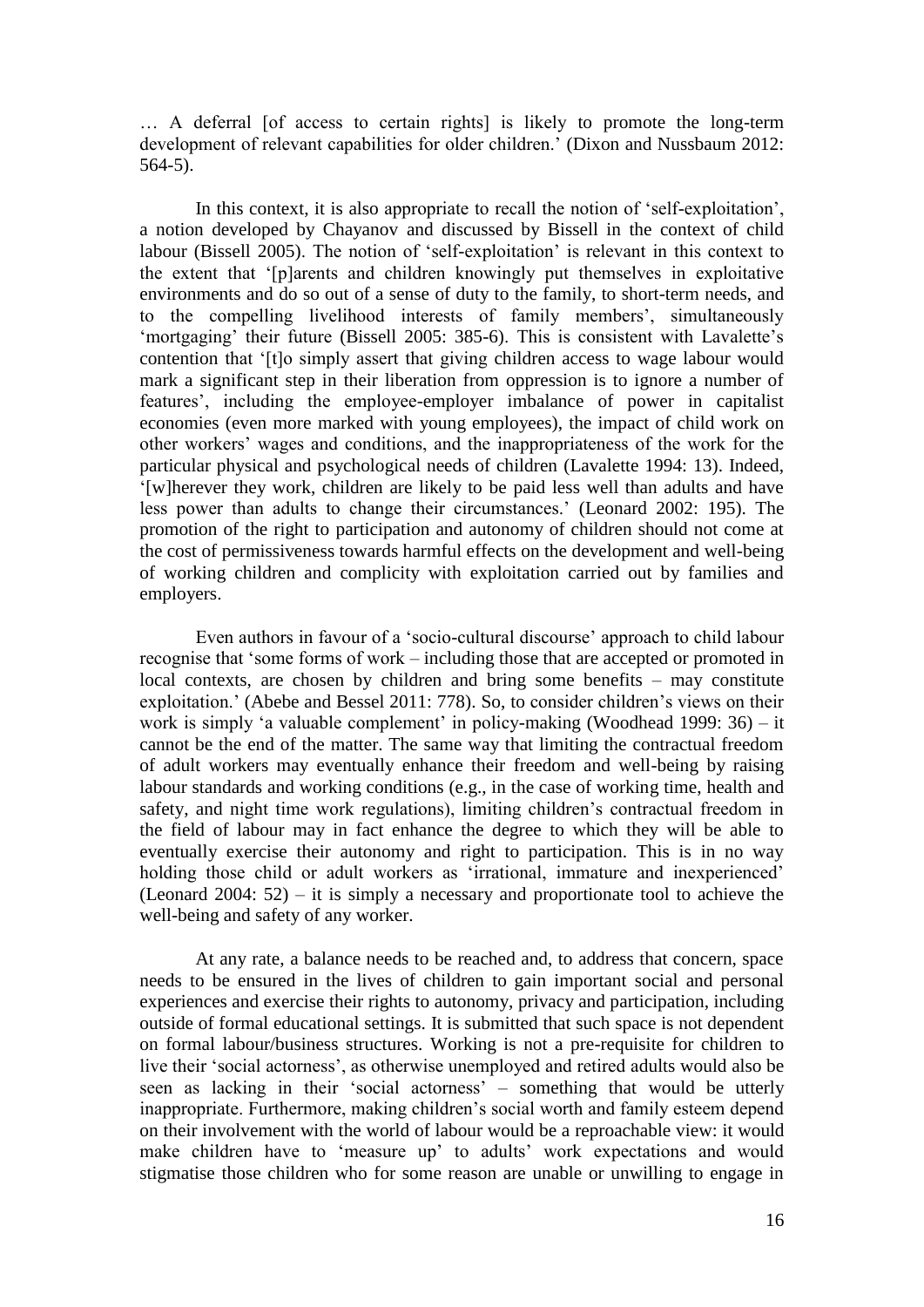paid employment or work outside the house or for a family business. Instead, children can live their 'social actorness', exercise their rights and develop their social and interpersonal skills and competences in other, non-labour settings, such as organised sports, volunteering with charities, being members of school clubs or youth political groups, participating in a range of associative activities, joining other extra-curricular activities and simply engaging with unstructured play time. In the labour context, after having reached the required minimum age and fulfilled other conditions to engage with certain types of work, children may also use their rights to freedom of association as trade union members. In both labour and non-labour contexts, children thus have plenty of opportunities to exercise their rights, including their rights to expression, assembly and association under Article 15 CRC (Daly 2016). It is submitted that within these parameters children are able to develop essential skills and competences, to contribute to the life of the family, community and society, and to enact their agency and citizenship, including in terms of negotiations of rules, construction of self, social contributions, enacting their own rights and challenging boundaries (Larkins 2014), thus being compatible with a 'human rights/child-centered approach' (Karunan 2005: 310). Simultaneously, this approach also protects children from undue pressures, risks and constraints from a work environment and employment relationship (even if at the expense of not obtaining an income).

Consequently, in the context of labour it is overwhelmingly accepted that it is legitimate to impose limits on the agency of children and their participation in the world of work. As rightly pointed out by Mizen, Pole and Bolton, 'there is a danger that the emphasis on agency can slip into an uncritical acceptance of children's ability to choose' (Mizen, Pole et al. 2001b: 38). One could also add that the fact that adults are generally recognised as having agency does not mean respecting and facilitating all their wishes and desires. So, 'the stress on children's agency alone is misplaced' and it is crucial to consider the children's work in the context of 'choice and constraint, freedom and necessity' (Mizen, Pole et al. 2001b: 53). Finally, one must not use children's vulnerability to justify the range of special protective measures and targeted socio-economic support offered to children (but not, or to a less extent than, to adults), whilst simultaneously arguing that children are in fact able to engage freely with the labour market – a consistent approach to children's policy requires the due consideration of children's vulnerability in the context of labour as well. This is what Article 32 CRC aims to do, by offering its protection from exploitation to all children – even those who have reached the minimum age of employment – in the light of children's vulnerability increasing the risk of work leading to injuries, exploitation or other detrimental effects to children's rights to health, education and development (Swepston 2012: 19).

The key message, therefore, is that attention needs to be paid to all children's rights and principles involved in the child work debate, and a balance needs to be struck between those and other policy factors to determine the best possible legal framework. A rights-based approach does not obliterate the need to respect the CRC transversal principles, let alone the reality of children's vulnerability and immaturity in many respects (further discussed below). Although both vulnerability and immaturity gradually disappear throughout childhood, no amount of ideological or normative charge can completely delete them. Children possess the full range of rights enshrined in human rights instruments, further enhanced by those enshrined in the CRC, but the scope of those rights and their exercise obviously depends on the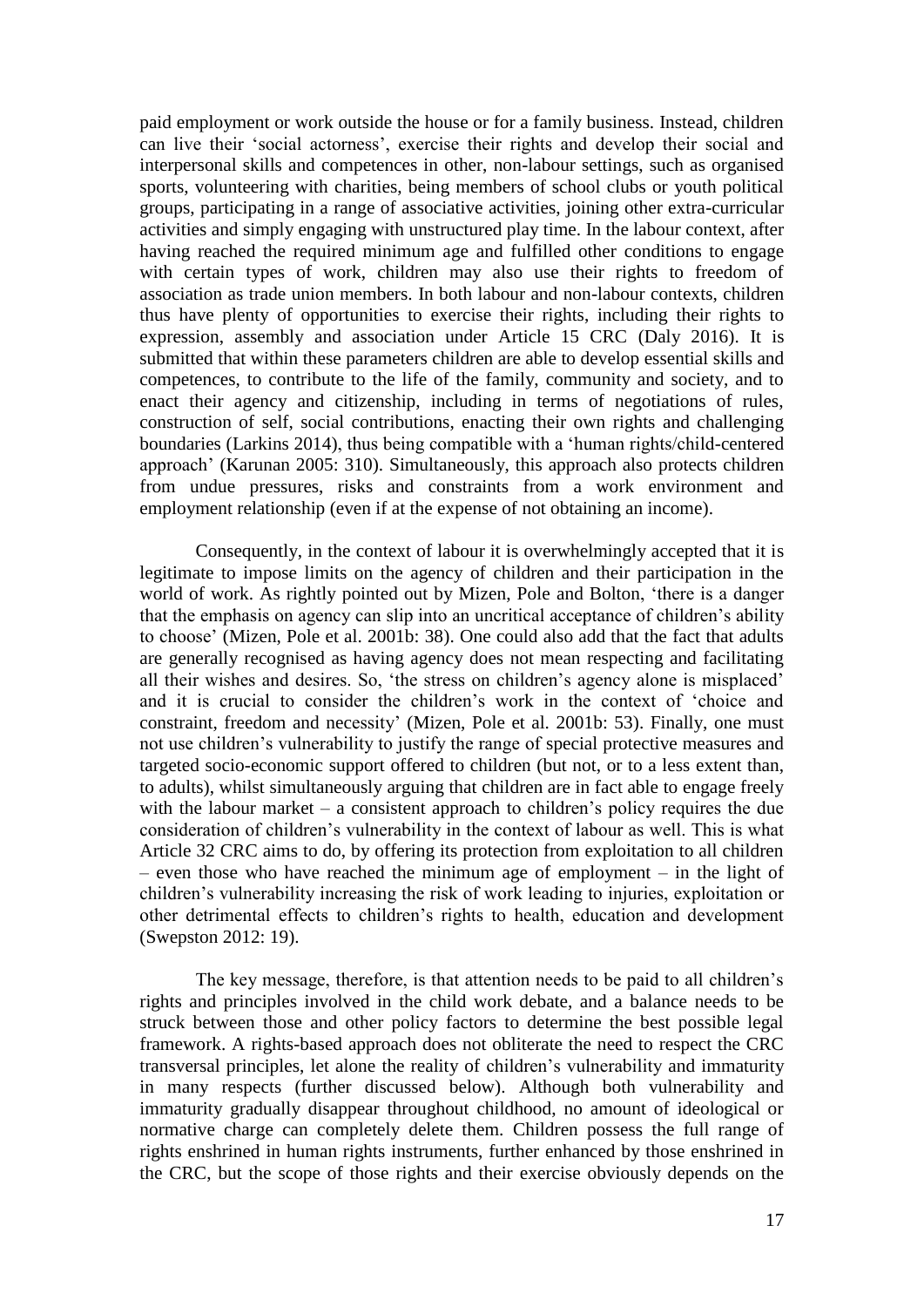actual stage of development and maturity of children. Furthermore, not ceding to all rights claims by children is entirely compatible with children's rights, as even a substantive rights' approach allows for reasonable restrictions to a child's rights (Tobin 2012: 12). Indeed, the 'emphasis on the participatory rights of a child … serves to distinguish a rights based approach to matters concerning children from traditional welfare approaches', but even according to this model of participation 'the views of individuals are never considered to be determinative.' (Tobin 2011: 71).

In striking a balance between all relevant rights, principles and policy factors to determine the best possible legal framework, one thus needs to 'negotiate priorities or to accept compromises that are sensitive to the social, cultural, and material environment in which the rights are to be applied' (Bourdillon, Levison et al. 2010: 16), which leads on to the cultural relativism argument.

# **8. The cultural relativism argument**

It is important to address the fact that child work generally, and some forms of child labour more specifically, are still commonly accepted in many societies around the world, especially agrarian and early mercantile societies (Oswell 2013: 215). One cannot strictly speak of a North-South divide in relation to child labour regulation, as that would be too crude and would not reflect the differences that exist within developing countries due to socio-economic differences (James, Jenks et al. 1998: 103). Yet, the more common acceptance – or at least occurrence – of child work and child labour in many developing countries leads some authors to rely on what is usually referred to as the cultural relativist argument, i.e., putting it at its most basic, international human rights law needs to be interpreted and implemented taking into consideration local cultures. This purportedly should allow for a culturally sensitive legal framework, as opposed to a Western-imposed human rights regime. In relation to child labour human rights provisions, 'cultural relativists' frequently claim that, in developing countries, it is essential for children to work to transmit to them a set of essential skills and knowledge (Karunan 2005: 299-300), and that when no better alternatives can be offered to working children, depriving them of the possibility of working translates into depriving them of their, and sometimes their families', subsistence and sufficient means to access education (Bourdillon 2005). This argument has gained traction following some international interventions aimed at eliminating instances of child labour in developing countries, which have been severely criticised for leaving children worse off than before due to the lack of educational, social and economic viable alternatives (Okyere 2012: ; Stalford 2013: 883-4). Yet, the examples offered in this context – generally the case of the Moroccan girls working in the garment industry who were worse off once they were prevented from working (Bourdillon, Levison et al. 2010: 1 ff) – do not actually show that the substantive legal provisions are wrong per se, but simply that their enforcement should have been better thought through and accompanied by more extensive supporting educational and socio-economic measures (which should be legally enshrined as well).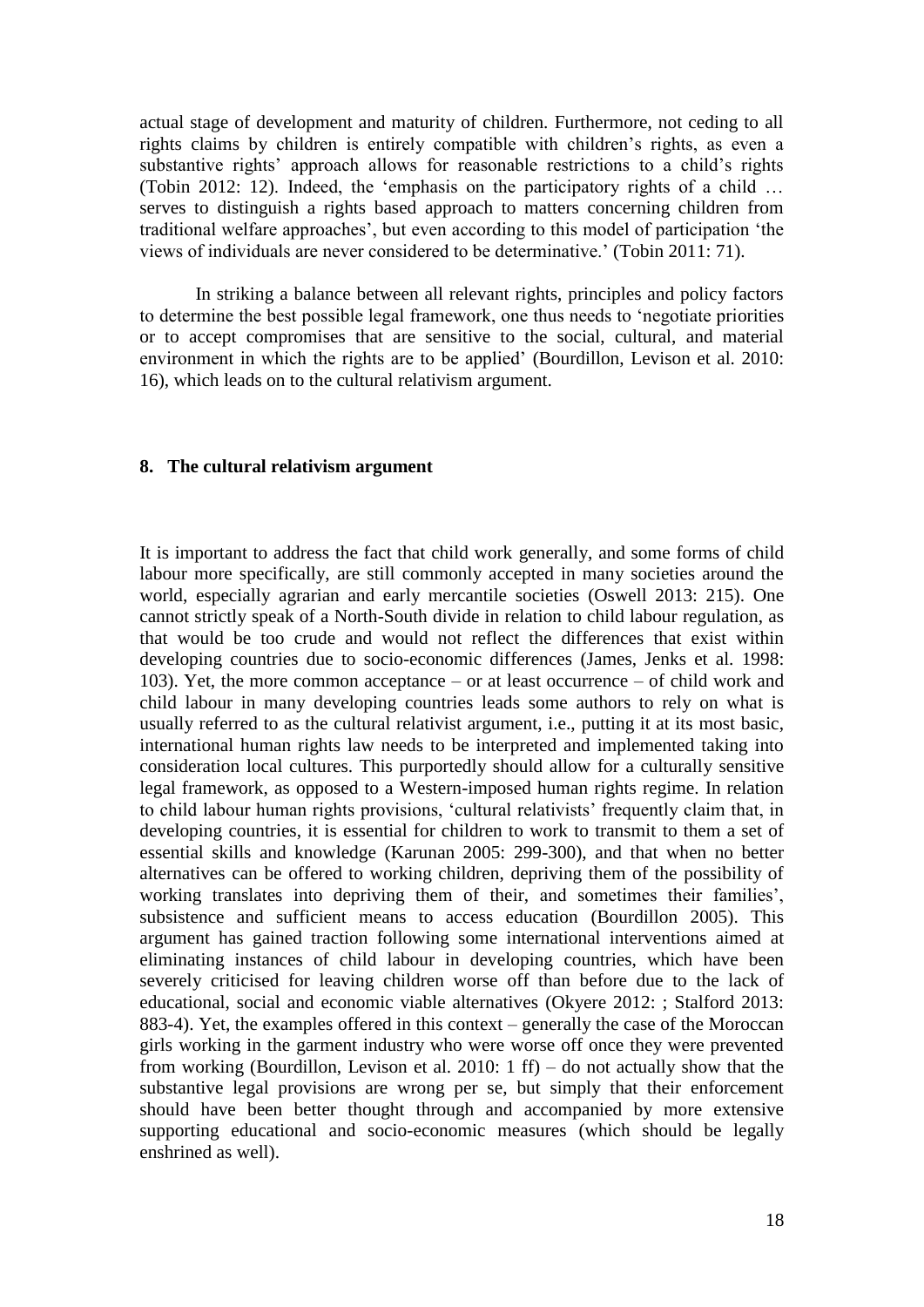Cultural relativist arguments are sometimes stretched so far that some authors even use them to justify the legality of almost universally condemned practices. The inadequacy of radical versions of cultural relativism is obvious in relation to issues such as female genital mutilation (Alston and Goodman 2012: 558 ff). Another issue in relation to which the cultural relativism argument has been used, and which is much closer to the child labour debate, is child soldiering. Despite being listed amongst one of the worst forms of child labour (Article 3 ILO C182), and being prohibited until the age of 15 by Article 38(3) CRC, child soldiering has become so widespread that it 'is the new standard rather than its ban' and child soldiers are viewed 'simply as malleable and expendable assets whose loss is bearable to the overall cause and quite easily replaced.' (Singer 2010: 95 and 107). Yet, authors such as Rosen condemn the international law norms prohibiting (or at least restricting) child soldiering as 'politics of age' and as using 'age categories to advance particular political and ideological positions.' (Rosen 2007). The language of 'complexity' and 'cultural variations' is used to justify lower levels of protection of children and greater flexibility in the recruitment and use of children in military conflicts. With the argument of fighting 'extreme protectionist constructions of childhood', Rosen suggests that children's agency should be fully recognised, hence allowing for the prosecution of children who carry out war crimes (Rosen 2007: 297). Although this may well be more compatible with local understandings of justice and blameworthiness (like flogging and haranguing of juvenile offenders (Rosen 2007: 303), it completely obliterates the purpose of protecting children and acting in their best interests, as intended by the CRC and other international instruments. Moreover, even if positive effects might be found in children's involvement with military forces, such as political awareness and individual empowerment (Rosen 2007: 299), the overall experience is condemnable and it should be avoided at all costs. Although there may be an element of volition and agency in children's soldiering, it should be society's duty to prevent the set of circumstances that may render that choice better than all others (hunger, lack of housing and education, exposure to lethal risks, etc.). More fundamentally, rather than being cultural products to be respected and protected, phenomena like child soldiering are socio-economic and political products to be combatted. As Twum-Danso states, 'the incorporation of thousands of children into conflicts across the [African] continent is not a result of African tradition or a dysfunctional notion of childhood in Africa; rather child soldiering itself is affecting culture' and is 'a matter of pragmatism, economics and demographics' (Twum-Danso 2003: 11 and 28). Much the same could be said about many other forms of child labour and work more generally.

Even if not in their radical versions, cultural relativism arguments remain problematic. On the basis of the need to protect local traditional and religious practices, harm to women, children and many other elements of society is perpetuated; under the guise of 'cultural sensitivity', domestic public authorities and private actors pursue traditions that violate international human rights standards to which those states have signed up (Alston and Goodman 2012: 538). Yet, as Marks suggests, human rights universality is not necessarily harmed by local cultures, because human rights discourses have always engaged with issues of proportionality and interpretation without losing their validity, 'cultures are not themselves uncontested bodies of thought and practice', and 'universal applicability never has been heard to entail uniform application' (Marks 2012: 5). Furthermore, full human equality and full human empowerment are not foreign, Western, imperialistic or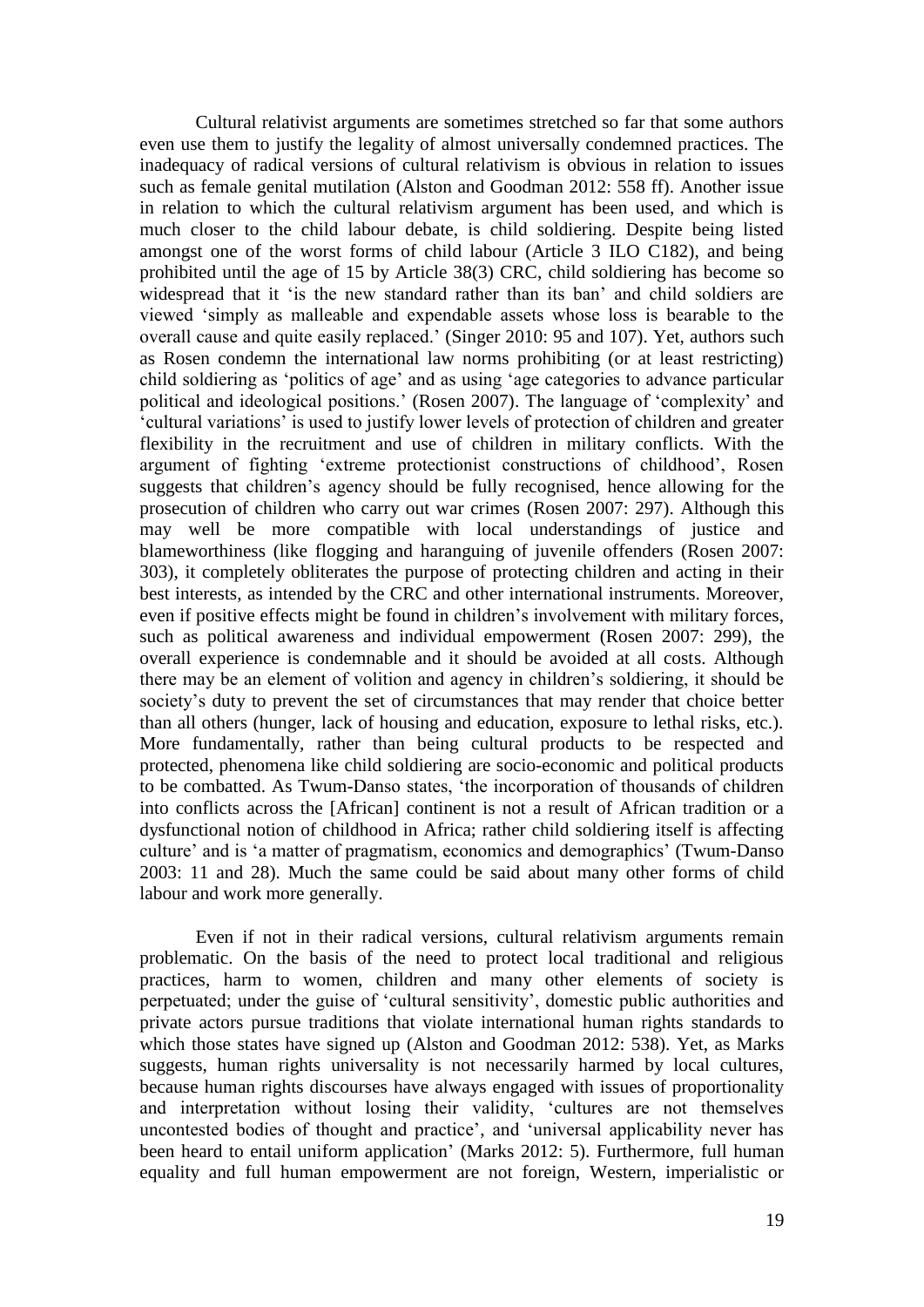colonial impositions (Dixon and Nussbaum 2012: 585-6). This is confirmed by the increasing awareness in developing countries of the need to fight child labour and invest in education – an excellent example of this is offered by the work of Kailash Satyarthi, the Indian children's rights and education advocate who received the Nobel Peace Prize for his activism against child labour (Prize 2014). White  $-$  a (soft) cultural relativist himself, one might say – alerts us to the fact that we 'should never allow concepts of culture and values to be hijacked by national governments; neither should [we] feel that problems are solved by giving precedence to "local" values.' (White 1999: 142). Cultural relativism is only acceptable if used as a practical analytical tool that helps us remain sensitive to differences, respect the ways of life of others, and avoid pseudo-universalist notions – this means 'a way of opening our eyes to the variety of human ideology and practice, but not a basis for legitimizing whatever we may see when we do this.' (White 1999: 137).

Particularly with regard to children's rights, although it is clear that the CRC needs to be implemented in a culturally sensitive way, it has been rightly argued that this degree of cultural accommodation should not be used to justify cultural or traditional practices that in fact harm children and violate their rights (Tobin 2011: 75). Indeed, even if space needs to be safeguarded for local democratic deliberation, '[w]hen we are concerned with children … we may need to look more critically at local customs and norms – because we are dealing with a class of human beings that has too often been considered instrumentally, as mere extensions of the will and goals of someone else, rather than as ends in their own right.' (Dixon and Nussbaum 2012). At the end of the day, as Alston argues in relation to children's best interests, we need to 'inject an element of specificity which will facilitate a much deeper appreciation of the complexity of the issues, at the same time as pointing the way towards approaches which involve neither the embrace of an artificial and sterile universalism nor the acceptance of an ultimately self-defeating cultural relativism.' (Alston 1994: 2). If one is to use cultural relativism to depart from international human rights standards, then it should be to go beyond those standards, not to fall short of them.

More specifically in relation to child labour, regional human rights instruments such as the African Charter on the Rights and Welfare of the Child (Article 15) impose on Member States the obligation to protect children, both in the formal and informal employment sectors, from all forms of economic exploitation and from performing any work that is likely to be hazardous or to interfere with the child's physical, mental, spiritual, moral, or social development. This does not differ in any significant way from the ILO or CRC provisions on child labour. Moreover, even advocates of more lenient approaches to the regulation of child labour in the 'global South' recognise that 'participation by children in the labor market is commonly against the free will and choice of the children involved' (Karunan 2005: 299). It is also interesting to point out that it was an African country – the African Central Republic – that suggested adding a minimum employment age of 14 to the CRC, something that not even the ILO supported, as that sort of detail could be left to the ILO conventions and its Member States (Swepston 2012: 11-3). Finally, one should note that the Committee on the Rights of the Child consistently subscribes and applies the ILO conventions standards in relation to child labour (Swepston 2012: 17) and recommends their ratification and implementation (para. 57 (b) of General Comment No. 17 (2013) on the right of the child to rest, leisure, play, recreational activities, cultural life and the arts (art. 31)((CRC) 2013b); see (Gasson, Calder et al. 2015: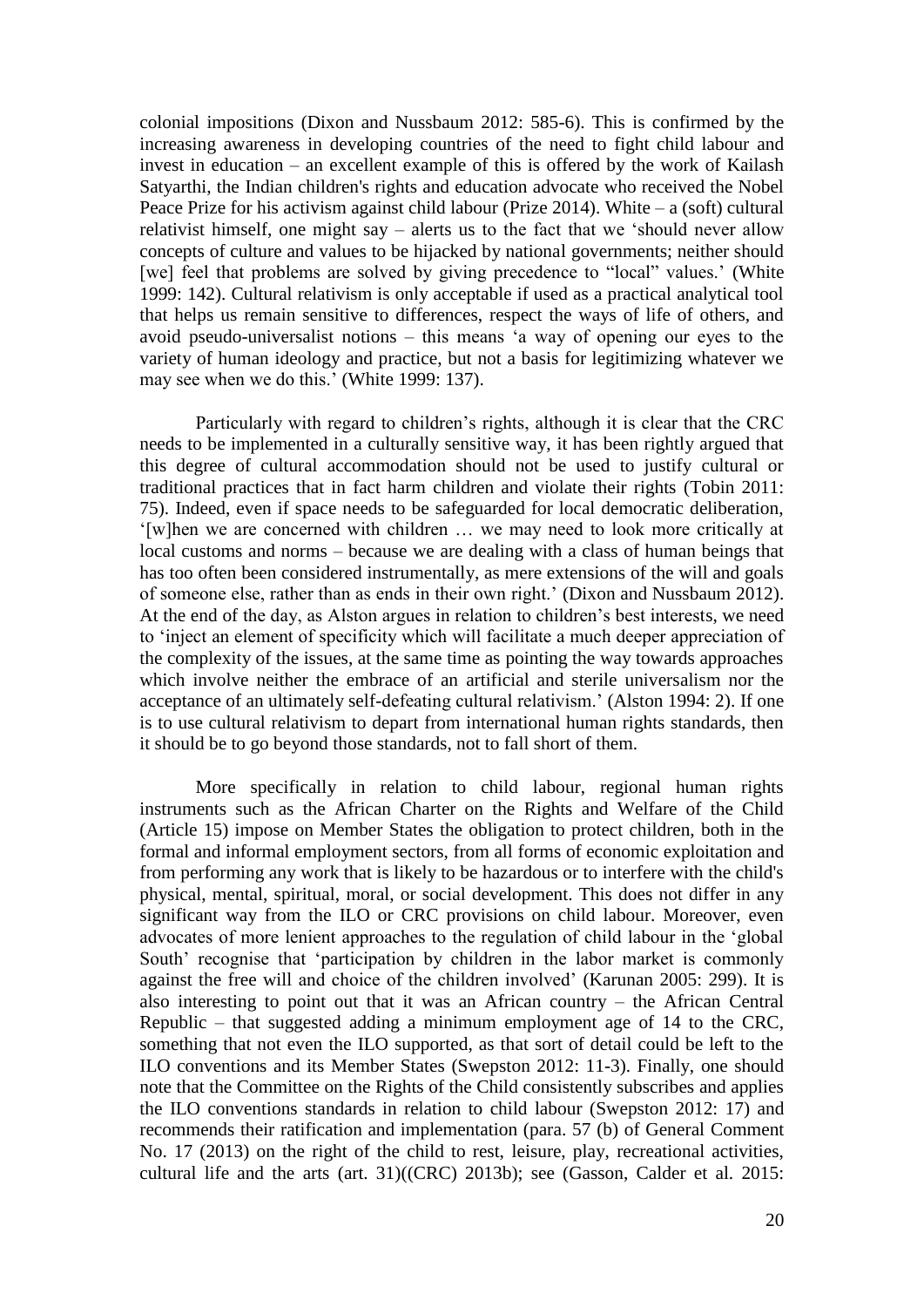166)). The Committee thus endorses such standards and does not find them culturally insensitive or incompatible with local customs in any way. This is justified in the light of the flexibility already afforded by the ILO instruments with regard to the minimum ages for work and employment of different nature, in the light of differing degrees of socio-economic development of the ILO Member States (see Articles 2, 5 and 7 ILO C138).

Even if one does not wish to stretch cultural relativism as far as child soldiering, and although cultural relativist arguments are often abused and misused, some degree of cultural difference can arguably be accommodated within any human rights related debate, including the debate on child labour. So, why adopt a stricter, more ambitious approach in a European context, one that goes beyond the minimum standards imposed by the CRC and ILO instruments, instead of the view that accepts children as full 'economic agents' in the world of labour? Admittedly, any position adopted is socially, culturally and diachronically located. Even the notion of childhood is socially, culturally and diachronically located – as will be further explored below – so only a geographically and socio-economically determined approach to child work and childhood may be advocated at any given time. In the European context, child work became socially accepted and promoted from the seventeenth century onwards as a way of keeping children busy, to the point of becoming widespread across several industries by the nineteenth century (Cunningham 2005: 81 ff; Hendrick 2005). Yet, the terrible working conditions to which children were subjected prompted statutory initiatives in several countries to improve the conditions of working children, to some extent inspired by the antislavery movement (Heywood 2001: 121 ff; Hendrick 2005). Moreover, evolving economic, educational and psychological developmental models, spearheaded by figures such as Piaget and Ford, had a strong impact on how children as individuals and members of society have come to be seen in the North and West of the globe (Lee 2001). Without precluding a legitimate critique and scope for improvement of such models, the benefits for children's physical/intellectual/moral development and wellbeing that derive from being withdrawn from factory environments and afforded longer and better education cannot be denied.

A more ambitious European-specific approach to child work is also preferable from the point of view of the right to (maximal) development, grounded in a combined interpretation of Articles 6, 12, 27 and 32 CRC (for a discussion of a context-specific application of this right, see (Ferreira 2011: 124-6; Mahgoub 2015). The right to (maximal) development has generally been considered a right especially of a socio-economic nature (as opposed to civil and political), and the CRC Committee has stated clearly that 'States need to be able to demonstrate that they have implemented [economic, social and cultural rights] "to the maximum extent of their available resources"' ((CRC) 2003: para. 7). In this context, Nolan points out that '[g]iven children's particular vulnerability to violations of their ESR [economic and social rights] and the relatively severe impact that such violations may have on them vis-à-vis adults, one might argue that the delineation of a more extensive core obligation than that set out by [Committee on Economic, Social and Cultural Rights] is justified on the basis that children's needs are more acute.' (Nolan 2013: 272). This reinforces the need for a stricter and more ambitious approach in the context of child labour regulation in developed countries. It is also pertinent to point out that the autonomy/regulationist approach is mostly defended in literature focusing on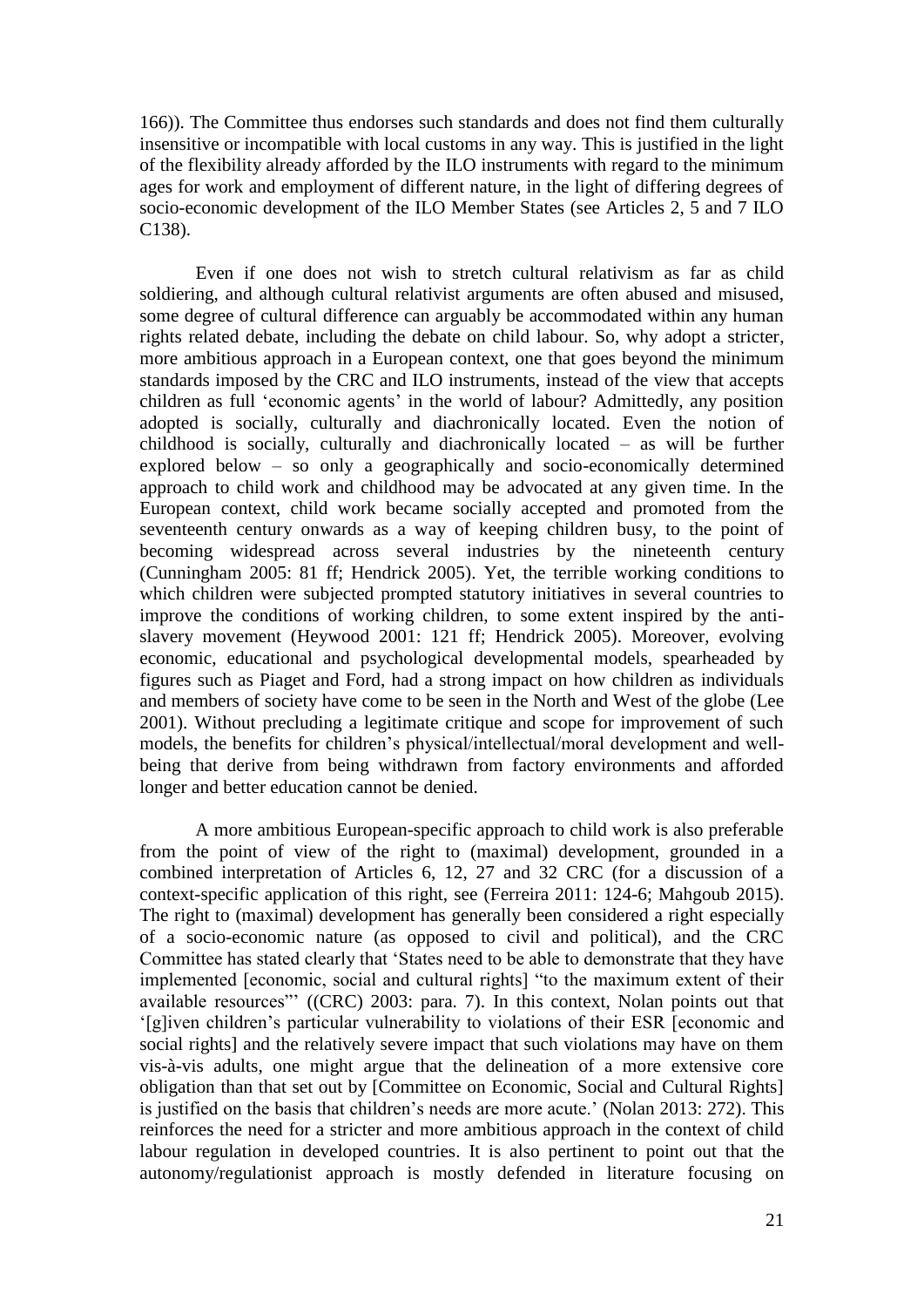developing countries. It is therefore important to remain alert to the appropriateness (or lack thereof) of applying such literature and approach to countries (such as the EU Member States) with not only different socio-cultural contexts, but also more developed economies.

Let us use the right to education as an example. Whilst it may well be true that children in certain developing countries may actually need to work to have enough resources to attend school, the right to free education in all EU Member States is guaranteed at least until the age of 15 (Eurydice 2014). Even if one needs to consider costs beyond education fees, such as, for example, books, uniforms, transport and meals, and despite the increasing child poverty across most EU Member States (Research 2014), the existing social welfare systems secure the minimum resources to cover these costs, at least to the extent that allow children not to have to work to cover these costs themselves. Going one step further: in some societies it may well be considered that compulsory education until mid-adolescence (as in all EU Member States) is simply a waste of one's life and incompatible with that society's view of what a person should be doing at that age. One would, however, not attempt to make the argument that in Europe we should also be open to reducing the age of compulsory education to, say, 10, due to compulsory education being a 'moralistic' or 'childhood oppressive' phenomenon. With hindsight, the initial – and later (discussed in (Hobbs and McKechnie 1997: 21) – resistance to compulsory education in Europe was justifiably pushed aside (Lavalette 1994: 173), and questioning compulsory education nowadays is generally ignored in the light of the values and concept of childhood which European societies tend to favour, including a preference for better skilled and better paid work. Similarly, whatever shortcomings the current child labour framework may have, we should not remove the current restrictions or resist attempts to improve that framework. One should thus retain a sense of what we should be aiming at in the EU context, independently of what may be held appropriate or acceptable in other geographical areas and socio-cultural contexts.

A further example of the inadequacy of using cultural relativism arguments to justify falling short of international human rights standards can be seen in relation to the feelings of self-efficacy and resilience that children in developing countries may experience when they work and obtain adult recognition for that work (Bourdillon, Levison et al. 2010: 97 ff). Would it be appropriate to transpose that finding to the EU context to argue in favour of greater freedom for children to work? It is submitted that in the European context, due to the greater social and economic importance placed on education and skilled work, those feelings of self-efficacy and resilience can be more readily nurtured through an engaging educational system, school-work provision schemes, and extra-curricular activities, without any of the negative risks and impact of work outside these contexts, as will be explored at greater length below.

Yet another example relates to the fact that children in the 'global South', especially in rural and low-income countries, may be encouraged from an early age to learn tasks that will enable them to become efficient adults in terms of labour (Bourdillon, Levison et al. 2010: 102). Nonetheless, this would be for the most part unrealistic and inappropriate in the context of the 'global North', high-income countries, where one could only expect older children, in their teenage years, to be able to carry out tasks with any resemblance to the complexity of those tasks relevant in the current labour markets. Whilst home chores and family caring tasks may well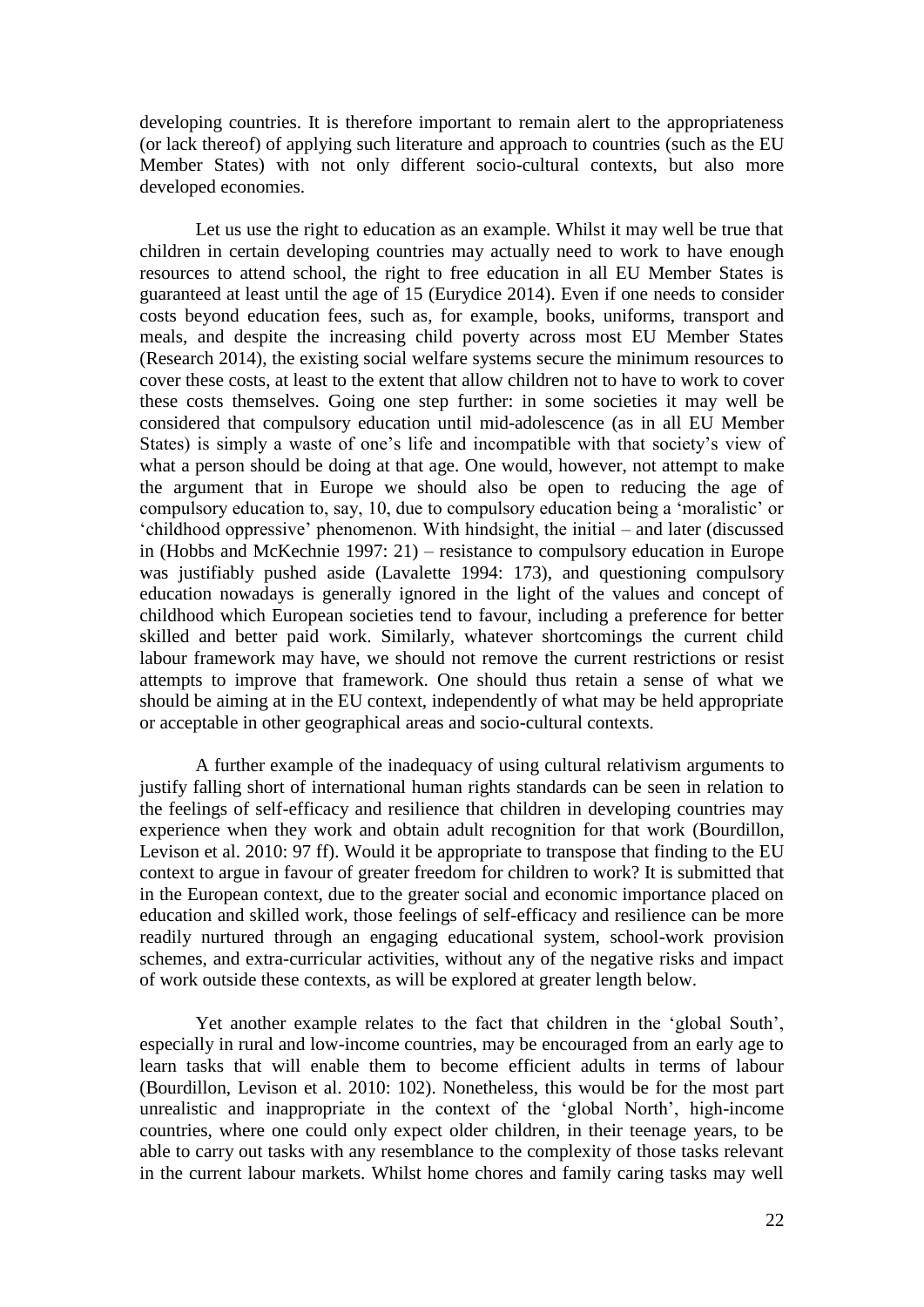be learned from an early age, tasks generally relevant in the European labour markets require many more physical and intellectual skills than those that young children and even many younger adolescents may possess, so letting children work before their late teenage years would not prepare them for the labour market (I will return to this below).

Another argument somehow related to the cultural relativist approach to working children argues that we should focus on the worst forms of child labour, as regulated by ILO C182. It is clearly the case that the worst forms of child labour deserve priority and need to be urgently eradicated to avoid the range of consequences they often entail, including HIV/AIDS, lead poisoning and pesticide toxicity (Parker, Fassa et al. 2010: 104). Nonetheless, by focusing only on the worst forms of child labour, less pressure to eventually eliminate all forms of child labour and provide quality education may ensue. This is not to deny that the focus should be placed on harm, not on work itself, as indeed some forms of work are not harmful and can be carried out by children. Yet, it *is* harmful to children not to focus on all forms of involvement with the labour market that may be detrimental to their physical or psycho-social development. This includes harm to children's education, as insufficient educational attainment is likely to have life-long negative effects on a child's future.

In sum, any given society should afford children the greatest degree of protection, well-being and rights-enhancement that its socio-economic development allows, in a socio-economic and culturally appropriate way. Despite the still relatively differing levels of socio-economic development across Europe (including within the EU), the existing legal framework in the EU and its Member States reflects a strong belief in the sufficiency of the current levels of socio-economic development to afford a robust stance against child labour, including favouring strong educational and training policies to benefit children's future prospects (with collateral overall benefits for society at large). Indeed, even if child work appears to be wanted by some children, encouraged by some employers and tolerated by some parents, it is definitely opposed by trade unions and the legal systems of States (Qvortrup 2001: 103).

What the discussion above indicates is that children's economic and social agency can be shaped by age/development/European culturally-appropriate roles, provided the regulatory framework goes beyond international human rights standards, and does not undermine them. White thus rightly argues that the principles of (cultural) relativism are 'more usefully seen as tools of discovery and understanding rather than as grounds for legitimation.' (White 1999: 135). It may be true that the 'global North' perceptions of childhood and children's connection to work may be inappropriate to regulate child work in the 'global South' (Karunan 2005: 293), but the opposite is also true. Importing 'culturally sensitive' approaches into European debates to justify falling short of the CRC or ILO norms would be to succumb to the attraction of the romantic image of the healthy working indigenous child in exotic settings in developing countries. That would undoubtedly be culturally inappropriate.

# **9. Childhood as a social construction**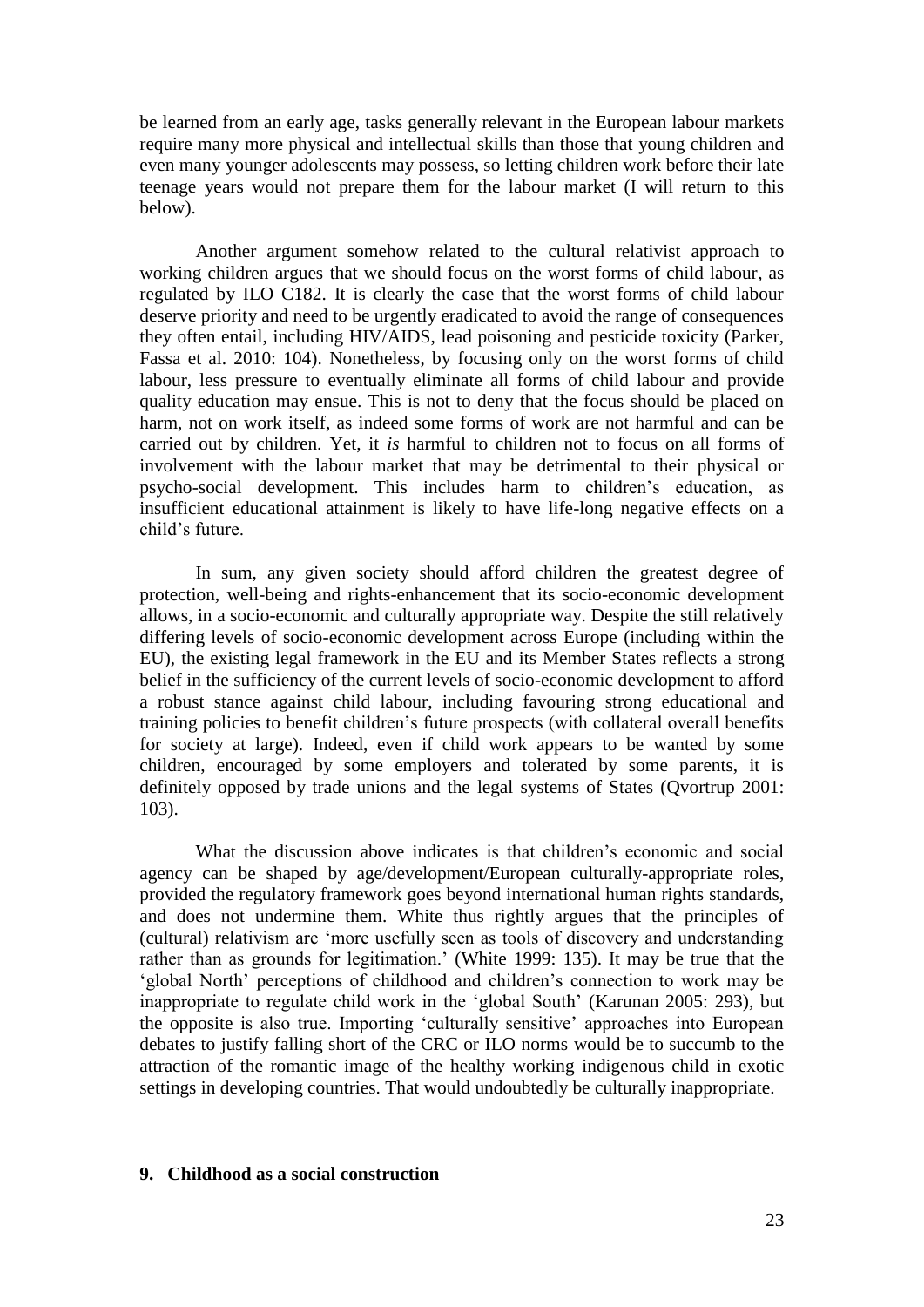It is important to mention in this context another matter which is closely related to the cultural relativistic position, namely the recurrent mantra that 'childhood is a social construction', which has become the 'theoretical orthodoxy' of childhood studies (Wyness, discussed in (Alanen 2015). As Alanen puts it, '[s]ince the 1980s at the latest, the popularity of constructionism has grown enormously in the social sciences and there are no signs that its growth is set to diminish, despite simultaneous increase of critical discussion', and it has been 'exceptionally successful' in the social study of childhood (Alanen 2015: 149). The 'social construction of childhood' paradigm sees childhood as a phase in life that is shaped not only by biological and psychological factors, but by a range of social and political factors as well, so children in different social contexts experience different childhoods (Hobbs, McKechnie et al. 1999: 212 ff). It is undoubtedly true that childhood experiences vary greatly around the globe. Clearly, a balance between a 'biological paradigm' and a 'social paradigm' of childhood is the best suited to offer a sensible synthesis of biological, psychological, social and cultural components that shape childhood (Lavalette 1994: 147).

So, it may well be true that childhood is socially constructed and has a strong cultural dimension, but that does not say anything about the different ways in which childhood may be socially constructed. Are all ways in which childhood is socially constructed equally valid and positive? Arguments and authors using this mantra extensively seem to implicitly advocate a sort of amoral approach to all childhood related matters: as childhood is a social construction, it can be constructed in a myriad different ways, and no way of socially constructing childhood is better than another. This is consistent with a culturally relativistic approach to academic research, whereby all cultural practices are equally valid and acceptable. In short, no construction of childhood and no cultural practice should be the object of criticism or restricted by certain human rights or labour standards, as that equates to a Westerncentric, culturally imperialistic oppression (Arce 2015: 309 ff). This, however, ignores that 'what has been built [including human rights and labour standards] was probably built for some properly human reasons, which should be investigated before pretending they are unnecessary because unnatural.' (Heinich 2010: 4).

As with the cultural relativism approach, the social construction of childhood approach is often used to justify practices and understandings that are far from justifiable. Bourdillon et al, for example, state that '[a] problem with ideologically driven ideas of childhood is a tendency toward moralism that overlooks the complexity of life.' (Bourdillon, Levison et al. 2010: 92). Yet, the possibility of speaking about child work from a truly normatively and ideologically neutral position is highly unlikely, if not epistemologically impossible. As Myers rightly points out, defining child labour 'is important because it is essentially political, posing an emotionally charged choice of social values and objectives.' (Myers 1999: 22). Historical and social descriptions may abstain from value judgments, but the story cannot finish there, otherwise any social phenomenon – from domestic violence to racism, from paedophilia to forced labour – is simply abandoned to, and protected by, its own logic (Lavalette 1999: 21). Besides this, no academic or policy-maker is a morally neutral automaton; instead, one is always a moral agent no matter how much one may try to camouflage one's moral or ideological inclinations. Moreover, there is inevitably an element of moral reasoning in any legal (adjudicative) process (Tobin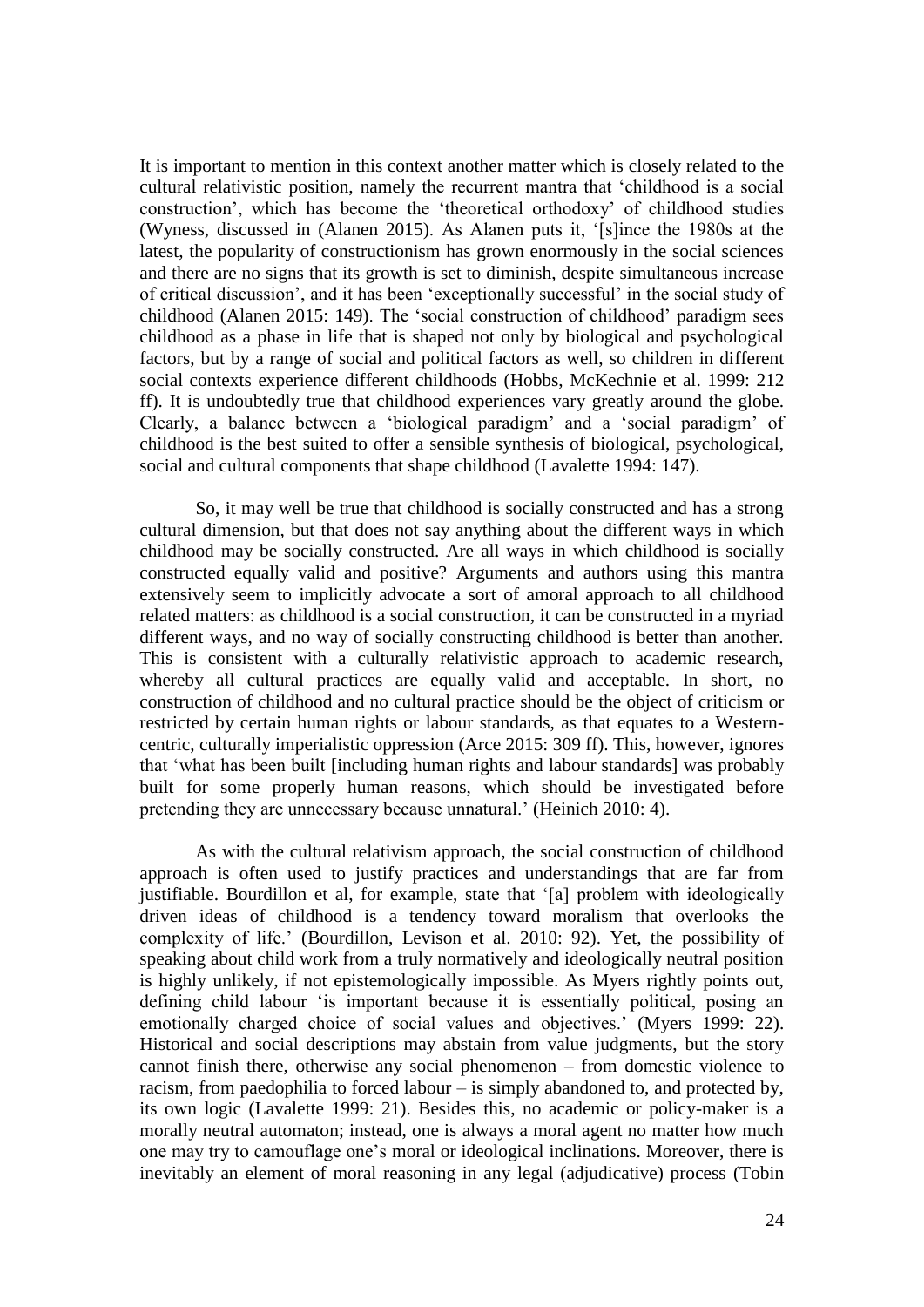2012: 16), so how societies regulate childhood practices always entails some sort of moral judgment no matter whether a restrictive or liberal approach is adopted in relation to certain practices. Refraining from any moral judgment may seem appealing and culturally sensitive, but also means being an accomplice to practices and understandings that very often harm children's physical and psycho-social development and well-being. Should one also refrain from any judgment in those instances and fall into a sort of moral (and normative) nihilism? I am convinced that being 'amoral' in those instances is, in fact, being immoral. Academic work can be immoral if, hiding behind the curtain of cultural relativism or social construction of childhood, or succumbing to the 'complexity of life', one abstains from criticising practices that are indeed harmful to children.

Worryingly, the 'socially constructed childhood' argument is sometimes used to claim that '[a]s adults, we must bring into being a mind shift from traditional notions and values that we cherish about children as vulnerable and non-productive to a child-centered approach that is rights-based' (Karunan 2005: 302). This type of use of the 'socially constructed childhood' argument wrongly (even if just implicitly) opposes two aspects of childhood studies that, in fact, complement each other: children are both vulnerable (thus in need of protection and welfare measures) and also right-holders with agency (thus in need of access to justice mechanisms that vindicate those rights). If one justifies focusing on one aspect at the expense of the other, one is simply doing a disservice to the well-being of children and the justice to which they are entitled. As Bluebon-Langner and Korbin clearly state, 'while we increasingly look at children as having agency, they nevertheless are among the most vulnerable members of society and have particular needs for nurturance.' (Bluebon-Langner and Korbin 2007: 242). In sum, one needs to be conscious of the limits of social constructionism and the counter-productive impact that social constructionism may have on international children's rights and activism (-- 1998).

More fundamentally, the childhood social construction approach – like the child 'liberationist' agenda – seems to brush aside undeniable biological developmental differences between children and adults. It may well be true that '[w]e need to challenge traditional notions of childhood and child development that have become everyday cultural norms and practices in society' (Karunan 2005: 303), but that cannot be done at the expense of fundamental truths about the 'biological and physiological facts that constrain and shape children's lives, particularly in early childhood.' (Ansell 2005: 9). Indeed, social constructionism spuriously 'suggests that changes do not occur as a result of biological or natural processes; instead, it is a result of the differing ways in which meanings are constructed…' (Alanen 2015: 150). This radical position rightfully makes one wonder whether 'social construction' was once illuminating but is now blinding us, or, to put it more bluntly, 'as [social] construction] became more radical, it also became more stupid' (Heinich 2010: 4). The truth remains that, due to a range of factors that include children's biological developmental characteristics, 'child dependence cannot be ended merely by social or political change' (Nolan 2011: 10). O'Neill reinforces this idea by reminding us that children's dependence 'is not a dependence which has been artificially produced (although it can be artificially prolonged); nor can it be ended merely by social or political changes, nor are others reciprocally dependent on children.' (O'Neill 1992: 38).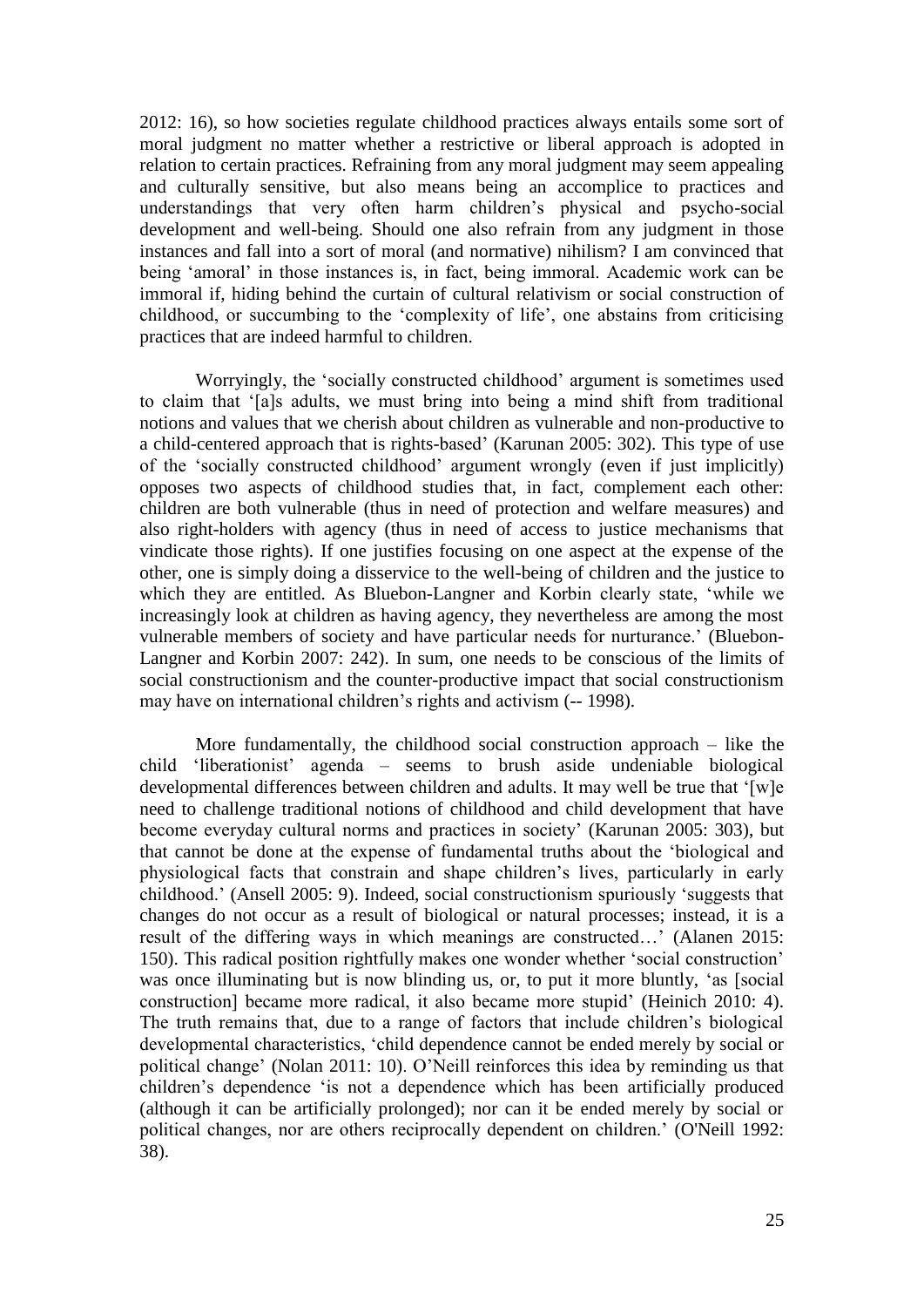In the specific context of labour, the childhood social construction approach sometimes seems to forget things as elementary as the fact that '[c]hildren, by definition, are not yet fully mature in terms of their physical, psychological, and biological growth. In these circumstances there is greater potential that a health hazard faced by an adult would be multiplied in its impact on a child.' (Hobbs, McKechnie et al. 1999: 113). Instead, the children's rights agenda should go hand in hand with the principle of evolving capacities, not ignore it. It may well be true that childhood is not 'naturally' a life phase to be dedicated to education and leisure, but by the same token childhood is not 'naturally' to be dedicated to work. A childhood dominated by play and education is no more idealised or normative than a childhood dominated by helping in family businesses or working in agriculture from a young age. Whatever childhood 'should' be dedicated to thus depends on a mix of factors of psycho-physical developmental and socio-economic-cultural order, none of which can be sidelined.

Conceiving childhood as a period that should be dominated by play and education, instead of work, is often accused of being a Western notion. That is most likely not entirely the case: a 1997 global survey of nearly 200 NGOs and experts carried out by Radda Barnen (Save the Children Sweden) found out that, even if acknowledging the need for some children to work, a solid majority of the respondents believed that children should ideally dedicate their time mostly to educational and recreational activities (discussed in (Myers 1999: 23). Furthermore, there is not, actually, a 'singular coherent Western conceptualisation of either childhood or youth, but rather a number of discourses that are often seemingly contradictory and have their origins in different historical contexts.' (Ansell 2005: 10). A more sophisticated version of the 'new social studies of childhood' acknowledges that these new studies are themselves a normative social construct which may not be valid globally; more fundamentally, childhood is not purely a social construct, but instead is lived by real children, and this begs the question whether all conceptions of childhood are similarly tolerable (Prout and James 1997: ; Ansell 2005: 21).

Even if one recognises as unproblematic the idea that children experience childhood in different ways depending on their socio-cultural context, the fact is that the law in any given jurisdiction or geographical area needs to legislate for all children within its remit. Adulthood is surely similarly socially constructed, and that cannot prevent law and policy from being produced, including in the field of labour. Every worker will have a different socio-economic background and current context, and yet labour law needs to apply to all workers. Consequently, the fact that childhood may be socially constructed and that children experience childhood in different ways should in no way prevent child work from being regulated – it may simply require a greater degree of flexibility and the taking into account of a greater range of variables.

Finally, within the EU context, I fail to see why one should be in any way apologetic for advocating certain values and their translation into policies and lawmaking, if those values are much closer to the shared values in the European geographical space and do not violate those international human rights and labour standards that bind EU Member States. Literature on child labour contains disparaging allusions to a Western notion of childhood that entails caring and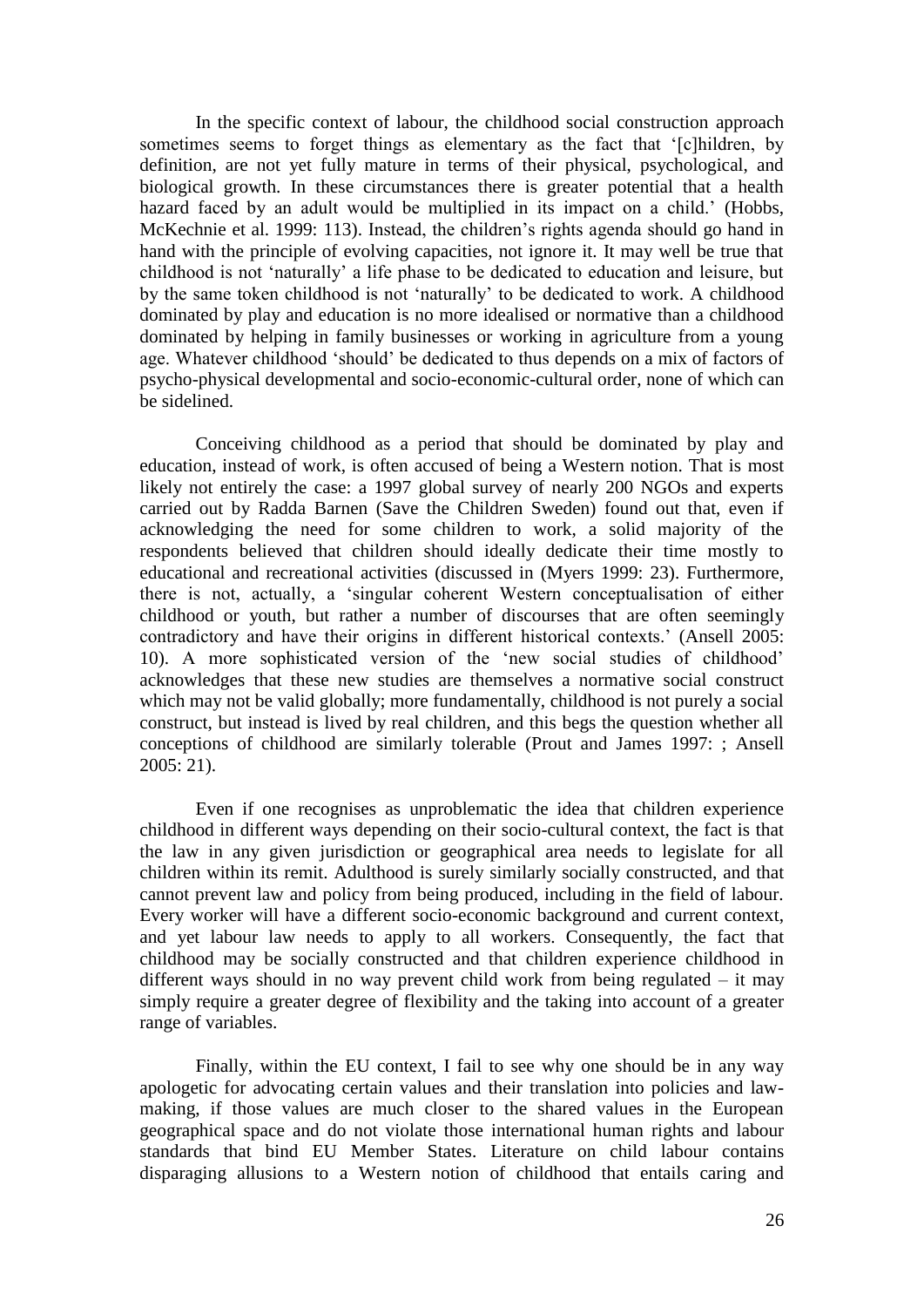responsible adults ensuring that children have a safe, secure and happy existence (Abebe and Bessel 2011: 767). I remain unconvinced that this notion differs substantially across the world, and cannot see why this would be in any way criticisable. It may be true that there is not a single society capable of ensuring this type of childhood to all children, but that does not mean that this type of childhood should not be what we should strive for, especially in a region such as the EU with the socio-economic resources that it possesses. In this sense, this article upholds an unashamed European-appropriate, normative approach, as opposed to a merely descriptive, allegedly amoral one.

# **10. Children working in formal employment**

Bearing in mind the framework delineated so far, it is now the moment to determine more precisely how children should engage with formal employment. When working in formal employment relationships, the family concern for the child's well-being may be brushed aside altogether and the focus on profit-making may dominate the business activity. In this context, children may be seen as a source of cheap labour, expected to work long hours and for little pay (Gasson, Calder et al. 2015: 162). In that context, '[a]lthough children may initially be happy to take on a little light work, once employed they can be pressured to work longer hours.' (Bourdillon 2005: 147). Further, one needs to recall the imbalance of power that exists between employers and employees in the labour market: if that imbalance is already obvious in the case of adult workers, child workers are even more at the mercy of employers' preferences and in need of the protection of labour law (Barnard 2014: 10).

The range of potentially negative consequences that may derive from working beyond a limited number of hours in a safe environment is very broad and depends on a wide range of factors (Bourdillon, Levison et al. 2010: 100-1). Edmonds points out that the 'feeling of invincibility that often accompanies adolescence may cause children to undertake more risk than adults would be willing to bear' and '[m]any serious hazards may have effects that go entirely unobserved or may not be attributed to their cause (i.e. work).' (Edmonds 2010: 49-50). Even authors who can be described as 'cultural relativists' and 'regulationists' admit that '[c]hildren are not in a position to establish empirically the long-term effects of different kinds of work, many of which are also not well understood by adults' (Bourdillon, Levison et al. 2010: 169), and that conventional evaluation research 'may demonstrate long-term toxic effects of hazardous work, of which young people themselves are oblivious.' (Woodhead 1999: 29-30). This is often the case due to the long latency period, i.e., the period of time between the exposure to the harm and the actual disease, of many illnesses that may be related to work; for example, some cancers have a latency period of 20 years or more (Parker, Fassa et al. 2010: 106). Most important, long-term consequences of child work such as illness and injury may contribute to the intergenerational transmission of poverty and a range of other externalities, which justifies government intervention (Edmonds 2010: 51-2). The Committee on the Rights of the Child endorses this view, by stating that '[c]hildhood is a unique period of physical, mental, emotional and spiritual development and violations of children's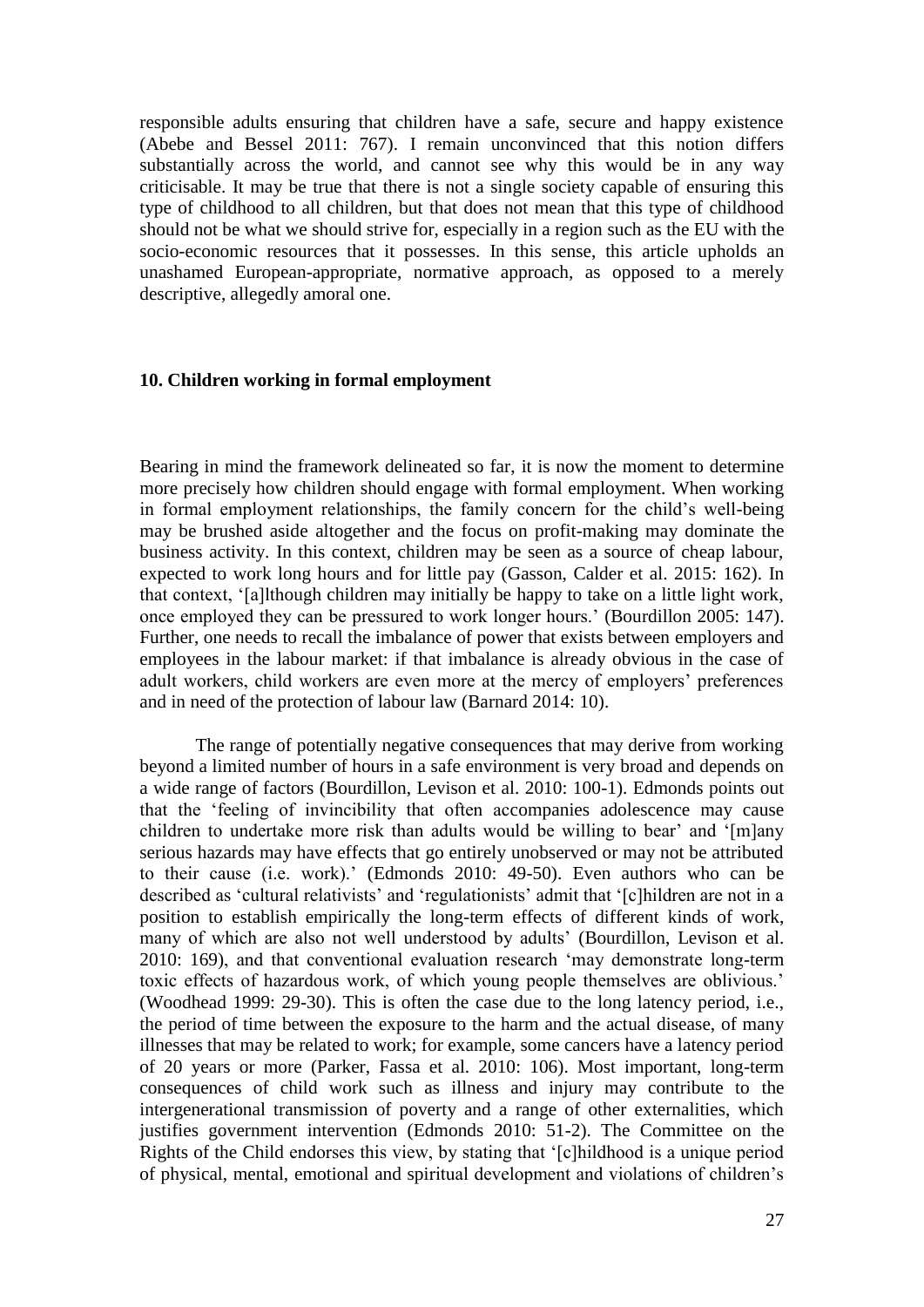rights, such as exposure to violence; child labour or unsafe products or environmental hazards may have life-long, irreversible and even trans-generational consequences.' ((CRC) 2013a: para. 4). This reinforces the need for children's rights to equality, autonomy, privacy and participation to be balanced with the negative effects of work that will be now be explored, so that children's future capacity for autonomy may be maximised (Nolan 2013).

Nowadays, it is commonly recognised that the link between working and educational achievement is complex, in the sense that working does not always entail decreasing educational achievement. Some studies point to the risk of work leading to greater tiredness and sleep deprivation, which in turn affects children's learning ability (Teixeira, Fischer et al. 2006). The key factor remains the number of hours dedicated to work: research indicates that children working beyond a certain number of hours will, in most cultural contexts, see their educational achievement be affected; yet, if working no more than five to twelve hours/week, children may not suffer any educational detriment and may even see their school results improve (Hobbs, McKechnie et al. 1999: 71; Quirk, Keith et al. 2001). It has also been found that the younger a child starts to work, the worse the impact of work is likely to be on educational attainment (Hobbs and McKechnie 1997: 113). High duration (long periods of time) and low intensity (small number of hours/week) work seems to have a less negative impact on educational achievement than high intensity work (more than 20 hours/week) (Mortimer 2007: 121). Moreover, although children with work experience seem to be more successful in finding a job when they leave school and earn more in the early years of their working life, in the long run it is the children with higher educational achievements who enjoy greater occupational success (Hobbs, McKechnie et al. 1999: 51). As Hamilton and Powers put it, it is 'commitment to school [that] pays off at a higher rate in the long run than work experience.' (Hamilton and Powers 1990: 259). Empirical work has also revealed parents' concern with their children's lack of ability to identify the long-term employment advantages they can reap from greater educational attainment (Gasson, Calder et al. 2015: 162). To sidestep completely the risk of work harming school work, one may favour work during school holiday time rather than during school time (Hobbs and McKechnie 1997: 109).

Child work has also been linked with increased consumption (or at least earlier initiation of consumption) of drugs and alcohol (Hobbs and McKechnie 1997: 106 ff; Hobbs, McKechnie et al. 1999: 7; Hansen, Mortimer et al. 2001: 126-7; Bourdillon 2005: 147). When working hours reach 20 or more a week (even for short periods of time), then substance abuse becomes particularly worrying; contrarily, high duration (long periods of time) and low intensity (small number of hours/week) work is associated with limited substance abuse issues (Hansen, Mortimer et al. 2001: 127).

More worryingly, the levels of physical and psychological stress on children who work are often underestimated. Overall, it is acknowledged that child workers have higher rates of occupational injury and death than adult workers, which brings enormous costs for both the individual children affected and society at large (Ebdon 2000: 30-6; Parker, Fassa et al. 2010: 112). In the German context, for example, Ingenhorst reports that a fifth of the children working consider their work psychologically stressful, a third consider it physically demanding, and half mention 'unpleasant feelings' at work (Ingenhorst 2001: 147). Moreover, although the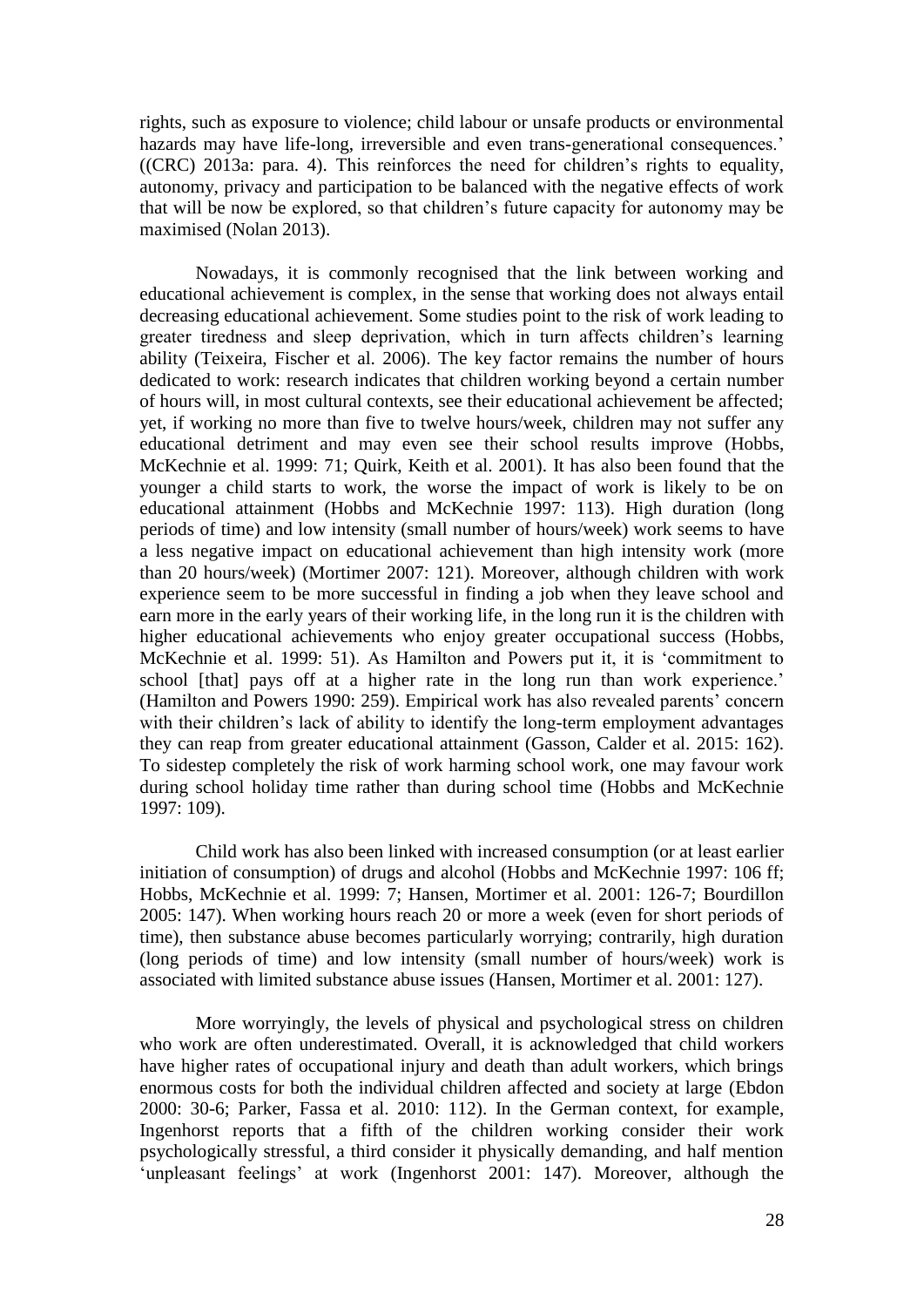occurrence of serious injuries or health problems may not be very common in developed countries, parents and employers reveal a lack of awareness of the health risks which working children undergo (Ingenhorst 2001: 147). More generally, an estimated 20-30% of working children in industrialised countries suffer injuries at work, and many suffer particularly negative developmental effects when working in agriculture due to the machinery, heavy weights and toxic pesticides involved (Hobbs, McKechnie et al. 1999: 1). Moreover, children are also required to use machinery that has been ergonomically designed for adults – especially, but not exclusively, in agriculture, such as tractors and other farm machines – which entails great risks to children's safety, due to fatigue, injuries and musculoskeletal problems (Hobbs, McKechnie et al. 1999: 77 and 114; Parker, Fassa et al. 2010: 112). It is also important to recall that organs such as the brain and lungs are still undergoing significant development during adolescence and even early adulthood, and are highly susceptible to harm during those periods (Parker, Fassa et al. 2010: 109). Similarly, adolescents may suffer injuries to ligaments and bone-growth plates – especially if they are going through a period of rapid growth – which may lead to long-term consequences, including unequal limb length (Parker, Fassa et al. 2010: 109-10).

Even jobs such as newspaper delivery – often seen as the most appropriate for school-age children – can in fact lead to serious physical harm due to the excessive weights that need to be carried (far beyond what adult postal workers are allowed to carry), and excessively early start times of distribution (Hobbs, McKechnie et al. 1999: 60). Lifting such weights may lead to harm to the skeletal development and symptoms that resemble degenerative osteoarthritis (Hobbs, McKechnie et al. 1999: 114). Newspaper delivery has therefore been described as 'exploitative and … [having possible] negative health and educational consequences for those involved.' (Leonard 2002: 194). In a particular study involving children delivering newspapers in Belfast, the number of children with paid work suffering accidents at work doubled – from one out of four to two out of four – when 'newspaper rounds' were involved, including falls down stair flights, sore backs, sprained ankles, being run over by cars, falls off bikes, being attacked by dogs, and suffering cuts and bruises (Leonard 2002: 198). Such experiences led half of these children delivering newspapers to perceive their work as dangerous (Leonard 2002: 199).

More broadly, from a psychological perspective, it has been argued by several authors that employment may harm an adolescent's transition to adulthood, due to the lack of time for interaction with peers, family and other social groupings, limited experimentation with other roles, interference with mental exploration, and lack of psychological maturity to deal with the money, independence and new social/work roles that employment brings (Hobbs, McKechnie et al. 1999: 230-1).

Another negative aspect of many children's work experiences is the lack of relevance of the work carried out to the children's professional aspirations or future work activities. In the US, for example, older children tend to work in sectors that do not offer them any socialisation or future work benefits (Hansen, Mortimer et al. 2001: 137). Although child work may increase future employment prospects in the years immediately after leaving school, the more work a child is involved with, the less academic attainment is to be expected, and the worse jobs and lowest pay is likely to ensue (Hobbs and McKechnie 1997: 105). Consequently, although children may often have positive experiences with part-time jobs, '[i]t is naïve … to assume that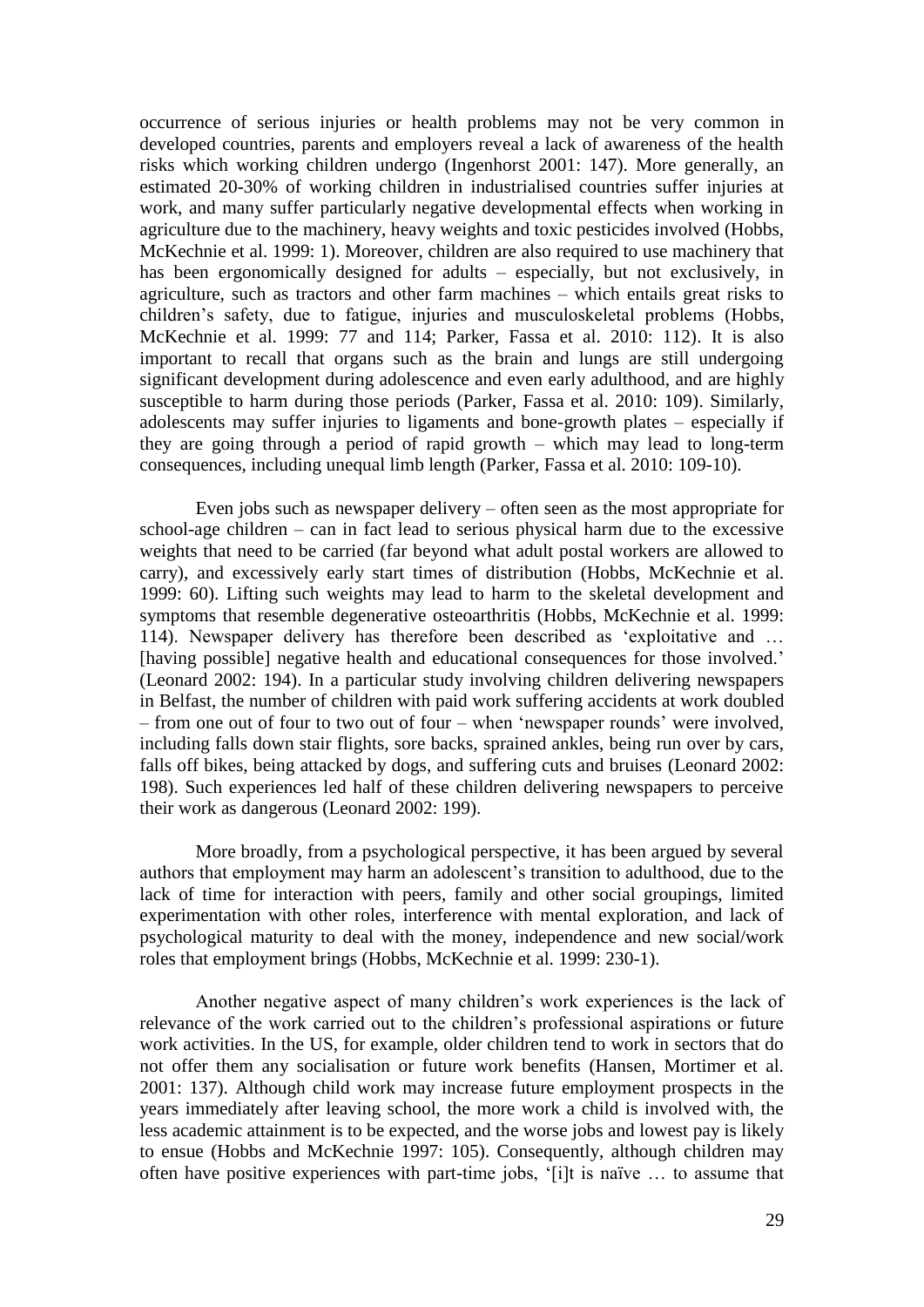this will be the norm, without adequate evaluation of what it is that could make the experience potentially rewarding.' (Hobbs and McKechnie 1997: 119). Finally, although teenage work may be considered relevant in terms of future employment in countries such as the USA, in other countries – including European countries generally – the transition from school to work is more clearly 'institutionalized', hence there are not such clear benefits in teenage work (Mortimer 2007: 121).

Although many parents seem to approve of teenage work (particularly in the USA, see (Phillips and Sandstrom 1990), empirical evidence has unearthed tension and conflict in the family environment due to teenagers spending more time at work, stress derived from having to juggle work and school activities, having less time for household chores, etc. (Hobbs and McKechnie 1997: 102 ff; Bourdillon 2005: 147). Admittedly, these are perhaps the least worrying consequences, as sooner or later children and young people will slowly acquire greater independence from their family members, something which is overall healthy from a psycho-social perspective although sometimes at the cost of some degree of (often transitional) conflict.

Although a review of the methodological validity of the studies carried out on child work is beyond the scope of this article, it should be acknowledged that causality relationships are not always clear, i.e., it is not entirely apparent whether, in some instances, the negative effects described above occur because of the work carried out or whether they occur because the children who choose to work already show an inclination towards those behaviours (Lavalette 1994: 18 and 130 ff; Hobbs and McKechnie 1997: 24 ff; Mortimer 2007: 120; Bourdillon, Levison et al. 2010: 123). This can be particularly the case in relation to educational attainment, substance abuse and conflict with family members, i.e., children who choose to work may already be more prone, for example, to be less dedicated to school, to abuse substances and to have interpersonal conflicts, irrespective of working. Yet, causality is similarly difficult to ascertain in relation to benefits from work experience, as higher rates of employment and higher earnings immediately after leaving school may be due to personal characteristics, not work experience during teenage years, and may at any rate be short-lived (for a review of relevant studies, see (Hamilton and Powers 1990).

In the light of all of the above, it is clearly very hard to argue in favour of giving children greater access to opportunities of work in such conditions and with such consequences. As Lavalette states, '[m]erely demanding a child's right to work will not end this vicious circle [of exploitative relations using children as cheap labour], but could more firmly embed children within it.' (Lavalette 1999: 40). Returning to the definition of child labour presented above, those work contexts and experiences that potentially or actually damage a child's physical and psycho-social development and well-being should be prohibited. This necessarily remains an exercise that should be as context-specific as possible, at least as much as an abstract legal framework can be sensitive to specific contexts. Ideally, this would entail authorities assessing each individual case and determining if the child in question can carry out a particular type of work without detrimental effects to his/her physical and psycho-social development and well-being, on the basis of a capacity/harm-based approach (Bourdillon, Levison et al. 2010: 62 and 213; Stalford 2013: 880). Nonetheless, no matter how desirable and justifiable this approach may seem in the abstract, it is unrealistic to expect labour inspectorate authorities to have the resources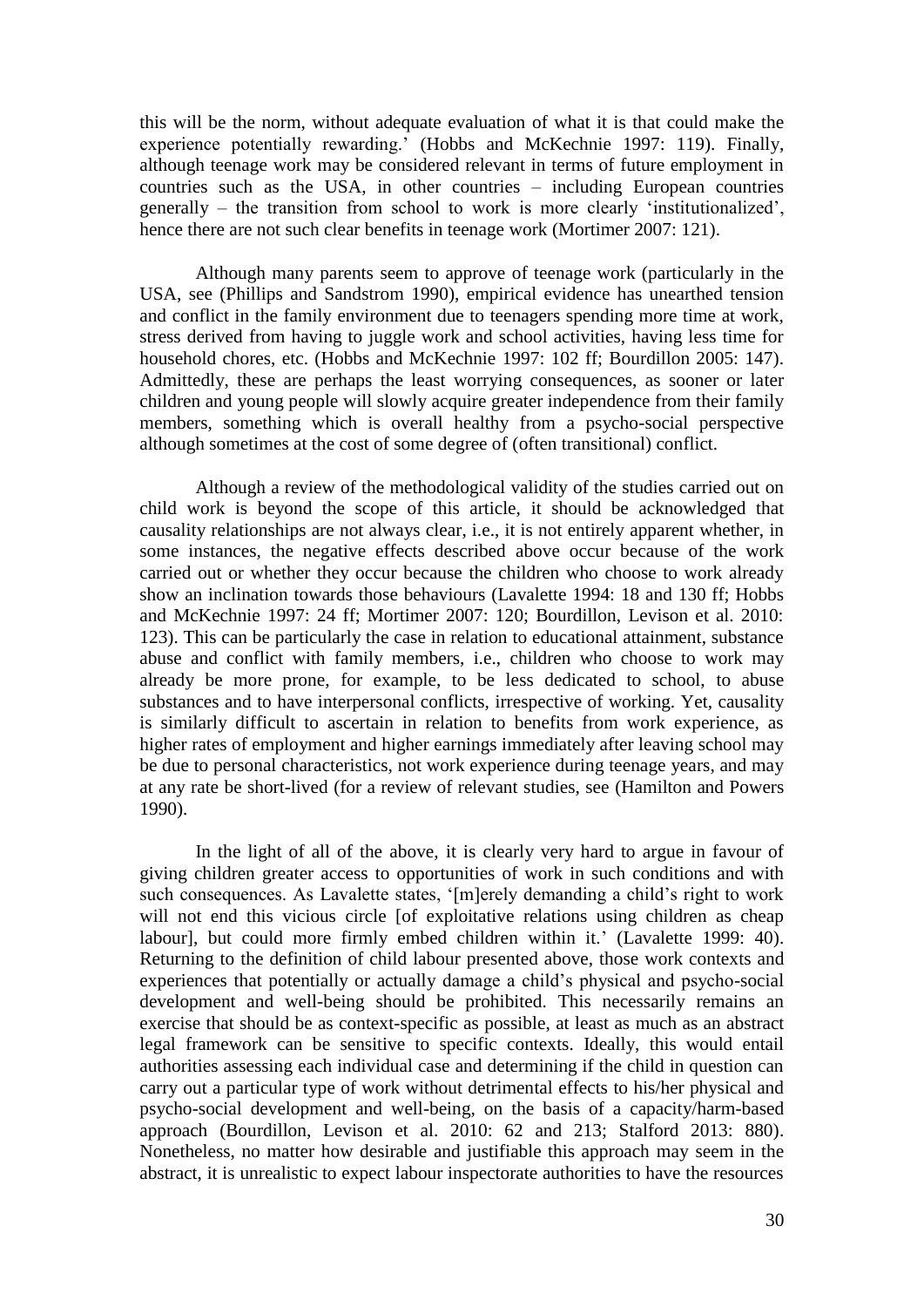to carry out a thorough assessment of each child's physical and psycho-social level of development and the risks entailed by each type of work which a child may wish to carry out. Authorities across the EU already struggle to effectively monitor and enforce the current legal framework based on fairly straightforward minimum ages of employment and broad types of work activities (Calvo and Rodríguez 2007). Individual assessments, requiring specialised reports and expert advice, would represent an unbearable burden on already extremely stretched budgets (more generally, on the removal of fixed legal age limits, see (Lansdown 2005: 49 ff). Even if such an individual approach were economically viable, it would risk facilitating grave inconsistencies in the way in which authorities deal with child workers within any given jurisdiction. So, just as I have argued in relation to norms that should apply to children's tort and criminal liability (Ferreira 2008: 47 ff), the best compromise one can argue for is the setting of presumptive age milestones with regard to minimum ages of employment and, more generally, engagement with certain forms of work.

At any rate, the minimum age model is not incompatible with the capacity/harm model, as the minimum age model does accommodate different degrees of capacity and harm: both the ILO Conventions and the YWD already establish different ages for different types of work to prevent certain types of harm, and allow for the possibility of exceptions to many of the rules set out. Although this does rely on some degree of generalisation, that is inevitable in any legal norm – law is necessarily abstract and of general application, and unable to provide individually tailored solutions for each single child's particular circumstances. As Eekelar acknowledges, although not ideal, some degree of 'objectivisation [in the sense of generalising about how to realise children's well-being] is inevitable and necessary.' (Eekelaar 1994: 58). Doing away with ILO C138, as suggested by Bourdillon et al. (Bourdillon, Levison et al. 2010: 213), or with the YWD, would represent a major regression for social legislation and children's rights and create a giant loophole in the protection and welfare of children – a loophole that would, it is submitted, be readily exploited by neo-liberal political and economic forces and by employers without scruples, as the British political debate suggests (Hobbs and McKechnie 2007: 230). It would be naïve to think that public authorities or corporations would be concerned about the welfare of child workers or react to concerns of child workers' organisations, unless a strong and clear legal framework is in place. Some form of minimum age regime thus remains the best (even if not perfect), realistic approach to protecting children from harmful work.

In any case, children admittedly make a contribution to their families' living standards (Middleton and Loumidis 2001: 33), so that needs to be taken into account when limiting children's possibility to work (either by changing the legal framework or enforcing it more effectively). This can be done by ensuring that a strong social welfare system is in place – including a comprehensive range of out-of-work and family financial and services support – to 'cushion' such limits to child work (Edmonds 2010: 53). Moreover, positive effects can also be ascribed to child work, including the socialisation for future (adult) work, increased autonomy and selfreliance, learning new skills and attitudes, and forming professional goals (Hamilton and Powers 1990: 251 ff; Hansen, Mortimer et al. 2001: 123 ff; Mortimer 2007: 119- 120). Yet, one should also bear in mind that asking children about the benefits of the work they carry out may not be the most illuminating way forward, as 'very few people are likely to admit to regularly and voluntarily undertaking an activity for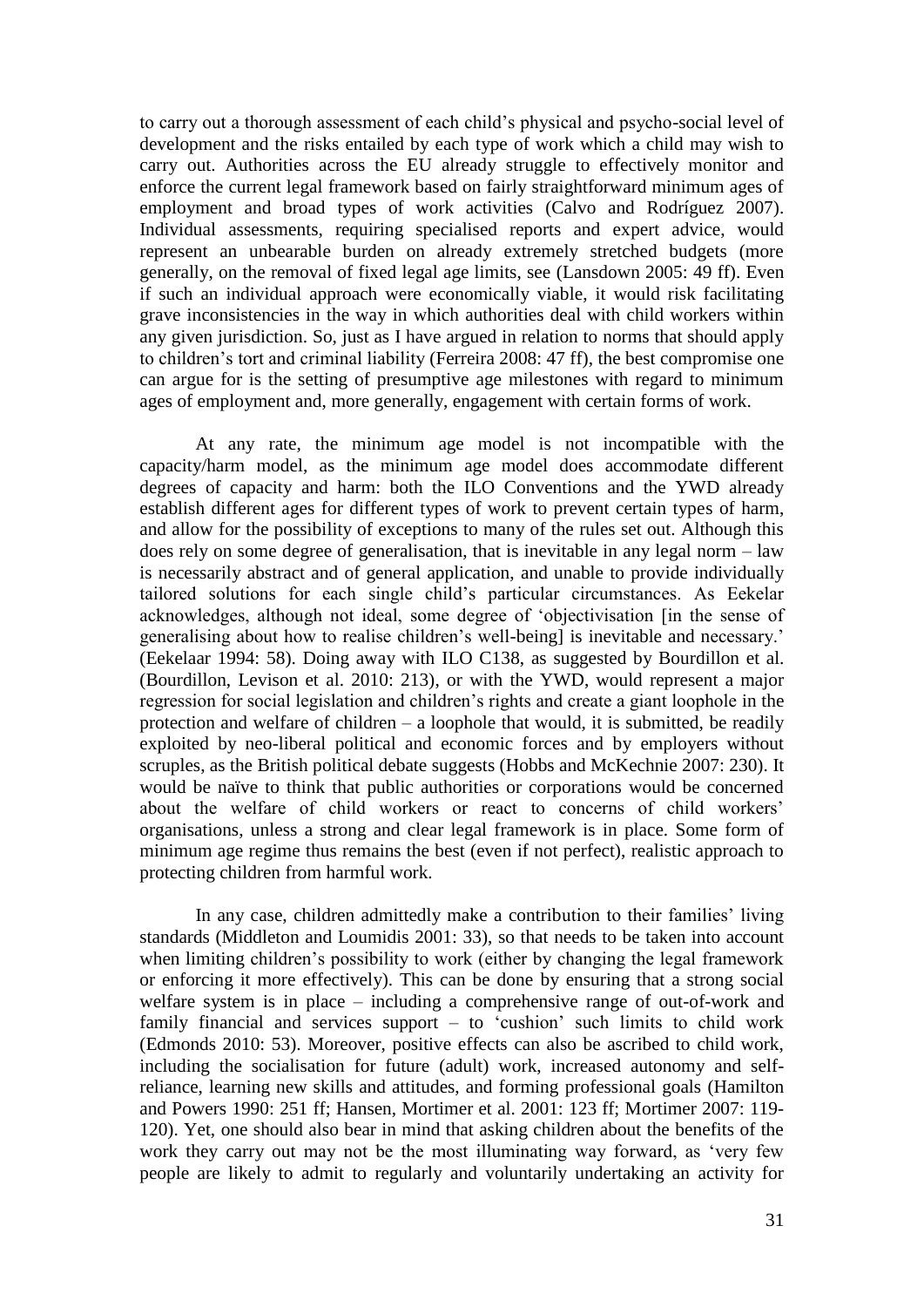which they can find no justification or which they feel brings no extrinsic benefits.' (Lavalette 1994: 14-5). Moreover, perceived benefits may not materialise: research in the USA has concluded that, although teenagers believe their work experience will help them find employment when leaving school, extensive work experience in reality did not improve teenagers' likelihood of being employed six months after high school graduation (Hamilton and Powers 1990: 255). In reality, work experience is only beneficial if limited in terms of number of hours, and if increasingly challenging, otherwise the scope for learning is quickly exhausted (Hamilton and Powers 1990: 259). In short, acknowledging some benefits from teenage work experience is a far cry from endorsing work experience without limits. Finally, the socialising effects of work may in fact mean that children are socialised into exploitative, inequitable and often gendered relationships, which then become the norm in the child workers' minds, even when the nature of those relationships is in reality not positive or beneficial to those children (Abernethie 1998: 97).

In sum, it is important to find ways to protect children from the harmful effects of work without depriving them of the positive effects. Hence the suggestion made above to focus on organised sports, volunteering with charities, being members of school clubs or youth political groups, participating in a range of associative activities, and joining other extra-curricular activities. Besides this, as mentioned in Section 2, light work is already allowed by ILO C138 and YWD (starting from the age of 13 and 14 respectively), which allows older children to experience certain types of work in a lawful and safe way before finishing compulsory education, thus facilitating their transition into work and the acquisition of relevant skills. Further positive alternatives will be explored below.

# **11. Non-formal employment: where to draw the line?**

Both the ILO and the Committee on the Rights of the Child see the ILO instruments and the CRC as applicable to work broadly defined, thus wider than the notion of employment (Swepston 2012: 31). As this includes work carried out in the contexts of education, the family, informal economy and artistic/sports activities, we need to look in turn at those areas of work as well.

As seen above, a careful and restrictive approach to child work in formal employment relationships is preferable. Such an approach, however, should not preclude valuable vocational training or traineeship opportunities. Indeed, vocational training and traineeship programmes are the best answer for many children with no appetite or inclination to more academic curricula, and who should therefore benefit from an educational offer that should, in any case, prepare them for the labour market. This is certainly easier said than done, as one needs to acknowledge the 'difficulty of institutionalizing the somewhat radical change in education bureaucracies that workeducation combinations require' (White 2005: 331). Yet, the truth remains that children's experiences in school-connected work are more positive than in work unrelated to school; this includes internships supervised by school, job shadowing and a range of school-to-work programmes, as these opportunities offer children more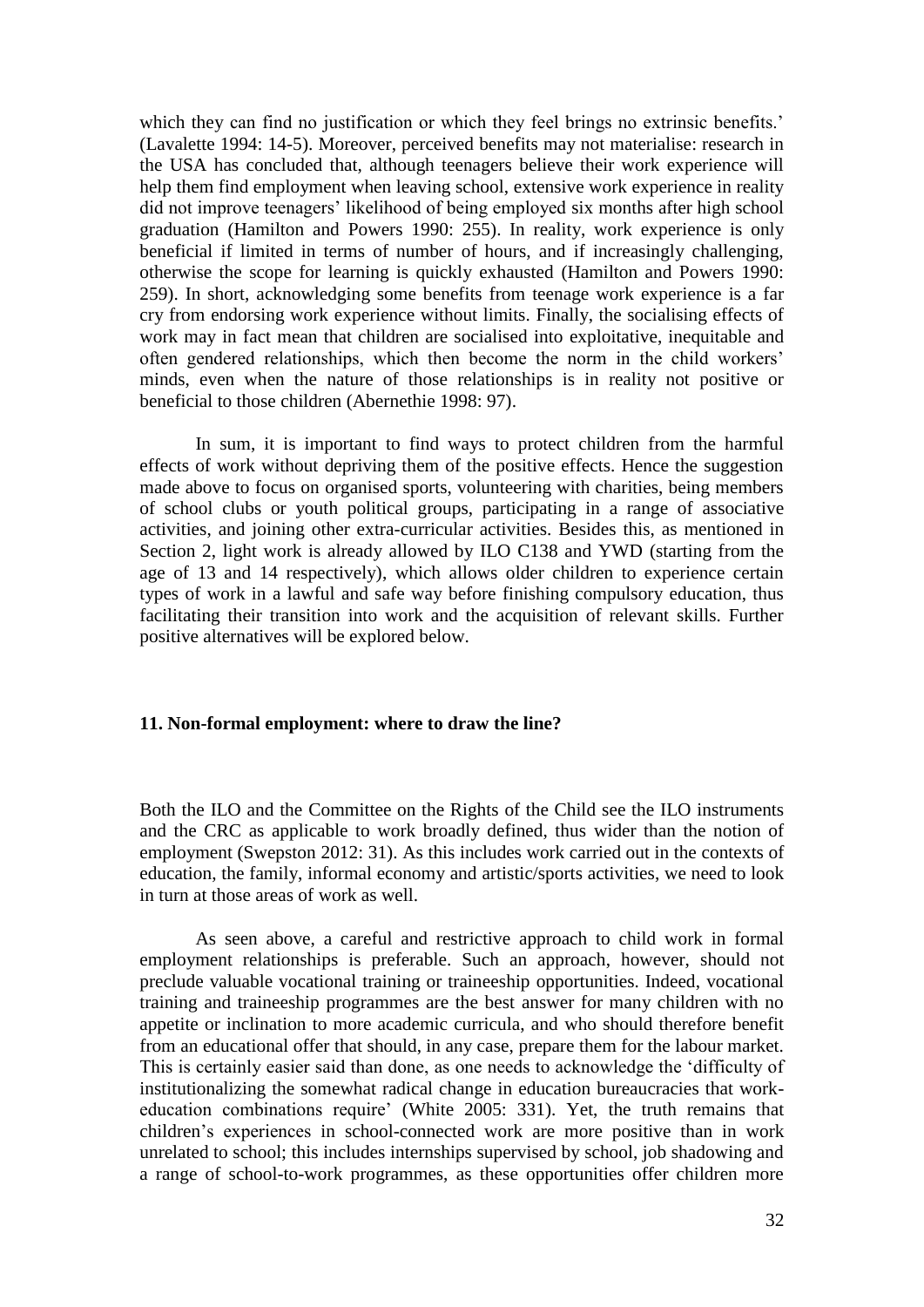scope to have more initiative and responsibility, face greater challenges, and obtain greater satisfaction than in work experiences unrelated to school (Hansen, Mortimer et al. 2001: 130 ff). School-related work experiences are therefore much more rewarding, safe and relevant for a smooth transition between school and the labour market, than work experiences freely available in the labour market. As the quality of work experiences are essential to the outcomes of that work (Hobbs, McKechnie et al. 1999: 51), high-quality school-related work experiences should remain a policy priority and build on the efforts of the 1970s and 1980s to develop models that combined education and (non-exploitative) work, such as co-operative education and apprenticeships (Whitney 1999: 247; Bourdillon, Levison et al. 2010: 114 and 129 ff). Liebel is amongst those who highlight the importance of new models that combine work and learning, for example, through 'production schools' and other forms of entrepreneurial educational settings, which insert economic activities into the realm of schools, thus empowering children and supporting their harm-free and exploitationfree pedagogical and economic endeavours (Liebel 2007: 127 ff). Hamilton and Powers, and Stern et al., in their turn, suggest cooperative education, experiencebased career education, community service and mentoring, as mechanisms to slowly build up teenagers' skills in a safe and motivational environment (Hamilton and Powers 1990: 260; Stern, III et al. 1990).

Work in the family context is yet another crucial area of the child work debate. Care should be taken when allowing exceptions to the overall approach of limiting child work, as even when allowing children to only work in family contexts, one is potentially exposing children to situations of abuse of power, emotional abuse, and health and safety risks, including arduous and exploitative tasks (Lavalette 1994: 35). Traditionally, the 'private realm' has been left mostly untouched by labour regulation and social critique, which has allowed for the exploitation of children in work, in particular young girls working as servants (Gittins 1998: 64; Bourdillon, Levison et al. 2010: 156-7), immigrant children working in family shops from the ages of seven or eight (Song 2001: 59), and children working at home for piece rates in the textile and shoe industries (Eaton and Goulart 2009: 442). The protection of the private sphere (supported by a false dichotomy between public and private spheres) should not come at the price of completely excluding from the scope of labour law a range of activities (especially those connected to family businesses and relatives' professional lives) that may prevent children from concentrating on school duties or important social activities (Larkins 2011: 451). One should thus not place too much emphasis on family autonomy and a supposed legal immunity of the 'private sphere'.

Family agriculture businesses, in particular, are prone to competition and globalisation, which often leads to the use of work by all family members – including children – for long and intense periods of time. In this context, 'children remain a vulnerable and exploited source of labour' in farms, which have been found to be very unsafe places for children, including in countries such as the USA and the UK (Hobbs, McKechnie et al. 1999: 5-7; Parker, Fassa et al. 2010: 112). Idealised notions of farm work as a healthy activity – what Hindman terms 'agrarian romanticism' (Hindman 2011) – should thus be dismissed, as this type of work is in fact exceptionally hard and can have long-term life consequences, a situation that can be made worse because of the 'private nature' of family farms (Hobbs, McKechnie et al. 1999: 7; Lieten and Meerkerk 2011: 32). Landowners in several developed Western countries have historically put great pressure on parliamentarians to consider the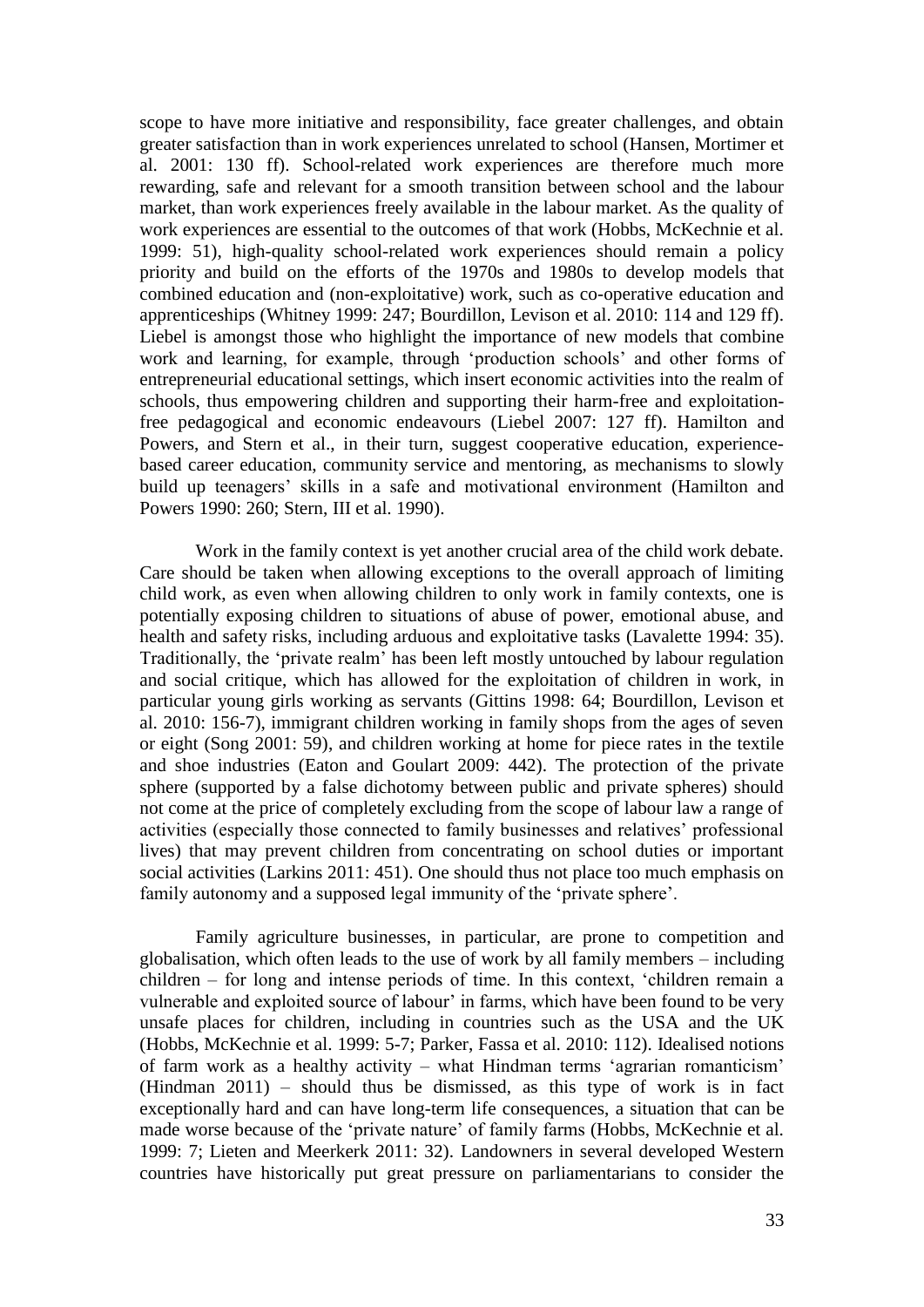agricultural sector as an exception to child labour regulations (Hindman 2011); this historic legacy needs to be urgently reconsidered.

Admittedly it may sometimes be difficult to distinguish in practice between 'family caring' work and 'family business' work (Song 2001: 69). Yet, some children who work in family businesses have complained of a 'loss of childhood' and feeling obliged to help in their family businesses due to a 'kind of binding and unspoken contract', called the 'family work contract' by Song (Song 2001: 61). This work is often fuelled by feelings of guilt, imposed in the name of the collective needs of the family, and conducive to the children's resentment against their parents (Song 2001: 65-7). More generally, although the Committee on the Rights of the Child has not yet produced a general comment on Article 32 CRC, it has used its General Comment No. 17 (2013) on the right of the child to rest, leisure, play, recreational activities, cultural life and the arts (art. 31) to highlight that 'millions of children are working as domestic workers or in non-hazardous occupations with their families without adequate rest or education, throughout most of their childhood.' (see para. 29)((CRC) 2013b). Not enough has been done to address child work in such family (and more broadly domestic) contexts, and future reforms need to tighten the applicable regulatory framework. Enforcement of labour regulation is naturally much harder in such a 'private realm', but that is no justification, from a policy perspective, to abandon any effort to produce principle-guided legislation.

At any rate, it would be excessive to prevent children from contributing to their family's life by, for example, helping out with light domestic chores or with caring for family members. Although domestic chores in one's own home are not usually classified as work or an economic activity (Fassa, Parker et al. 2010b: 38), the sociology of childhood has increasingly made a point in including under the notion of 'work' a range of activities that children carry out, including school work and home/caring chores, thus ensuring the visibility of children's contribution to families, society and economy (James, Jenks et al. 1998: 102 and 118 ff; Wihstutz 2007). That may well be appropriate from a sociological and economic perspective. Yet, although this sort of task may be referred to as 'economy of care' (Wells 2009: 94 ff), its 'economic' nature is not sufficient to bring those tasks within the remit of labour regulation. If labour law were to regulate that sort of activity simply because the word 'work' is used in such a loose way, that would certainly constitute an inappropriate intrusion of a legal field that has developed a range of tools for relationships of a completely different nature. Indeed, such tasks may be better seen – at least from a labour regulation perspective  $-$  as non-labour activities, to the extent that adults also carry out domestic chores and care for family members without anyone ever thinking that such tasks should be regulated by labour law.

Although domestic and caring chores fall disproportionately on female children, carrying out domestic chores has been held to lead to pride in one's capabilities, to 'prosocial behaviour' (in the sense that it helps children develop a positive attitude towards other people), and to the development of strategies to solve problems, provided that children are offered structured goals and support (Hobbs, McKechnie et al. 1999: 119; Wihstutz 2007: 81). Moreover, '[t]his caring needs to be encouraged and nurtured if children are to value care-giving both during childhood and later in adult life.' (Becker, Dearden et al. 2001: 70). This is not to say that law and policy should not be produced to address the often heavy burden placed on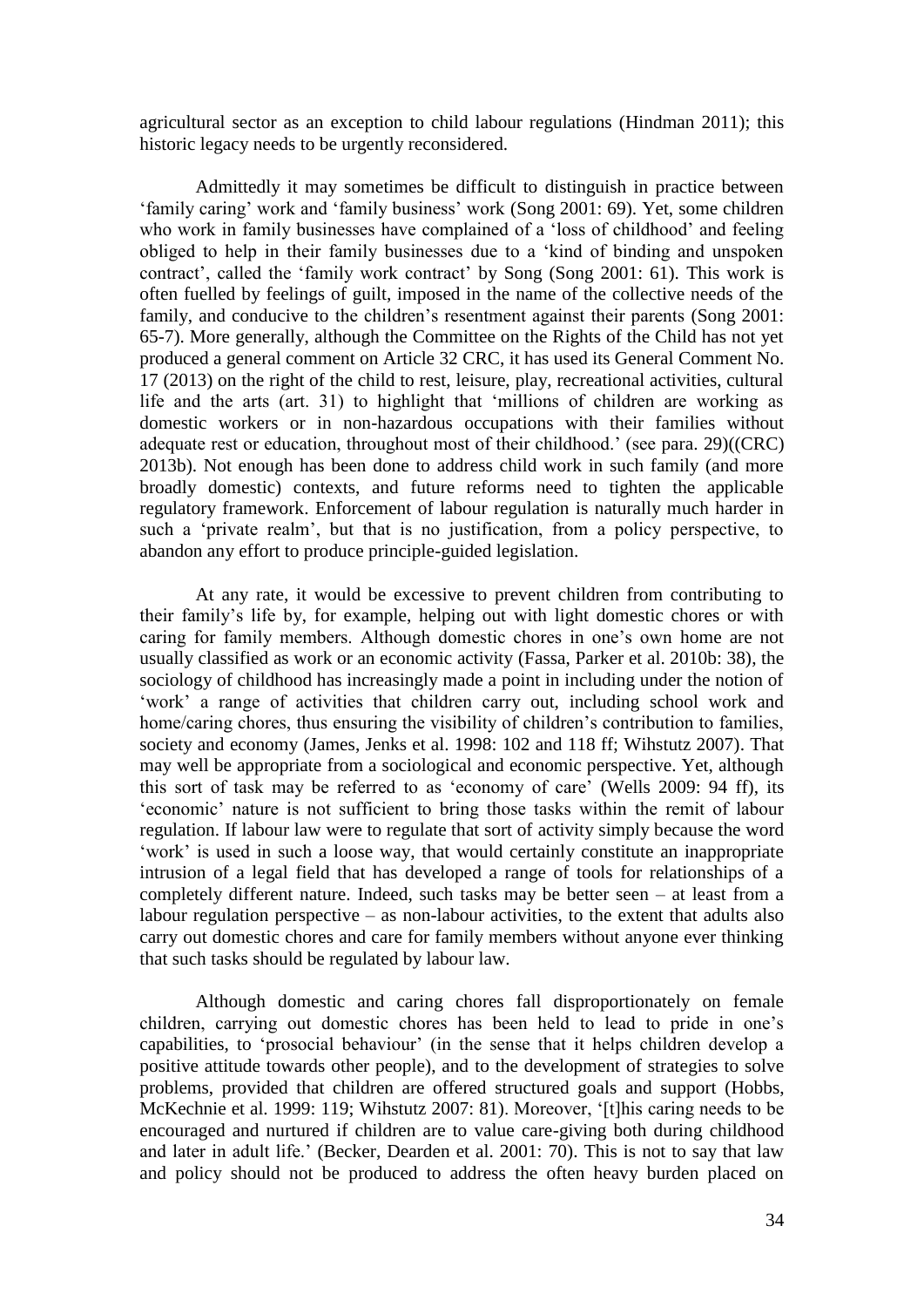children who care for relatives or carry out domestic chores, as these tasks may have a negative impact on children's well-being and psycho-social development, including injuries, stress and poor educational performance (Becker, Dearden et al. 2001). What it means is that any intervention in this field should not be in the shape of labour regulation, but instead in the shape of other forms of socio-legal intervention and support (namely that provided by social services), such as those mandated in the UK by the Children Act 1989 and Carers (Recognition and Services) Act 1995 (Becker, Dearden et al. 2001: 81 ff; Wihstutz 2011).

It is worth highlighting 'baby-sitting' as a particular activity often carried out by children within 'family contexts'. If done within a child's own family, it can be held to be a 'caring activity' (especially if unpaid, as it generally is); if carried out 'for profit' (as a paid activity), it is usually regarded as a provision of service (as opposed to employment). In both cases, 'baby-sitting' consensually falls outside the scope of child labour regulation (Leonard 2002: 192), and hence is lawful. This should not, however, be seen to mean that it is always an unproblematic activity. Besides reflecting the deeply gendered nature of child work due to being disproportionately carried out by female children, baby-sitting carried out by children raises serious legal liability and health and safety issues. This has led the UK Royal Society for the Prevention of Accidents to issue a charter for baby-sitting built on the premise that baby-sitters should be older than 16 and capable of coping with the responsibility inherent to the task (discussed in (Morrow 1994: 136).

The fact remains that one needs to draw clearly the line for the intervention of labour law into the work activities of children. Using as a criterion whether or not the work activity is carried out within a family context is inadequate, as exploitation can occur equally in both contexts. Similarly, whether or not the work activity is paid is not appropriate as a key criterion, as children may still (or even more) be exploited when the work is unpaid. The line should be drawn, it is submitted, where the activity is of a profit-making or professional nature. In other words, a child contributing towards the family's life by carrying out small chores or helping to care for a relative – generally called 'reproductive work' – should be held to be acceptable from a labour law perspective and not to require the intervention of this legal field (even if it may require socio-economic supportive intervention of some nature under certain circumstances, namely in relation to child carers, as seen above). Yet, being involved with the family's or anyone else's business or professional or profit-making activities – generally called 'productive work' – should be avoided unless carried out close to the end of childhood (on the distinction between reproductive and productive work in the context of child labour, see (Bourdillon, Levison et al. 2010: 28 ff). This is not to say that reproductive work is any less deserving of respect or is in any way inferior socially; it simply means that reproductive work is less appropriate as an object for labour law regulation, and the law should only aim to regulate child productive work. Reproductive work may still lead to harm (as various domestic and subsistence activities sometimes do), but rather than triggering the intervention of labour law, those incidents require interventions of other nature, including social and economic. Consequently, children are free to be 'economically active' to the extent that even reproductive work may be seen as having economic value (e.g., when producing goods for one's own use), but when engaging with 'productive work', children's activities should be carefully scrutinised and fall within the scope of child work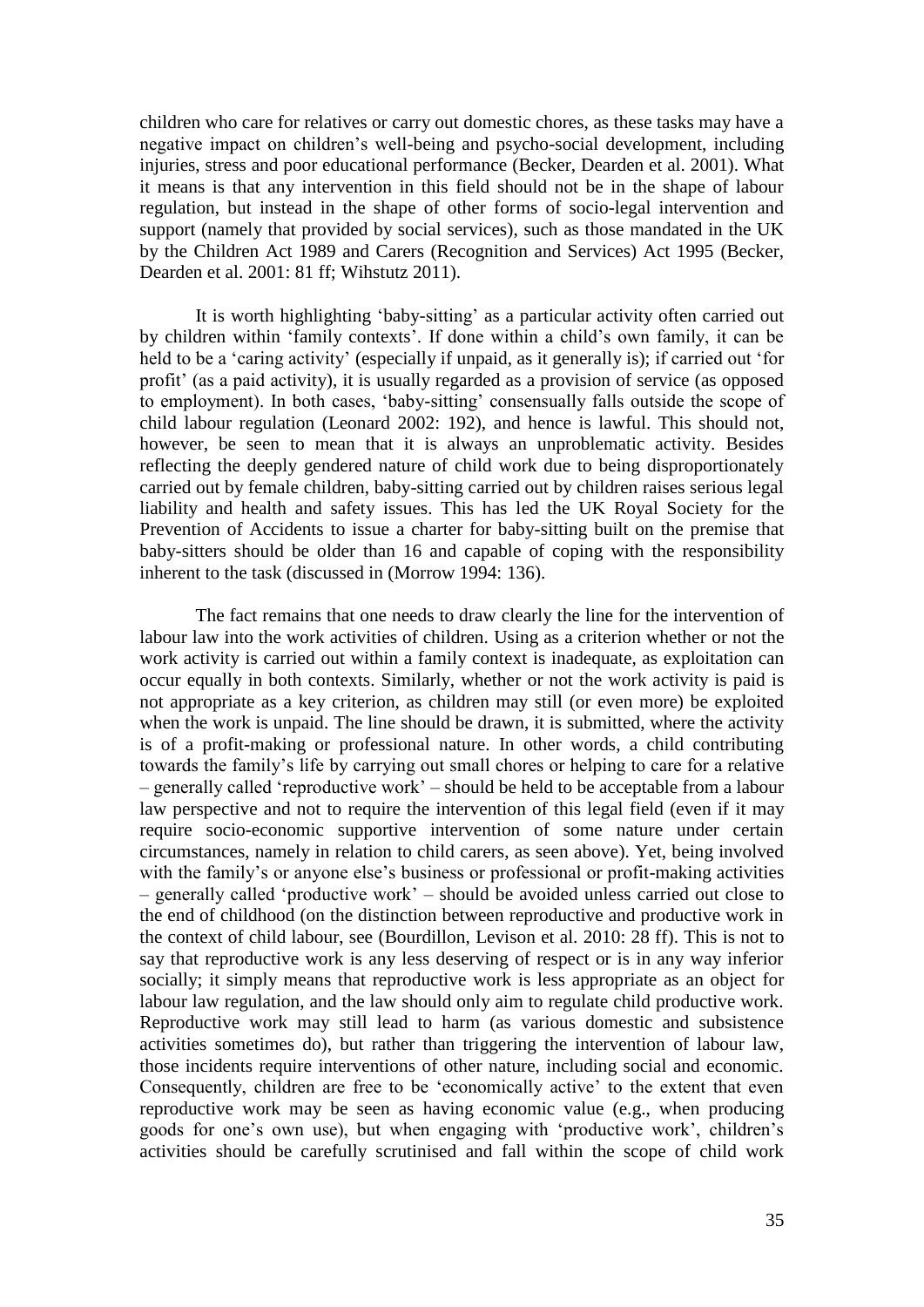regulation to ensure that children's physical and psycho-social development is not in any way jeopardised.

By bringing a broader scope of activities into the scope of child labour regulation (including within the scope of the YWD), those activities are recognised as a form of labour. This does not mean that those forms of labour must always be prohibited, but they will at least be better regulated and be subjected to previous authorisation or inspection procedures by the labour authorities. This also means that the recognition of the children involved with those forms of labour as workers is enhanced, thus affording those child workers the protection of labour standards.

Even when only carrying out 'reproductive work', children remain productive members of society through their intellectual, educational, associative, social and caring activities – a sort of biopolitical productivity (Oswell 2013: 226-7), which does not require being exposed to the risks of profit-making, business activities. None of this denies or even diminishes the role of children as 'economic agents' in the European context, especially in late adolescence, which is observable through children's work as students and carers, for example (Pole, Mizen et al. 2001: 3). Indeed, education itself – and even extra-curricular activities – can be seen as work and economic production (of 'human capital'), which reinforces children's 'socially useful' and 'economically active' role (Qvortrup 2001: ; Levey 2009). Yet, completely blurring the distinction between all sorts of socially and economically productive activities with which children may engage is simply unworkable, both from an academic and policy-making perspective, thus constituting a mere distraction from what really matters (Liebel 2007: 126). Even more perverse is to go as far as suggesting that education itself is the form of child work that is criticisable (argued by Paul Close and discussed in (Morrow 2010: 438). As discussed above, in each geographical and cultural context, different activities may have different characteristics, benefits and disadvantages. Education, in particular, has undoubtedly much broader aims than simply 'producing human capital' in an economic sense, and any tendency to see education exclusively from a social utilitarian point of view should be resisted. So, 'divisions of labour', such as distinguishing between work in school/formal labour market/home and between non-productive/productive work, are entirely appropriate and necessary.

# **12. Conclusion**

Problematising and contextualising the issue of child labour is a very valid endeavour from an academic point of view, particularly from anthropological and sociological perspectives. And perhaps, at the end of the day, what seem like opposing views are simply views from different perspectives and with different emphasis, but leading to very similar, if not completely equal, policy outcomes. Yet, the more one qualifies, relativises and nuances the issues in this debate, the more one muddies the waters and weakens the policy demands and adopted strategies. Any import of sociological findings into law-making requires careful scrutiny and critical thinking. Calls for children to be able to work as and when they consider it necessary may seem sensitive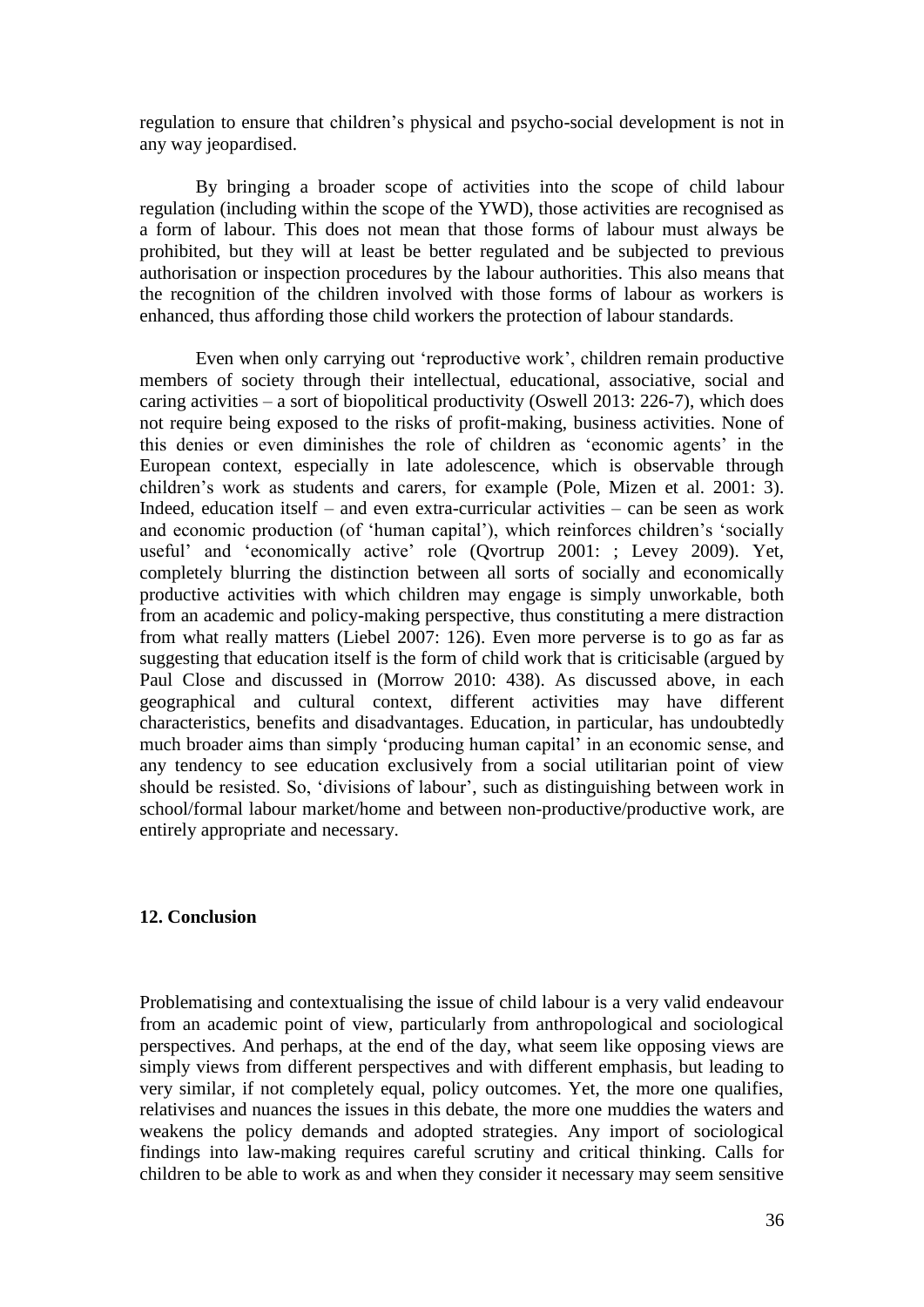to different cultures and particular experiences of children (Okyere 2012: 89), but such calls may well be counter-productive: they contribute to the normalisation of child work, do not help to eliminate harmful child work, do nothing to promote educational and other socio-economic rights of children, and overall may end up hurting children's well-being.

The literature on this topic is permeated by 'deconstructionist' efforts in a post-modernist avalanche that leaves no stone unturned (Lavalette 1999: 16), but also everything left to rebuild. Rebuilding is something that that same literature clearly does insufficiently, which reflects a lack of hope in better societal conditions for children. These trends may seriously undermine the efforts to protect children from lowering labour standards, which may in turn have negative effects on children's future well-being. Whilst large sectors of the social sciences may satisfy themselves with describing and understanding reality, law and policy-making are called upon to go beyond that and are required to consider ways to improve the legal system in existence wherever there is scope for improvement. Simply observing that reality is not how rules determine does not undermine the rules, as otherwise hardly any single norm in any given legal system would be left unscathed. Even if the social changes that legal norms try to effect may be slow or non-linear, that does not preclude the appropriateness of the policy – it may simply entail the improvement of the enforcement tools, the use of complementary mechanisms, and the adoption of a more holistic view.

What was once the 'conventional approach to child labour', i.e., advocating the restriction of child work and the abolishment of child labour, has, in fact, become sidelined and the 'poor relation' in the debate. The autonomy/regulationist approach is being progressively seen as the avant-garde approach to child labour and working children. The new dogma appears to be to advocate in favour of greater freedom of children to access the labour market (see, for example, (Karunan 2005). Yet this needs to be challenged as misdirected children's rights advocacy and as a misplaced emphasis on autonomy. It is crucial to remain critical of and alert to the potentially negative consequences of this new dogma. As Said has argued in relation to true intellectual pursuit, '[i]t involves a sense of the dramatic and of the insurgent … It is a lonely condition, yes, but it is always a better one than a gregarious tolerance for the way things are.' (Said 1994: xv).

Even if the line of argumentation defended above may be out of synch with actual child work experiences, with an increasingly prevailing line of children's rights academic discourse, and with the labour policy deregulatory mind-set that currently dominates in some sectors, it is still very much consistent with child work norms enshrined in international instruments and domestic legal frameworks. This article thus does not necessarily wish to revolutionise the current state of affairs (if anything, simply strengthen it), but much rather counteract autonomist/regulationist tendencies in the European context. In sum, it is submitted that it is fundamental to go on arguing in favour of a satisfactory degree of regulation of child work that can ensure appropriate working experiences for those children who want them.

The discussion above in no way intends to camouflage the complexity of the child labour phenomenon; on the contrary, it addresses and engages with that complexity. Yet, complexity cannot foster complacency. This article intended to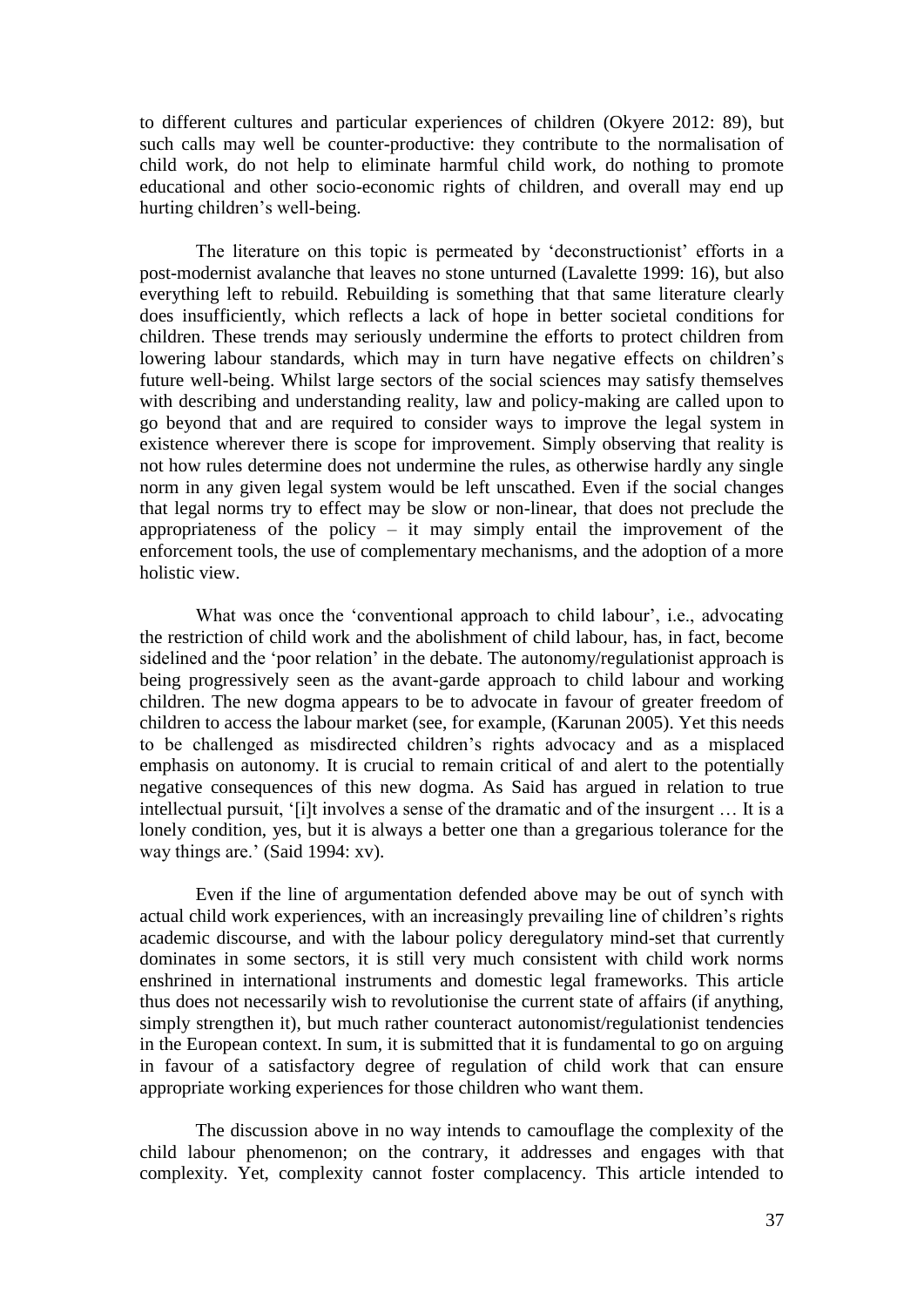confront the 'moral high-grounders' and the 'laissez-faire acceptors' (Bissell 2005: 396) in the EU-specific context and within a human rights and child-centred analytical and policy framework. To completely vindicate this approach, extensive empirical work and longitudinal research of children's real work experiences (and not just opinions) across the EU Member States would be required. This may constitute the next step in the field of child labour studies in the EU, as the existing empirical data is far from sufficiently up-to-date or comprehensive.

At any rate, it seems to me that, if anyone wishes to suggest that children would benefit from greater access to different forms of work and formal employment (in extremis benefiting more from being in the labour market than in an educational setting), the burden of argumentation should lie on them to change the status quo, as that view lies much further away from the current regulatory framework than what is being argued in this article. This is not a matter of denying child work exists – it obviously exists – or denying the value of child work – it obviously possesses value to the children who work, their families, communities and society at large. It is a matter of balancing the value created (of whatever nature it may be) and the harm caused/value lost by children's involvement with work. Rather than attacking regulation of child work as 'the nanny state in action', one should be wary of irresponsible deregulation that goes hand-in-hand with excessive neo-liberal economic practices.

In conclusion, this article has tried to achieve a fair balance between the welfare and the autonomy approaches, whilst admittedly adopting a position closer to the welfare approach (although this terminology is, at the end of the day, unhelpful, as discussed above). Most findings discussed above support such an approach and question the wisdom of societal tolerance towards child work. It is not about pitting some adults' views on child work against some children's wish to work; it is about society creating the legal and socio-economic framework that can offer every individual greater chances of fulfilling their potential. Until late adolescence, entrance in the labour market does not seem to be the most conducive means to the fulfilment of children's potential – education and other means of socialisation do. Some may critique this approach as being 'bourgeois' (for following a 'middle class paradigm'), but we have seen that in reality it is child work (not its restriction) that is close to the 'middle class paradigm' in the context of developed and capitalist countries; others may accuse the analysis above of being 'unrealistic', but passively accepting 'reality' without envisaging something better is unduly pessimistic; yet others may consider the proposals presented to be 'paternalistic' , but '[t]here are good reasons to think that paternalism may be much of what is ethically required in dealing with children, even if it is inadequate in dealings with mature and maturing minors.' (O'Neill 1992: 40). In reality, the arguments presented simply aim to provide children with the best legal framework possible to allow them to develop their physical and intellectual potential, in the light of the CRC principles and rights. Much more worthy of condemnation is to be the accomplice of families and businesses that see using (cheap) child labour as legitimately overriding children's own best interests. It is imperative that we do not fall into a toxic sort of moral and normative nihilism, masquerading as realism, without any ambition to improve the status quo. It is particularly worrying that children's rights discourses end up, willingly or unwillingly, being used to favour economic interests and employers' profit margins, rather than children themselves.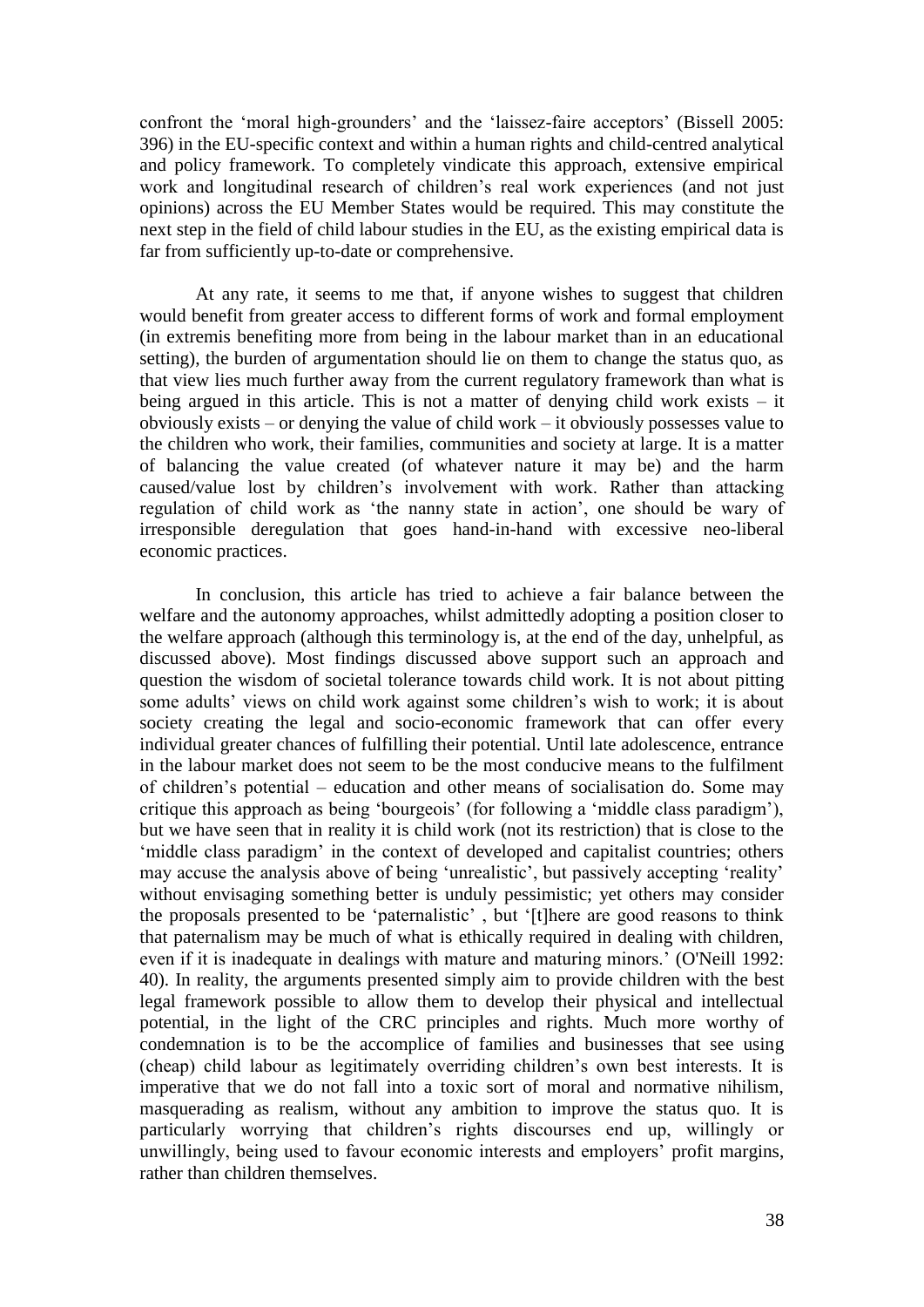Rendering EU child work regulation stricter and more ambitious is also defensible because, besides all the reasons discussed above, there are the socioeconomic resources to do it. These resources may be insufficiently distributed or used in children's welfare, education and protection, but that is not to say that those resources do not exist; it just means that they need to be redirected to children's priorities. Poverty in Europe has increased amongst children since the 2008 economic crisis, and this has had serious implications for children's health, education and nutrition (Research 2014), but that is by no means inevitable. To compound the grave impact of the economic crisis on children, 'access to money [is] essential for the concrete forms of social interaction that now constitute an important, if not defining, element of the contemporary social relations of childhood.' (Mizen, Pole et al. 2001b: 54). This clearly points not only to the importance of retaining a strong welfare state, but also to the civic and public responsibility of offering economically accessible leisure and socialising opportunities to children and adolescents, in fulfilment of states' CRC obligations in the context of the rights to play, leisure and development. Moreover, ceding to child labour deregulatory pressures on the basis of a 'lack of alternatives' feeds into the authorities' and societal lack of motivation to create those alternatives, and removes any pressure to improve socio-economic and educational provision. As Dixon and Nussbaum highlight, a 'decent society' finds ways to protect people from having to face 'tragic choices' (Dixon and Nussbaum 2012: 584), such as between good education and subsistence. So, rather than using the economic crisis to justify children's need to work, one would do better to resist the dismantling of the welfare state and to place on authorities the responsibility to ensure that children have access to a social welfare and educational and social support system that is sufficiently inclusive, responsive and well-resourced to ensure respect for children's rights and obviate their need/wish to engage with harmful work. This is the essential message of this article, and to use Lessig's words, 'while one could quibble with details in the story, its lesson is too simple for any quibble.' (Lessig 1995: 994). As always, nothing is impossible, but everything depends on civic mobilisation and political will.

# **References**

- -- (1998). Editorial: The social construction of childhood and its limits. Childhood 5(2): 131-2.
- (coord.), S.-S. d. I. E. s. o. T. I. J. A. S. F. (2003). Trabalho Infantil em Portugal 2001 – Caracterização Social dos Agregados Familiares Portugueses com Menores em Idade Escolar, Instituto do Emprego e Formação Profissional.
- (CRC), U. C. o. t. R. o. t. C. (2003). General comment No. 5 (2003) on general measures of implementation of the Convention on the Rights of the Child (UN Doc. CRC/GC/2003/5).
- (CRC), U. C. o. t. R. o. t. C. (2013a). General comment No. 16 (2013) on State obligations regarding the impact of business on children's rights (UN Doc. CRC/C/GC/16).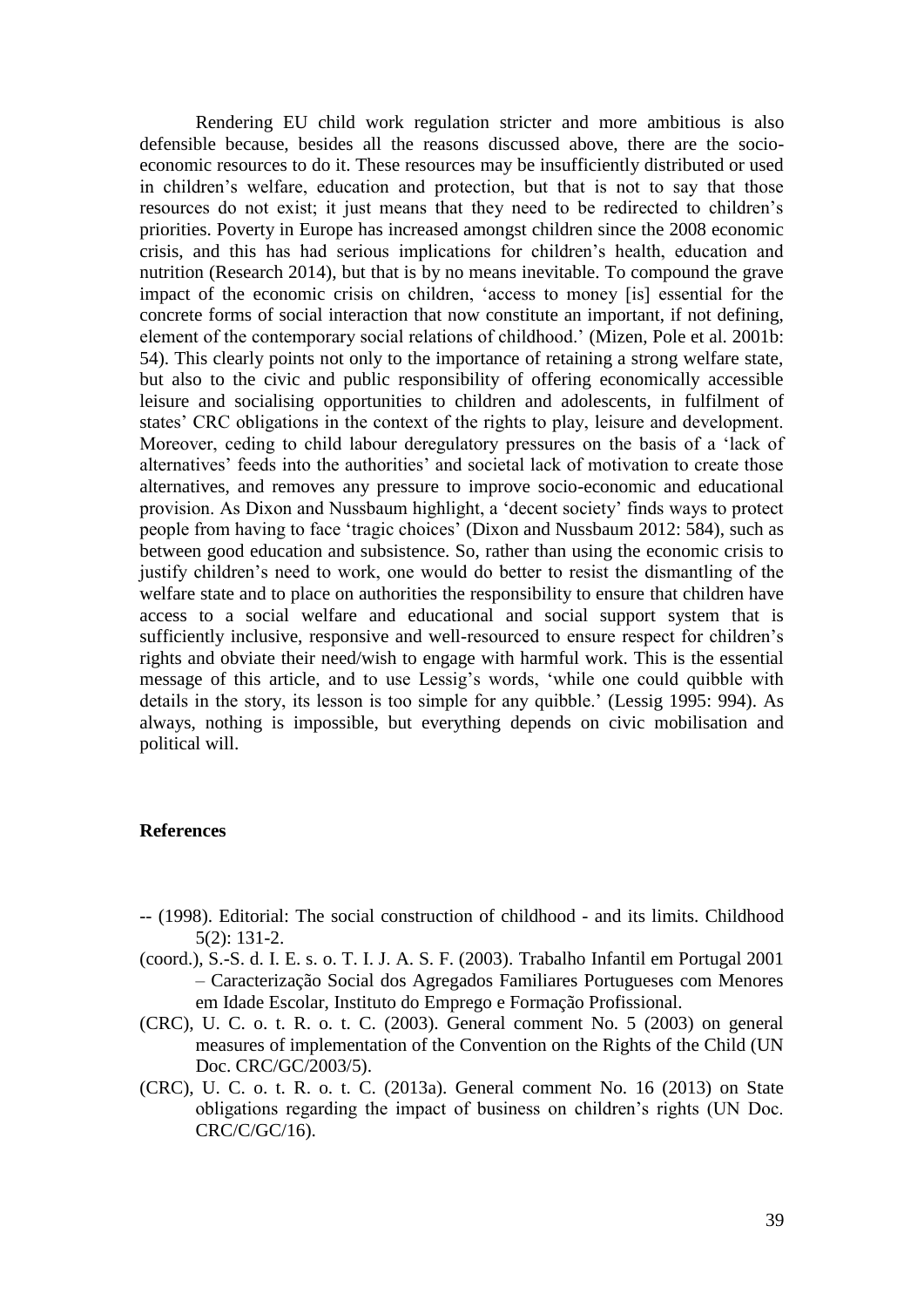- (CRC), U. C. o. t. R. o. t. C. (2013b). General comment No. 17 (2013) on the right of the child to rest, leisure, play, recreational activities, cultural life and the arts (art. 31) (UN Doc. CRC/C/GC/17).
- Abebe, T. and S. Bessel (2011). Dominant discourses, debates and silences on child labour in Africa and Asia. Third World Quarterly 32(4): 765-786.
- Abernethie, L. (1998). Child labour in contemporary society: Why do we care? International Journal of Children's Rights 6(1): 81-114.
- Age, E. F. o. (2006). "Defining ageism." Retrieved 2 January 2016, from [http://www.efa.org.uk/publications.php/511/defining-ageism.](http://www.efa.org.uk/publications.php/511/defining-ageism)
- al., R. R. e. (2007). Study on Child Labour and Protection of Young Workers in the European Union – Final Report. Brussels, European Commission – DG Employment, Social Affairs and Equal Opportunities.
- Alanen, L. (2015). Are we all constructionists now? Childhood 22(2): 149-53.
- Alston, P. (1989). Implementing Children's Rights The Case of Child Labour. Nordic Journal of International Law 58(1): 35.
- Alston, P. (1994). Best interests principle: Towards a reconciliation of culture and human rights. International Journal of Law and the Family 8(1): 1-25.
- Alston, P. and R. Goodman (2012). International Human Rights. Oxford, Oxford University Press.
- Ansell, N. (2005). Children, youth, and development. Abingdon/New York, Routledge.
- Arce, M. C. (2015). Maturing Children's Rights Theory. International Journal of Children's Rights 23: 283-331.
- Barnard, C. (2014). EU employment law and the European Social Model: The past, the present and the future. University of Cambridge Faculty of Law Legal Studies Research Paper Series 43.
- Becker, J. (2104). "Dispatches: Putting 10-Year-Olds to Work Doesn't Solve Poverty." Retrieved 2 January 2016, from https:/[/www.hrw.org/news/2014/07/11/dispatches-putting-10-year-olds-work](http://www.hrw.org/news/2014/07/11/dispatches-putting-10-year-olds-work-doesnt-solve-poverty)[doesnt-solve-poverty.](http://www.hrw.org/news/2014/07/11/dispatches-putting-10-year-olds-work-doesnt-solve-poverty)
- Becker, S., C. Dearden, et al. (2001). Children's labour of love. 'Hidden hands': International perspectives on children's work and labour. P. Mizen, C. Pole and A. Bolton. Abingdon/New York, RoutledgeFalmer**:** 71-87.
- Bissell, S. L. (2005). Earning and learning: Tensions and compatibility. Child labor and human rights: Making children matter. B. H. Weston. Boulder/London, Lynne Rienner**:** 377-399.
- Bluebon-Langner, M. and J. E. Korbin (2007). Challenges and opportunities in the anthropology of childhoods: "An introduction to "children, childhoods, and childhood studies". American Anthropologist 109(2): 241-246.
- Bourdillon, M., D. Levison, et al. (2010). Rights and wrongs of children's work. New Brunswick, New Jersey, Rutgers University Press.
- Bourdillon, M. F. C. (2005). Translating standards into practice: Confronting local barriers. Child labor and human rights: Making children matter. B. H. Weston. Boulder/London, Lynne Rienner**:** 143-166.
- Buck, T., A. Gillespie, et al. (2011). International Child Law. Abingdon, Oxon, Routledge.
- Bueren, G. V. (1995). The International Law on the Rights of the Child. Dordrecht/Boston/London, Martinus Nijhoff.
- Calvo, J. and R. Rodríguez (2007). Council Directive 94/33/EC of 22 June 1994 on the Protection of Young People at Work – Synthesis Report (Studies on the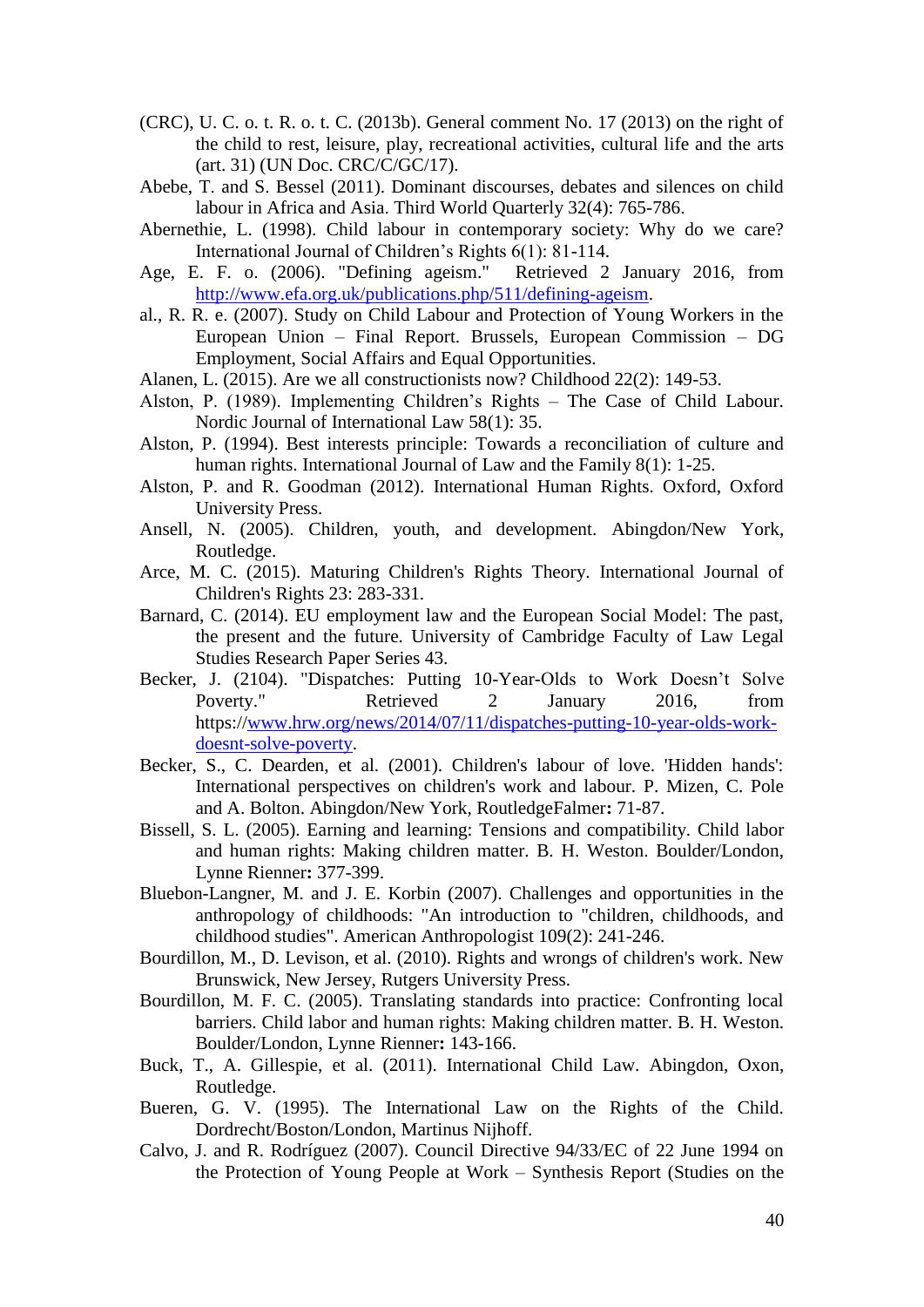Implementation of Labour Law Directives in the Enlarged European Union), Labour Asociados.

Cockburn, T. (2005). Children and the feminist ethic of care. Childhood 12(1): 71-89.

- Collins, H. (2014). Conformity of goods, the network society, and the ethical consumer. European Review of Private Law 22(5): 619–640.
- Commission, E. (2010). Commission Staff Working Document on the Application of Council Directive 94/33/EC of 22 June 1994 on the Protection of Young People at Work (SEC(2010) 1339 final, 27 October 2010).
- Commission, E. (2013). Proposal for a Council Recommendation on a Quality Framework for Traineeships (Brussels, 4 December 2013, COM(2013) 857 final).
- Commission of the European Communities (1992). Proposal for a Council Directive on the protection of young people at work (COM(91) 543 final – SYN 383, Brussels, 17 March 1992).
- Confederation, I. T. U. (2011). "Internationally Recognised Core Labour Standards in the European Union – Report for the WTO General Council Review (6 and 8 May 2011)." Retrieved 2 November 2015, from [http://www.ituc](http://www.ituc-csi.org/IMG/pdf/Final_draft_ICLS_in_the_European_Union_-_6_and_8_July_2011_2_.pdf)[csi.org/IMG/pdf/Final\\_draft\\_ICLS\\_in\\_the\\_European\\_Union\\_-](http://www.ituc-csi.org/IMG/pdf/Final_draft_ICLS_in_the_European_Union_-_6_and_8_July_2011_2_.pdf) [\\_6\\_and\\_8\\_July\\_2011\\_2\\_.pdf.](http://www.ituc-csi.org/IMG/pdf/Final_draft_ICLS_in_the_European_Union_-_6_and_8_July_2011_2_.pdf)
- Cunningham, H. (2005). Children and childhood in western society since 1500. Harlow, Pearson Longman.
- Daly, A. (2016). Article 15: The right to freedom of association and to freedom of peaceful assembly. Leiden/Boston, Martinus Nijhoff.
- David, P. (2006). A commentary on the United Nations Convention on the Rights of the Child: Article 31 - The right to leisure, play and culture. Leiden, Brill.
- Dixon, R. and M. C. Nussbaum (2012). Children's rights and a capabilities approach: The question of special priority. Cornell Law Review 97: 548-593.
- Eaton, M. and P. Goulart (2009). Portuguese child labour: An enduring tale of exploitation. European Urban and Regional Studies 16(4): 439-444.
- Ebdon, R. (2000). Working children's futures: Child labour, poverty, education and health. London, Save the Children.
- Edmonds, E. V. (2010). Public health in the economics of child labour. Child labour: A public health perspective. A. G. Fassa, D. L. Parker and T. J. Scanton. Oxford, Oxford University Press**:** 45-53.
- Eekelaar, J. (1994). The interests of the child and the child's wishes: The role of dynamic self-determinism. International Journal of Law and the Family 8(1): 42-61.
- Eekelaar, J. (1998). Children's rights: From battle cry to working principle. Liber Amicorum Marie-Thérèse Meulders-Klein: Droit comparé des personnes et de la famille. J. Pousson-Petit. Brussels, Bruylant**:** 197-215.
- Europe, C. o. (1996). Children and Work in Europe. Strasbourg, Council of Europe Publishing.
- Eurydice. (2014). "Compulsory Education in Europe 2014/15 Facts and Figures." Retrieved 13 November 2015, from [http://eacea.ec.europa.eu/education/eurydice/documents/facts\\_and\\_figures/co](http://eacea.ec.europa.eu/education/eurydice/documents/facts_and_figures/compulsory_education_EN.pdf) [mpulsory\\_education\\_EN.pdf.](http://eacea.ec.europa.eu/education/eurydice/documents/facts_and_figures/compulsory_education_EN.pdf)
- Fassa, A. G., D. L. Parker, et al. (2010a). Child labour and health: Changing the future. Child labour: A public health perspective. A. G. Fassa, D. L. Parker and T. J. Scanton. Oxford, Oxford University Press**:** 253-262.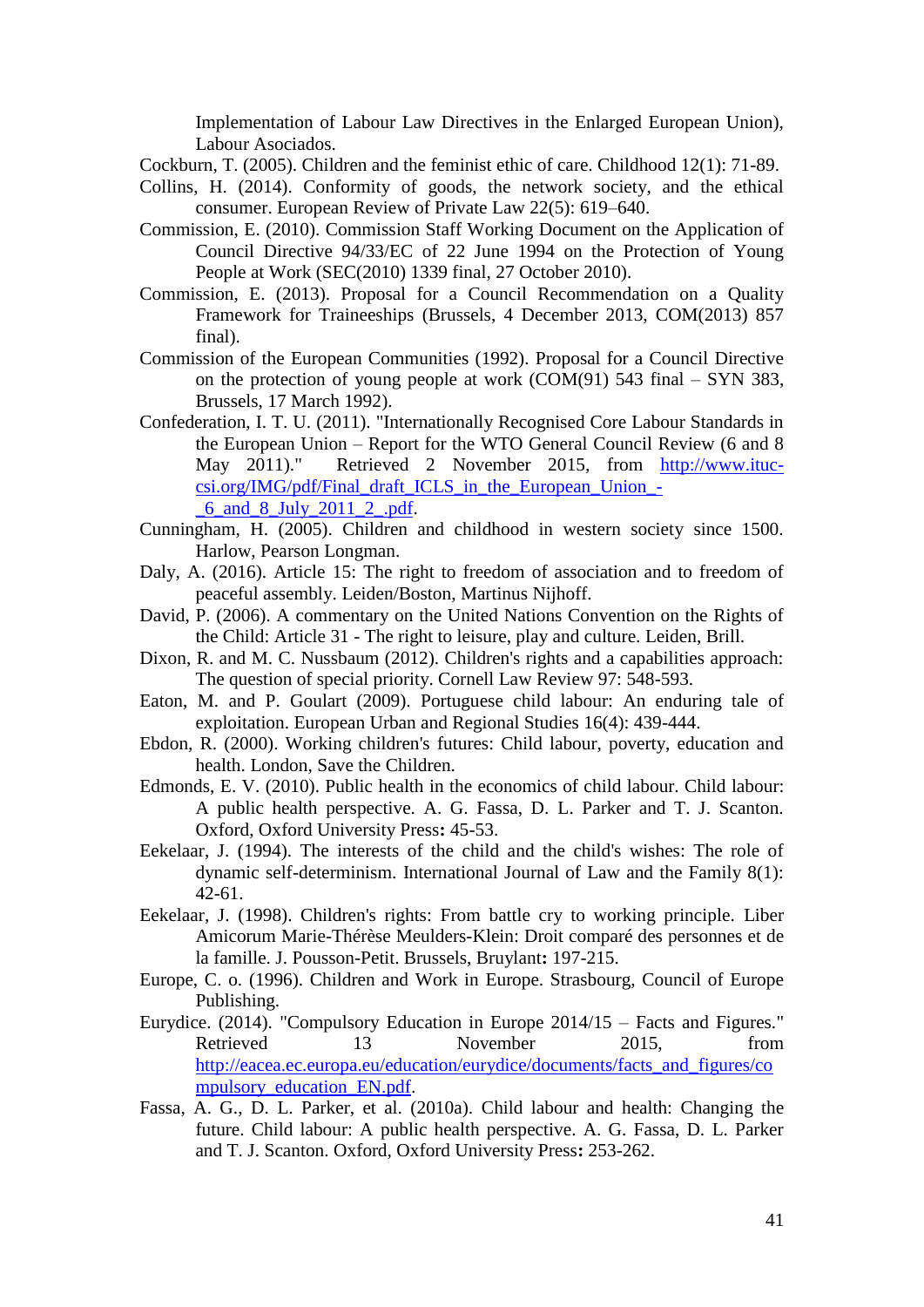- Fassa, A. G., D. L. Parker, et al. (2010b). A rights-oriented, public health model of child labour. Child labour: A public health perspective. A. G. Fassa, D. L. Parker and T. J. Scanton. Oxford, Oxford University Press**:** 37-43.
- Ferreira, N. (2008). Putting the age of criminal and tort liability into context: A dialogue between law and psychology. International Journal of Children's Rights 16(1): 29.
- Ferreira, N. (2011). Fundamental rights and private law in Europe: The case of tort law and children. London/New York, Routledge.
- Ferreira, N. (2015). Child labour and EU law and policy: A regional solution for a global issue. The EU and the Global Protection of Children's Rights: Norms, Laws and Policy Dimensions. H. Stalford and I. Iusmen. Leverkusen/London, Budrich academic.
- Ferreira, N. (2016). The Human Face of the European Union: Are EU Law and Policy Humane Enough? An introduction. The Human Face of the European Union: Are EU Law and Policy Humane Enough? N. Ferreira and D. Kostakopoulou. Cambridge, Cambridge University Press.
- Frederiksen, L. (1999). Child and youth employment in Denmark: Comments on children's work from their own perspective. Childhood 6(1): 101-112.
- Gasson, N. R., J. E. Calder, et al. (2015). Young people's employment: Protection or participation? Childhood 22(2): 154-70.
- Gittins, D. (1998). The child in question. London, Methuen.
- Grover, S. (2005). Advocacy by children as a causal factor in promoting resilience. Childhood 12(4): 527-538.
- Hamilton, S. F. and J. L. Powers (1990). Failed expectations: Working-class girls' transition from school to work. Youth & Society 22(2): 241-262.
- Hansen, D. M., J. T. Mortimer, et al. (2001). Adolescent part-time employment in the United States and Germany: Diverse outcomes, contexts and pathways. 'Hidden hands': International perspectives on children's work and labour. P. Mizen, C. Pole and A. Bolton. Abingdon/New York, RoutledgeFalmer**:** 121- 138.
- Hanson, K. and O. Nieuwenhuys, Eds. (2013). Reconceptualizing children's rights in international development: Living rights, social justice, translations. Cambridge, Cambridge University Press.
- Hanson, K. and A. Vandaele (2003). Working Children and International Labour Law – A Critical Analysis. International Journal of Children's Rights 11: 73.
- Heinich, N. (2010). About "Social Construction". Theory: The Newsletter of the Research Committee on Sociological Theory International Sociological Association Spring/Summer: 3-4.
- Hendrick, H. (2005). Constructions and reconstructions of British childhood: an interpretative survey, 1800 to present. Contemporary Issues in the Sociological Study of Childhood. A. James and A. Prout. London/Washington D.C., Falmer Press**:** 33-60.
- Heywood, C. (2001). A history of childhood: Children and childhood in the West from medieval to modern times. Cambridge, Polity Press.
- Hindman, H. D. (2011). Understanding the persistence of child labor in United States crop agriculture. Child labour's global past, 1650-2000. P. Lang. Bern/New York**:** 391-416.
- Hobbs, S. and J. McKechnie (1997). Child employment in Britain: A social and psychological analysis. Edinburgh, The Stationery Office: Scotland.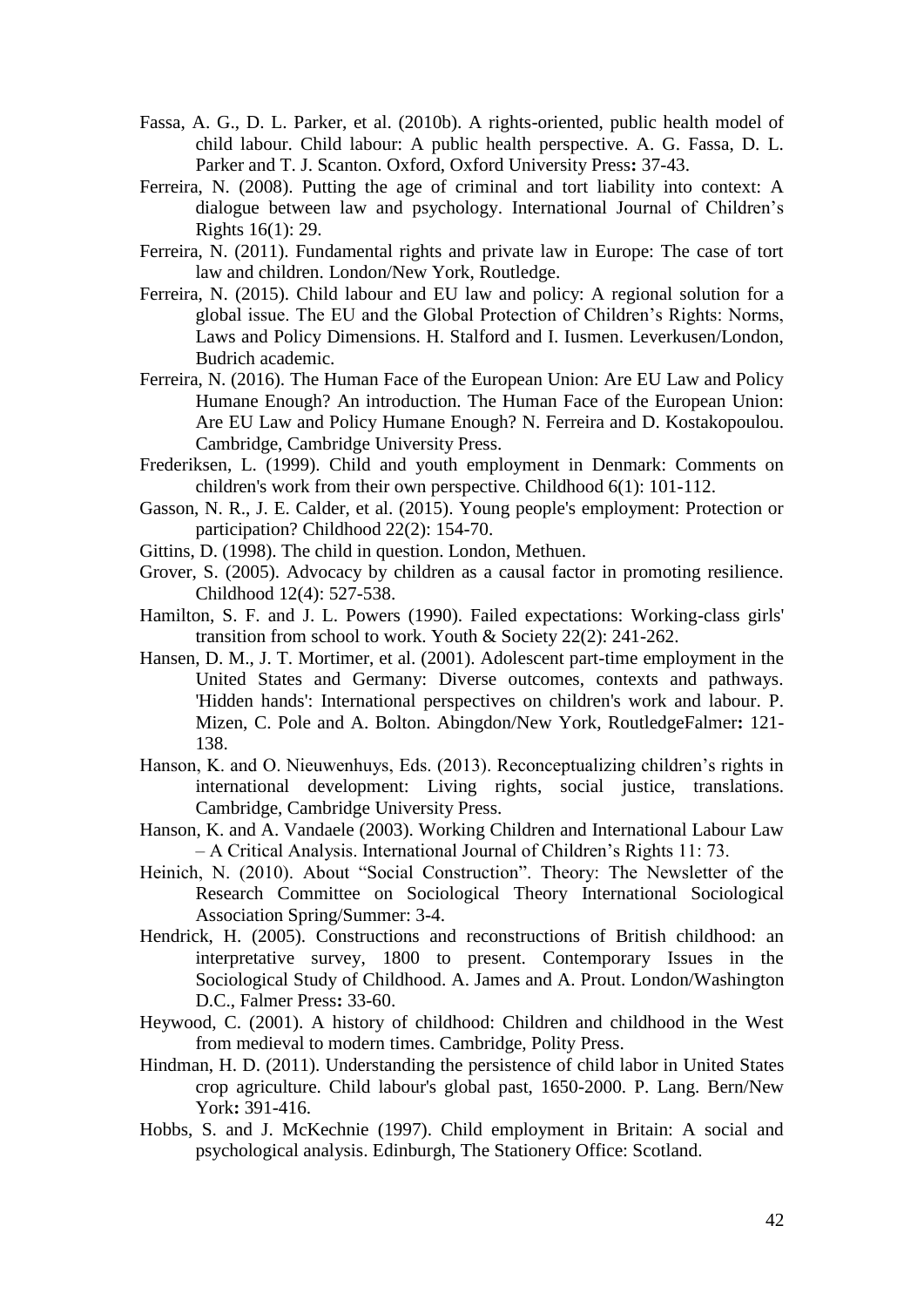- Hobbs, S. and J. McKechnie (2007). The balance model reconsidered: Changing perceptions of child employment. Working to be someone: Child focused research and practice with working children. B. Hungerland and M. Liebel. London/Philadelphia, Jessica Kingsley Publishers**:** 225-231.
- Hobbs, S., J. McKechnie, et al. (1999). Child labour: A world history companion. Oxford, ABC-CLIO.
- ILO. (2014). "ILO's concerns regarding new law in Bolivia dealing with child labour." Retrieved 2 January 2016, from [http://www.ilo.org/ipec/news/WCMS\\_250366/lang--en/index.htm.](http://www.ilo.org/ipec/news/WCMS_250366/lang--en/index.htm)
- ILO. (2016). "ILO's concerns regarding new law in Bolivia dealing with child labour." Retrieved 2 January 2016, from [http://www.ilo.org/ipec/news/WCMS\\_250366/lang--en/index.htm.](http://www.ilo.org/ipec/news/WCMS_250366/lang--en/index.htm)
- Ingenhorst, H. (2001). Child labour in the Federal Republic of Germany. 'Hidden hands': International perspectives on children's work and labour. P. Mizen, C. Pole and A. Bolton. Abingdon/New York, RoutledgeFalmer**:** 139-148.
- James, A. (2007). Giving voice to children's voices: Practices and problems, pitfalls and potentials. American Anthropologist 109(2): 261-272.
- James, A., C. Jenks, et al. (1998). Theorizing childhood. Cambridge, Polity.
- Karunan, V. P. (2005). Working children as change makers: Perspectives from the south. Child labor and human rights: Making children matter. B. H. Weston. Boulder/London, Lynne Rienner**:** 293-317.
- Lansdown, G. (2005). Innocenti Insight: The evolving capacities of the child. Florence, Save the Children / UNICEF.
- Larkins, C. (2011). Can the EU Live Up to the Expectations of its Child Citizens? International Journal of Children's Rights 19(3): 451-476.
- Larkins, C. (2014). Enacting children's citizenship: Developing understandings of how children enact themselves as citizens through action and acts of citizenship. Childhood 21(1): 7-21.
- Lavalette, M. (1994). Child emloyment in the capitalist labour market. Aldershot, Avebury.
- Lavalette, M. (1999). The 'new sociology of childhood' and child labour: Childhood, children's rights and 'children's voices'. A thing of the past: Child labour in Britain in the nineteenth and twentieth centruries. M. Lavalette. Liverpool, Liverpool University Press**:** 15-43.
- Law, S. G. o. S. J. i. E. P. (2004). Social Justice in European Contract Law: a Manifesto. European Law Journal 10(6): 653–674.
- Lee, N. (2001). Childhood and society: growing up in an age of uncertainty. Maidenhead, Open University Press.
- Leonard, M. (2002). Working on your doorstep: Child newspaper deliverers in Belfast. Childhood 9(2): 190--204.
- Leonard, M. (2004). Children's views on children's right to work. Childhood 11(1): 45-61.
- Lessig, L. (1995). The regulation of social meaning. The University of Chicago Law Review 62(3): 943-1045.
- Levey, H. (2009). Pageant princesses and math whizzes: Understanding children's activities as a form of children's work. Childhood 16(2): 195-212.
- Liebel, M. (2007). Between prohibition and praise: Some hidden aspects of children's work in affluent societies. Working to be someone: Child focused research and practice with working children. B. Hungerland and M. Liebel. London/Philadelphia, Jessica Kingsley Publishers**:** 123-132.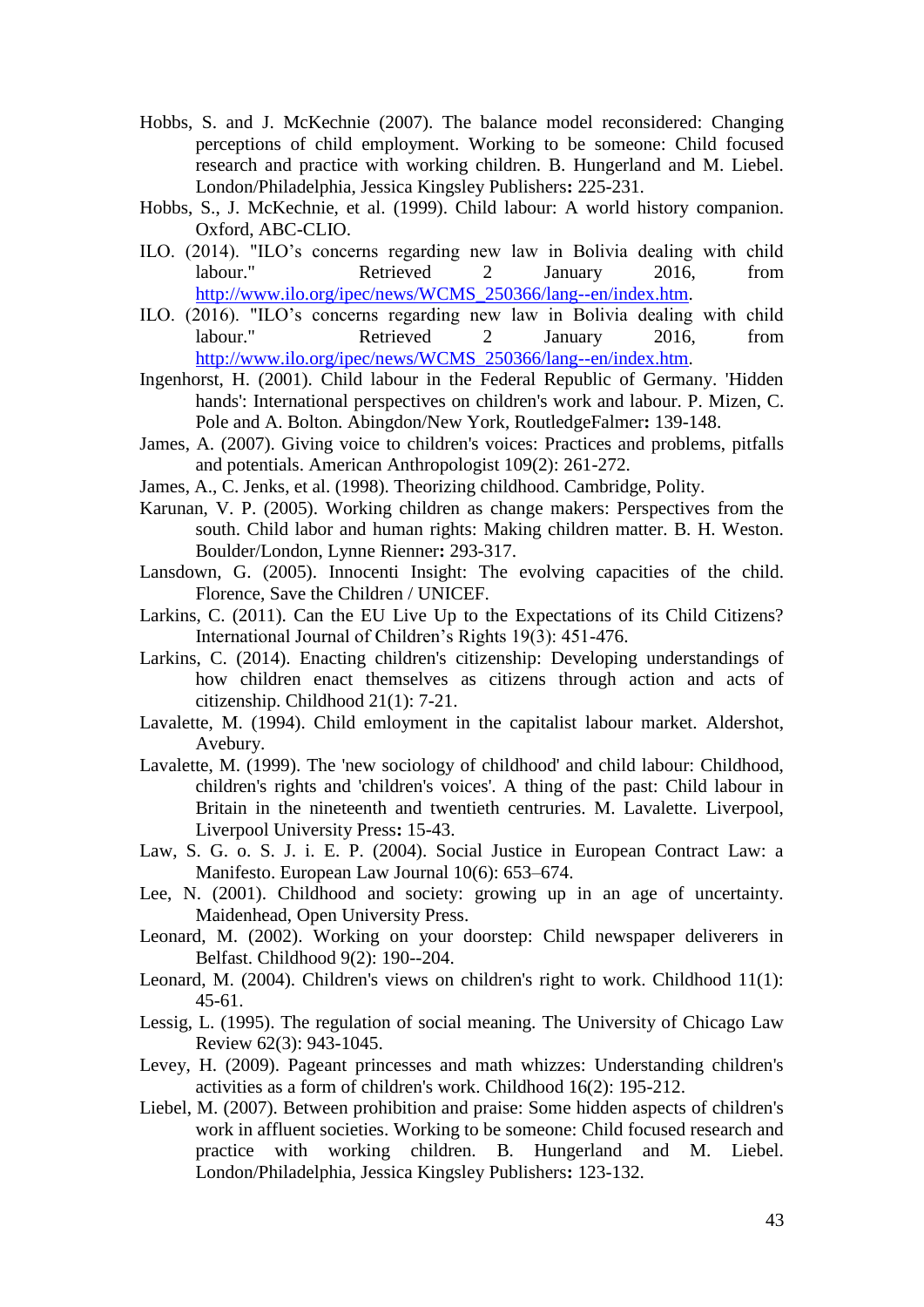- Lieten, K. and E. v. N. Meerkerk (2011). Child labour's global past, 1650-2000: An introduction. Child labour's global past, 1650-2000. P. Lang. Bern/New York**:**  11-34.
- Mahgoub, K. E. (2015). The International Law on the Right of the Child to Survival and Development. Cambridge/Antwerp/Portland, Intersentia.
- Mangan, D. (2015). No Longer. Not Yet. The Promise of Labour Law. King's Law Journal 26(1): 129-150.
- Manning, W. D. (1990). Parenting employed teenagers. Youth & Society 22(2): 184- 200.
- Marks, S. (2012). Four Human Rights Myths. LSE Law, Society and Economy Working Papers 10/2012.
- McKechnie, J. and S. Hobbs (2001). Work and education: Are they compatible for children and adolescents? 'Hidden hands': International perspectives on children's work and labour. P. Mizen, C. Pole and A. Bolton. Abingdon/New York, RoutledgeFalmer**:** 9-23.
- Middleton, S. and J. Loumidis (2001). Young people, poverty and part-time work. 'Hidden hands': International perspectives on children's work and labour. P. Mizen, C. Pole and A. Bolton. Abingdon/New York, RoutledgeFalmer**:** 24-36.
- Mizen, P., C. Pole, et al. (2001a). 'Hidden hands': International perspectives on children's work and labour. Abingdon/New York, RoutledgeFalmer.
- Mizen, P., C. Pole, et al. (2001b). Why be a school age worker? 'Hidden hands': International perspectives on children's work and labour. P. Mizen, C. Pole and A. Bolton. Abingdon/New York, RoutledgeFalmer**:** 37-54.
- Moloney, A. (2015). "Bolivia's new law allowing child labour at 10 breaches international conventions - UNICEF." Retrieved 2 January 2016, from [http://www.trust.org/item/20140724064729-bx215.](http://www.trust.org/item/20140724064729-bx215)
- Morrow, V. (1994). Responsible children? Aspects of chidlren's work and employment outside school in contemporary UK. Children's childhoods: Observed and experienced. B. Mayall. London/Washington, D.C., Falmer Press**:** 128-43.
- Morrow, V. (2010). Should the world really be free of 'child labour'? Some reflections. Childhood 17(4): 435-440.
- Mortimer, J. T. (2007). Working and growing up in America: Myths and realities. Working to be someone: Child focused research and practice with working children. B. Hungerland and M. Liebel. London/Philadelphia, Jessica Kingsley Publishers**:** 117-122.
- Mortimer, J. T., M. D. Finch, et al. (1990). Gender and work in adolescence. Youth & Society 22(2): 201-224.
- Muižnieks, N. (2013). "Child labour in Europe: a persisting challenge." Retrieved 2 November 2015, from [http://www.coe.int/en/web/commissioner/-/child](http://www.coe.int/en/web/commissioner/-/child-labour-in-europe-a-persisting-challen-1)[labour-in-europe-a-persisting-challen-1.](http://www.coe.int/en/web/commissioner/-/child-labour-in-europe-a-persisting-challen-1)
- Myers, W. E. (1999). Considering child labour: Changing terms, issues and actors at the international level. Childhood 6(1): 13-26.
- Nadeau, B. L. (2012). "Italy Has Europe's Highest Percentage of Children in Poverty, Says UNICEF." Retrieved 2 November 2015, from [http://www.thedailybeast.com/articles/2012/03/04/italy-has-europe-s-highest](http://www.thedailybeast.com/articles/2012/03/04/italy-has-europe-s-highest-percentage-of-children-in-poverty-says-unicef.html)[percentage-of-children-in-poverty-says-unicef.html.](http://www.thedailybeast.com/articles/2012/03/04/italy-has-europe-s-highest-percentage-of-children-in-poverty-says-unicef.html)
- Nolan, A. (2011). Children's socio-economic rights, democracy and the courts. Oxford, Hart.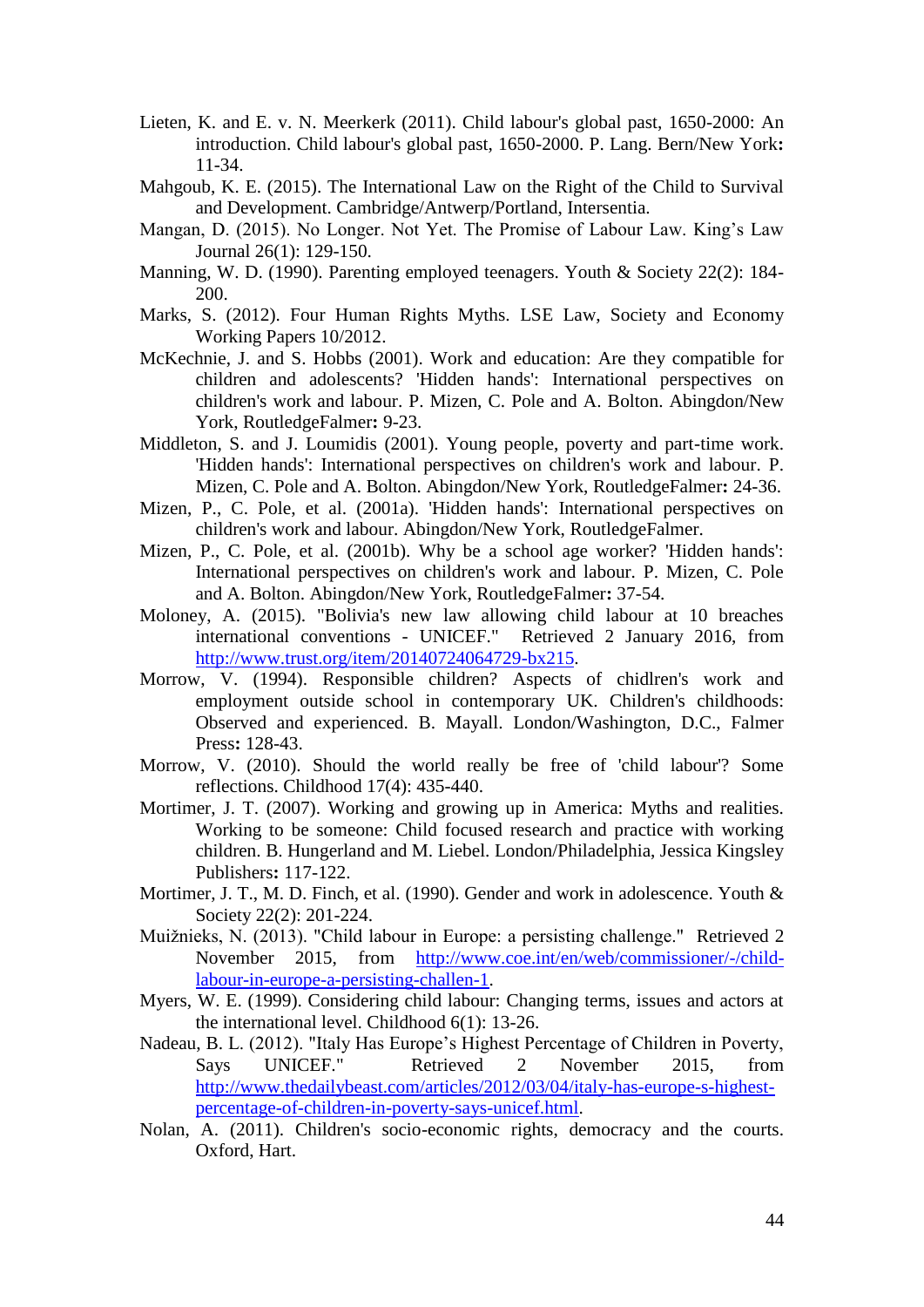- Nolan, A. (2013). Economic and social rights, budgets and the Convention on the Rights of the Child. International Journal of Children's Rights 21(2): 248-277.
- O'Neill, O. (1992). Children's rights and children's lives. International Journal of Law and the Family 6: 24-42.
- Ochaíta, E., M. A. Espinosa, et al. (2000). Child Work and Labour in Spain A First Approach. International Journal of Children's Rights 8(1).
- Okyere, S. (2012). Are working children's rights and child labour abolition complementary or opposing realms? International Social Work 56(1): 80-91.
- Organization, I. L. (2003). Investing in Every Child: An Economic Study of the Costs and Benefits of Eliminating Child Labour, International Programme on the Elimination of Child Labour (IPEC)/International Labour Office.
- Oswell, D. (2013). The agency of children: from family to global human rights. Cambridge, Cambridge University Press.
- Parker, D. L., A. G. Fassa, et al. (2010). Understanding the health effects of child labour. Child labour: A public health perspective. A. G. Fassa, D. L. Parker and T. J. Scanton. Oxford, Oxford University Press**:** 103-117.
- Peleg, N. (2012). Time to grow up: The UN Committee on the Rights of the Child's jurisprudence of the right to development. Oxford, Oxford University Press.
- Phillips, S. and K. L. Sandstrom (1990). Parental attitudes toward youth work. Youth & Society 22(2): 160-183.
- Pole, C., P. Mizen, et al. (2001). 'Hidden hands': International perspectives on children's work and labour. 'Hidden hands': International perspectives on children's work and labour. C. Pole, P. Mizen and A. Bolton. Abingdon/New York, RoutledgeFalmer**:** 1-6.
- Post, D. (2010). The child labour-education-health connection. Child labour: A public health perspective. A. G. Fassa, D. L. Parker and T. J. Scanton. Oxford, Oxford University Press**:** 55-65.
- Prize, N. (2014). "The Nobel Peace Prize for 2014." Retrieved 29 December 2015, from [http://www.nobelprize.org/nobel\\_prizes/peace/laureates/2014/press.html.](http://www.nobelprize.org/nobel_prizes/peace/laureates/2014/press.html)
- Prout, A. and A. James (1997). A new paradigm for the sociology ofchildhood? Provenance, promise and problems. Constructing and reconstructing childhood: Contemporary issues in the sociological study of childhood. A. James and A. Prout. London/Washington, D.C., Falmer Press**:** 7-32.
- Quirk, K. J., T. Z. Keith, et al. (2001). Employment during high school and student achievement: Longitudinal analysis of national data. The Journal of Educational Research 95(1): 4-10.
- Qvortrup, J. (2001). School-work, paid work and the changing obligations of childhood. 'Hidden hands': International perspectives on children's work and labour. P. Mizen, C. Pole and A. Bolton. Abingdon/New York, RoutledgeFalmer**:** 91-107.
- Research, U. O. o. (2014). Children of the recession: The impact of the economic crisis on child well-being in rich countries - Innocenti Report Card 12. Florence, UNICEF Office of Research.
- Rights, F. E. U. A. f. F. (2014). Severe labour exploitation: Workers moving within or into the European Union - States' obligations and victims' rights. Luxembourg, Publications Office of the European Union.
- Rosen, D. M. (2007). Child soldiers, international humanitarian law, and the globalization of childhood. American Anthopologist 109(2): 296-306.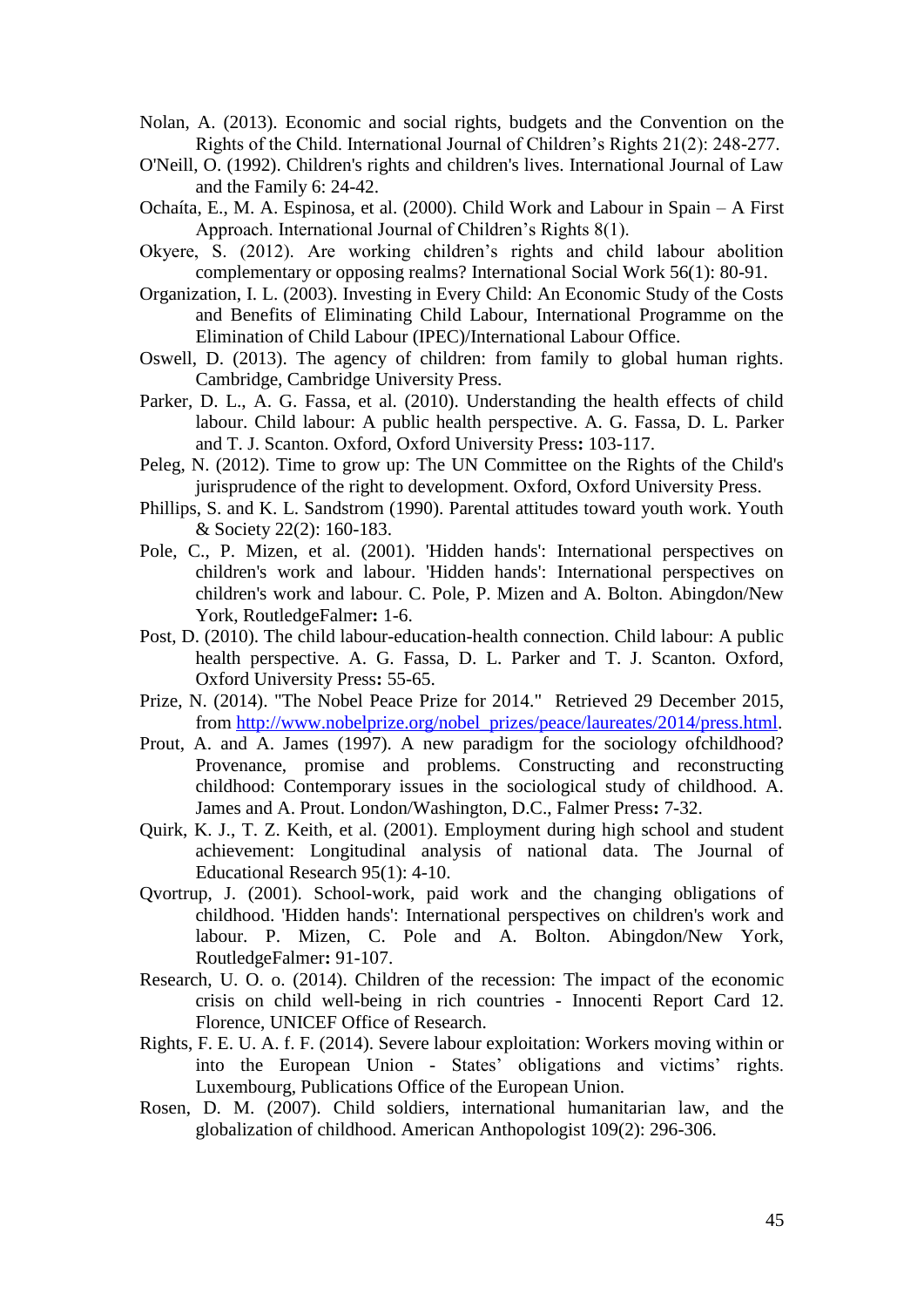- Rycx, F. and S. Kampelmann (2012). Who earns minimum wages in Europe? New evidence based on household surveys – Report 124. Brussels, European Trade Union Institute.
- Said, E. W. (1994). Representation of the intellectual: The 1993 Reith lectures. London, Vintage.
- Sargeant, M. (2010a). The UK national minimum wage and age discrimination. Policy Studies 31(3): 351-64.
- Sargeant, M. (2010b). Young workers and age discrimination. International Journal of Comparative Labour Law and Industrial Relations 26(4): 467-78.
- Singer, P. W. (2010). The enablers of war: Causal factors behind the child soldier phenomenon. Child soldiers in the age of fractured states. S. Gates and S. Reich. Pittsburgh, University of Pittsburgh Press**:** 93-107.
- Song, M. (2001). Chinese children's work roles in immigrant adaptation. 'Hidden hands': International perspectives on children's work and labour. P. Mizen, C. Pole and A. Bolton. Abingdon/New York, RoutledgeFalmer**:** 55-69.
- Stalford, H. (2013). Article 32 Prohibition of child labour and protection of young people at work. The EU Charter of Fundamental Rights - A Commentary. S. Peers, T. Hervey, J. Kenner and A. Ward. Oxford, Hart**:** 869-889.
- Stern, D., J. R. S. III, et al. (1990). Quality of students' work experience and orientation toward work. Youth & Society 22(2): 263-282.
- Swepston, L. (2012). A commentary on the United Nations Convention on the Rights of the Child: Article 32 - Protection from Economic Exploitation. Leiden, Brill.
- Teixeira, L. R., F. M. Fischer, et al. (2006). Sleep deprivation of working adolescents—a hidden work hazard. Scandinavian Journal of Work, Environment & Health 32(4): 328-330.
- Tobin, J. (2009). Judging the judges: Are they adopting the rights approach in matters involving children? Melbourne University Law Review 33(2): 579-625.
- Tobin, J. (2011). The human rights of children : from visions to implementation. Understanding a human rights based approach to matters involving children: Conceptual foundations and strategic considerations. A. Invernizzi and J. Williams. Farnham, Ashgate**:** 61-96.
- Tobin, J. (2012). Courts and the construction of childhood: A new way of thinking. Law and childhood studies: Current legal issues. M. Freeman. Oxford, Oxford University Press. 14.
- Tucker, E. (2010). Renorming labour law: Can we escape labour law's recurring regulatory dilemmas? . Industrial Law Journal 39(2): 99-138.
- Twum-Danso, A. (2003). Africa's young soldiers: The co-option of childhood. Pretoria, Institute of Security Studies.
- Wells, K. C. (2009). Childhood in a global perspective. Cambridge, Polity.
- West, R. (1997). Caring for justice. New York/London, New York University Press.
- Weston, B. H. (2005). Introduction. Child labor and human rights: Making children matter. B. H. Weston. Boulder/London, Lynne Rienner**:** xv-xxv.
- White, B. (1999). Defining the intolerable: Child work, global standards and cultural relativism. Childhood 61(1): 133-144.
- White, B. (2005). Shifting positions on child labor: The views and practice of the intergovernmental organizations. Child labor and human rights: Making children matter. B. H. Weston. Boulder/London, Lynne Rienne**:** 319-342.